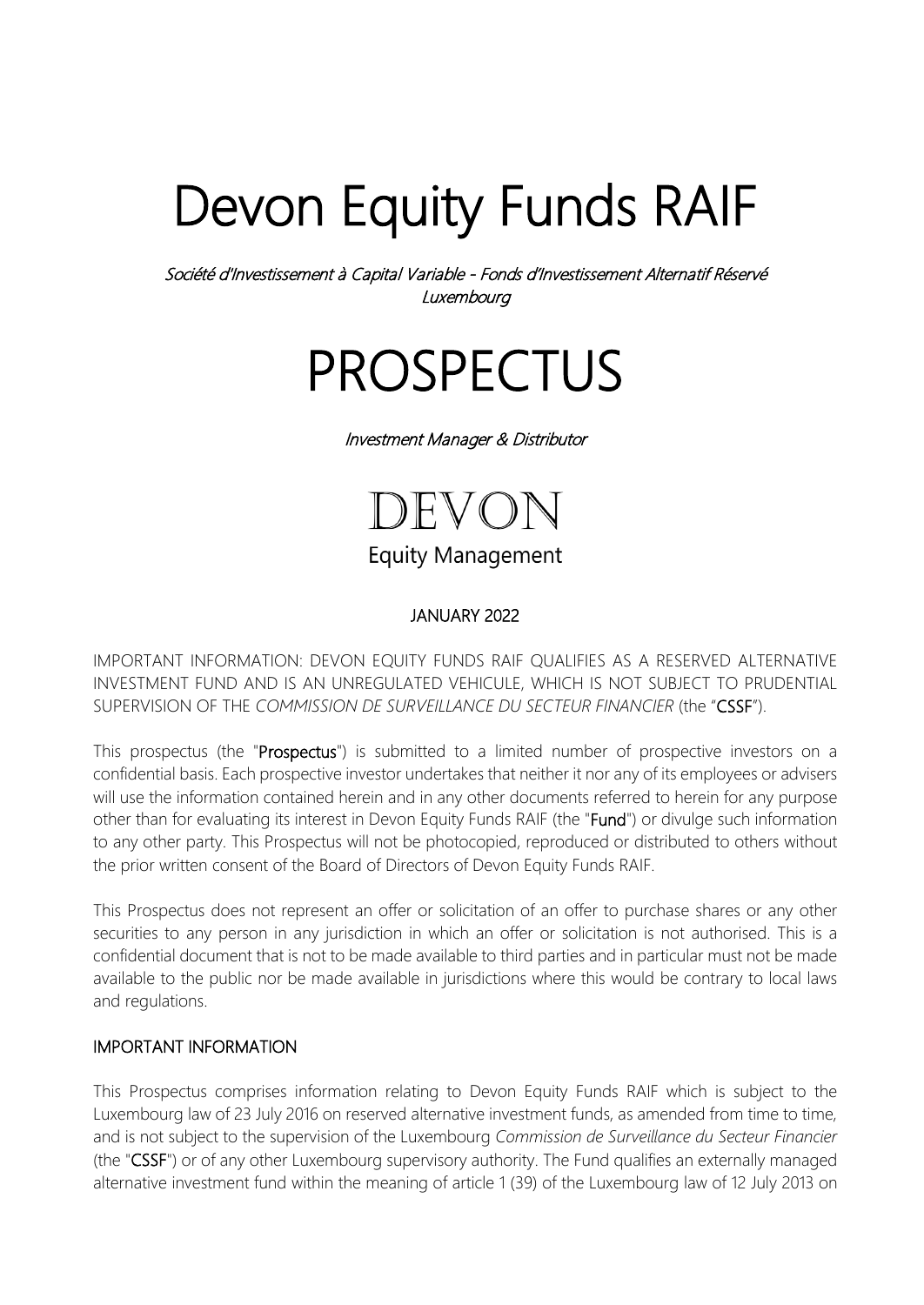alternative investment fund managers (the "2013 Law").

The board of directors of the Fund (the "Board") is responsible for the information contained in this Prospectus. To the best of the knowledge and belief of the Board (who has taken all reasonable care to ensure that such is the case) the information contained in the Prospectus is at its date in accordance with the facts and does not omit anything likely to affect the import of such information. The Board accepts responsibility accordingly.

## If you are in any doubt about the contents of the Prospectus you should consult your stockbroker, bank manager, solicitor, accountant or other financial adviser.

The most recent annual report of the Fund is available, once published, at the registered office of the Fund and will be sent to Investors upon request. Such report shall be deemed to form part of the Prospectus.

Statements made in the Prospectus are based on the law and practice currently in force in Luxembourg and are subject to changes therein.

No person has been authorised to give any information or to make any representations in connection with the offering of Shares (as defined hereinafter) other than those contained in this Prospectus and the report referred to above, and, if given or made, such information or representations must not be relied on as having been authorised by the Fund. The delivery of this Prospectus (whether or not accompanied by any report) or the issue of Shares shall not, under any circumstances, create any implication that the affairs of the Fund have not changed since the date hereof.

When marketing Shares in any territory of the European Economic Area (EEA) to professional investors that are domiciled or have a registered office in the EEA, the AIFM intends to utilise marketing passports made available under the provisions of the Directive 2011/61/EU on alternative investment fund managers (the "AIFMD"). Shares in the Fund may only be marketed pursuant to such passports to professional investors (as defined in the 2013 Law) in those territories of the EEA in respect of which a passport has been obtained.

The distribution of this Prospectus and the offering of Shares in certain other jurisdictions may be restricted. Persons into whose possession this Prospectus comes are required by the Fund to inform themselves about and to observe any such restrictions. This Prospectus does not constitute an offer or solicitation to anyone in any jurisdiction in which such offer or solicitation is not authorised or to any person to whom it is unlawful to make such offer or solicitation.

None of the Shares have been or will be registered under the United States Securities Act of 1933, as amended (the "1933 Act") or registered or qualified under applicable state statutes and none of the Shares may be offered or sold, directly or indirectly, in the United States of America or in any of its territories or possessions (the "United States"), or to any US Person (as defined herein) regardless of location.

The Fund will not knowingly offer or sell Shares to any U.S. Investors (whether taxable or tax-exempted). Shares may not be held by any person in breach of the law or requirements of any country or governmental authority including, without limitation, exchange control regulations. Each Investor must represent and warrant to the Fund that, amongst other things, he is able to acquire Shares without violating applicable laws. Power is reserved in the articles of incorporation of the Fund (the "Articles"), to compulsorily redeem any Shares held directly or beneficially in contravention of these prohibitions.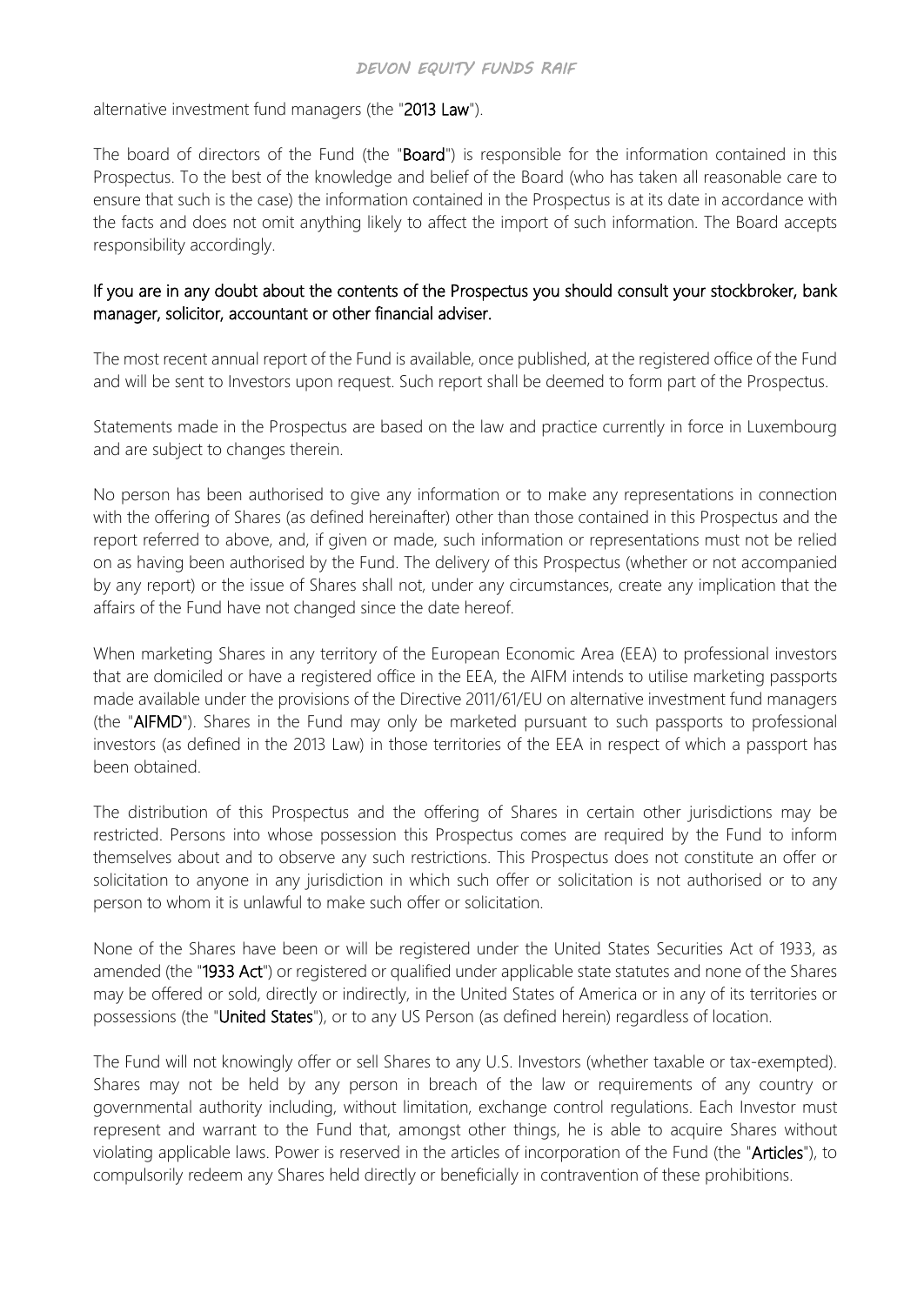No U.S. Investors shall be eligible to invest in the Fund.

#### Personal Data Protection

Data Subjects, Controller and Data – The Fund (the "Controller") processes information relating to several categories of identified or identifiable natural persons (including, in particular but not limited to, prospective or existing investors, their beneficial owners and other natural persons related to prospective or existing investors) who are hereby referred to as the "Data Subjects". This information has been, is and/or will be provided to, obtained by, or collected by or on behalf of, the Controller directly from the Data Subjects or from other sources (including prospective or existing investors, intermediaries such as distributors, wealth managers and financial advisers, as well as public sources) and is hereby referred to as the "Data".

The Privacy Notice – Detailed and up-to-date information regarding the processing of Data by the Controller is contained in a privacy notice (the "Privacy Notice"). Investors and any persons contacting, or otherwise dealing directly or indirectly with the Controller or its service providers in relation to the Fund are invited to obtain and take the time to carefully consider and read the Privacy Notice.

Obtaining and accessing the Privacy Notice – The Privacy Notice is available and can be accessed or obtained online at https://www.devonem.com/governance/privacy-notice-and-cookie-policy/, by calling +44 20 3985 0445, or upon request addressed to enquiries@devonem.com or to 123 Victoria Street, London SW1E 6DE for the attention of the Compliance Officer. The Privacy Notice is available in both paper and e-format. The current version of the Privacy Notice is included in the Application Form.

Content of the Privacy Notice – The Privacy Notice notably sets out and describes in more detail:

- the legal basis for processing the Data; and where applicable the categories of Data processed, from which source the Data originate, and the existence of automated decision-making, including profiling (if any);
- that Data will be disclosed to several categories of recipients; that certain of these recipients (the "Processors") are processing the Data on behalf of the Controller; that the Processors include most of the service providers of the Controller; and that the Processors will act as processors on behalf of the Controller and may also process Data as controllers for their own purposes;
- that Data will be processed by the Controller and the Processors for several purposes (the "Purposes") and that these Purposes include (i) the general holding, maintenance, management and administration of prospective and existing investment and interest in the Fund, (ii) enabling the Controller and the Processors to perform their services for the Fund, and (iii) enabling the Controller and the Processors to comply with legal, regulatory and/or tax obligations (including AML/CFT, FATCA and CRS obligations);
- that Data may, and where appropriate will, be transferred outside of the European Economic Area, including to countries whose legislation does not ensure an adequate level of protection as regards the processing of personal data;
- that any communication (including telephone conversations) (i) may be recorded by the Controller and the Processors and (ii) will be retained for a period of 10 years from the date of the recording;
- that Data will not be retained for longer than necessary with regard to the Purposes, in accordance with applicable laws and regulations, subject always to applicable legal minimum retention periods;
- that failure to provide certain Data may result in the inability to deal with, invest or maintain an investment or interest in, the Fund;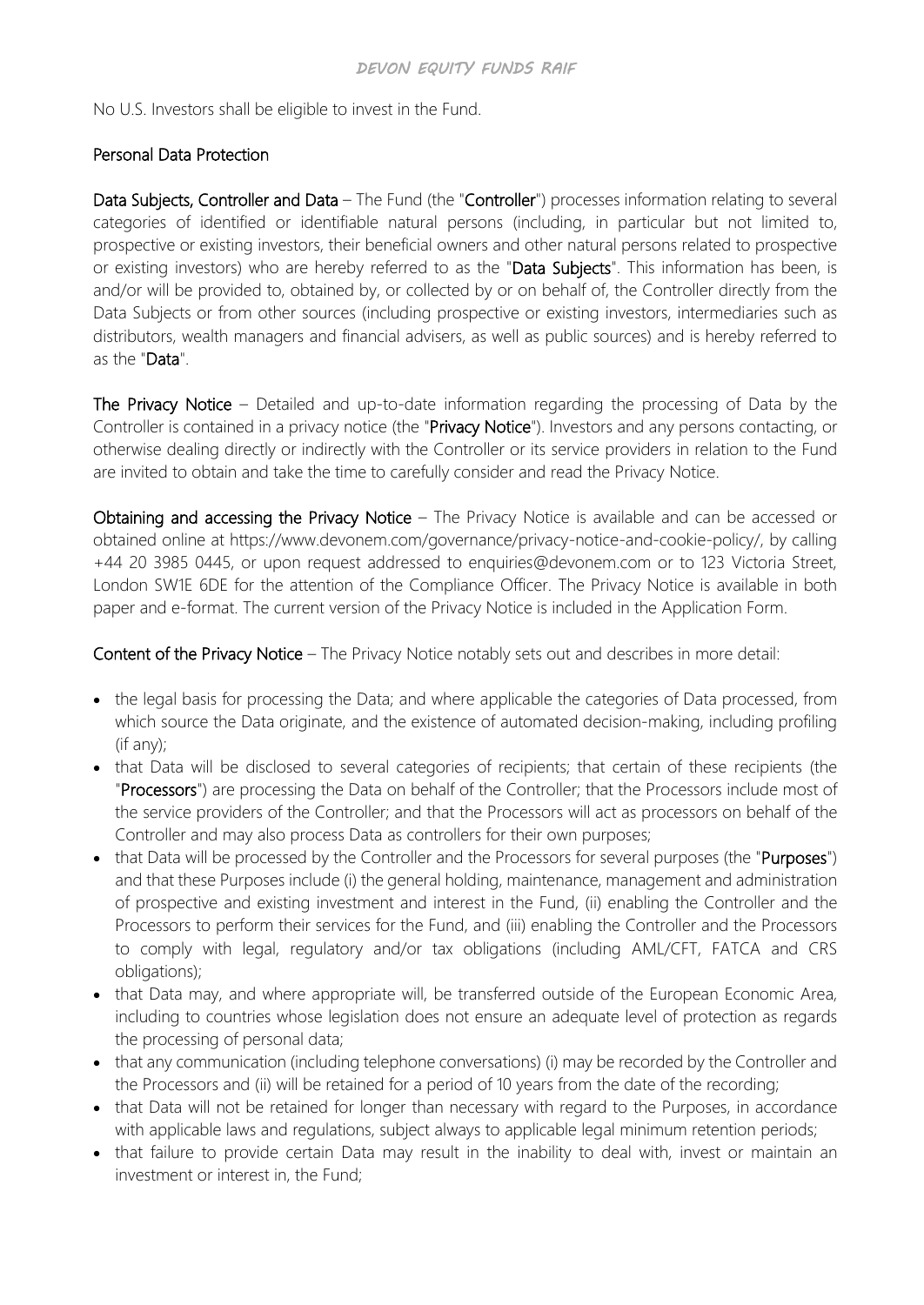• that Data Subjects have certain rights in relation to the Data relating to them, including the right to request access to such Data, or have such Data rectified or deleted, the right to ask for the processing of such Data to be restricted or to object thereto, the right to portability, the right to lodge a complaint with the relevant data protection supervisory authority, or the right to withdraw any consent after it was given.

Commitment, liability and indemnity – All persons contacting, or otherwise dealing directly or indirectly with, the Controller or their service providers in relation to the Fund, will likely be requested to formally acknowledge, agree, accept, represent, warrant and/or undertake (among other and where applicable) that they have obtained and/or have been able to access the Privacy Notice; that the Privacy Notice may be amended at the sole discretion of the Controller; that they may be notified of any change to or update of the Privacy Notice by any means that the Controller deems appropriate, including by public announcement; that they have authority to provide, or to cause or allow the provision, to the Controller any Data relating to third-party natural persons that they provide, or cause or allow the provision, to the Controller; that, if necessary and appropriate, they are required to obtain the (explicit) consent of the relevant third-party natural persons to such processing; that these third-party natural persons have been informed of the processing by the Controller of the Data as described herein and their related rights; that these third-party natural persons have been informed of, and provided with, easy access to the Privacy Notice; that when notified of a change or update of the Privacy Notice they will continue this change or update to these third-party natural persons; that they and each of these third-party natural persons shall abide by any limitation of liability provision contained in the Privacy Notice; and that they shall indemnify and hold the Controller harmless from and against adverse consequences arising from any breach of the foregoing.

## Holding, processing and disclosure of investor data by the Administrative Agent

By subscribing for Shares and/or being invested in the Company, the Shareholders authorise the Administrative Agent, J.P. Morgan Bank Luxembourg S.A.,<sup>[1](#page-3-0)</sup> to hold, process and disclose their confidential data (i.e., shareholders identifying confidential information received by J.P. Morgan Bank Luxembourg S.A., in its capacity as Administrative Agent), regardless of the source of this information provided that this information is not public, to the certain authorised entities, and to use communications and computing systems, as well as gateways operated by these authorised entities for certain specific predetermined purposes, including where such authorised entities are present in a jurisdiction outside of Luxembourg where confidentiality duties might be of a lower standard than in Luxembourg.

## A more detailed description relating to authorised entities and permitted purposes for which J.P. Morgan Bank Luxembourg S.A. may disclose confidential information is provided as part of the Company's new account registration form.

This Prospectus may be translated into other languages. In the event of any inconsistency or ambiguity in relation to the meaning of any word or phrase in any translation, the English text shall prevail to the extent permitted by the applicable laws or regulations, and all disputes as to the terms thereof shall be governed by, and construed in accordance with, the laws of Luxembourg.

<span id="page-3-0"></span><sup>1</sup> Legal successor: J.P. Morgan SE, Luxembourg Branch. (expected merger date: on or around 22 January 2022 – please refer to the section "7. MANAGEMENT AND ADMINISTRATION OF THE FUND", item "Administrative Agent" below for more details).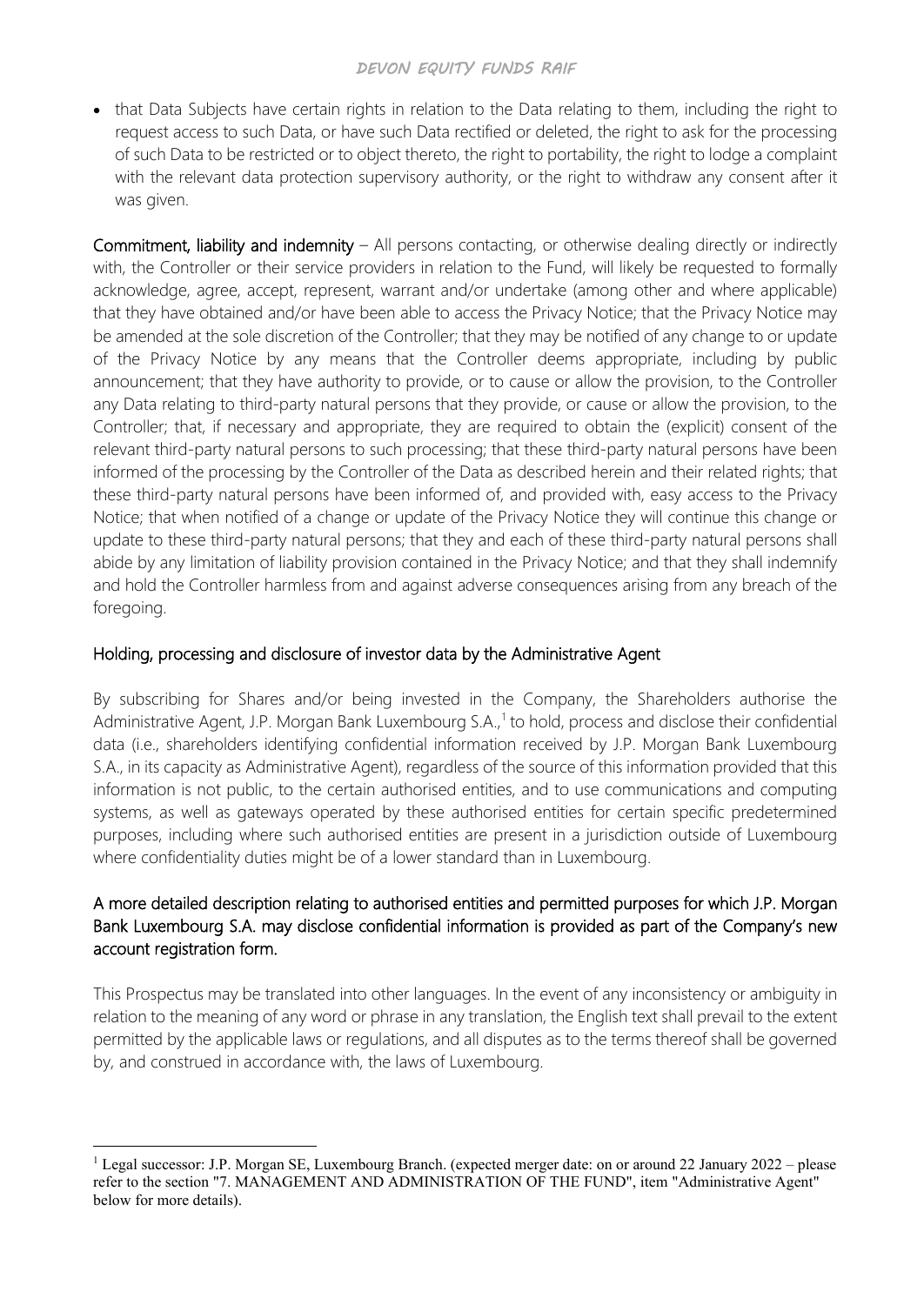Investment in the Fund should be regarded as a long-term investment. There can be no guarantee that the objective of the Fund will be achieved.

Your attention is drawn to the "Risk Warnings" on page 10.

In addition, the Fund's investments are subject to market fluctuations and the risks inherent in all investments and there can be no assurances that appreciation will occur. It will be the policy of the Board to maintain a diversified portfolio of investments so as to minimise risk.

Potential subscribers and purchasers of Shares in the Fund should inform themselves as to (a) the possible tax consequences, (b) the legal requirements and (c) any foreign exchange restrictions or exchange control requirements which they might encounter under the laws of the countries of their citizenship, residence or domicile and which might be relevant to the subscription, purchase, holding and disposal of Shares in the Fund.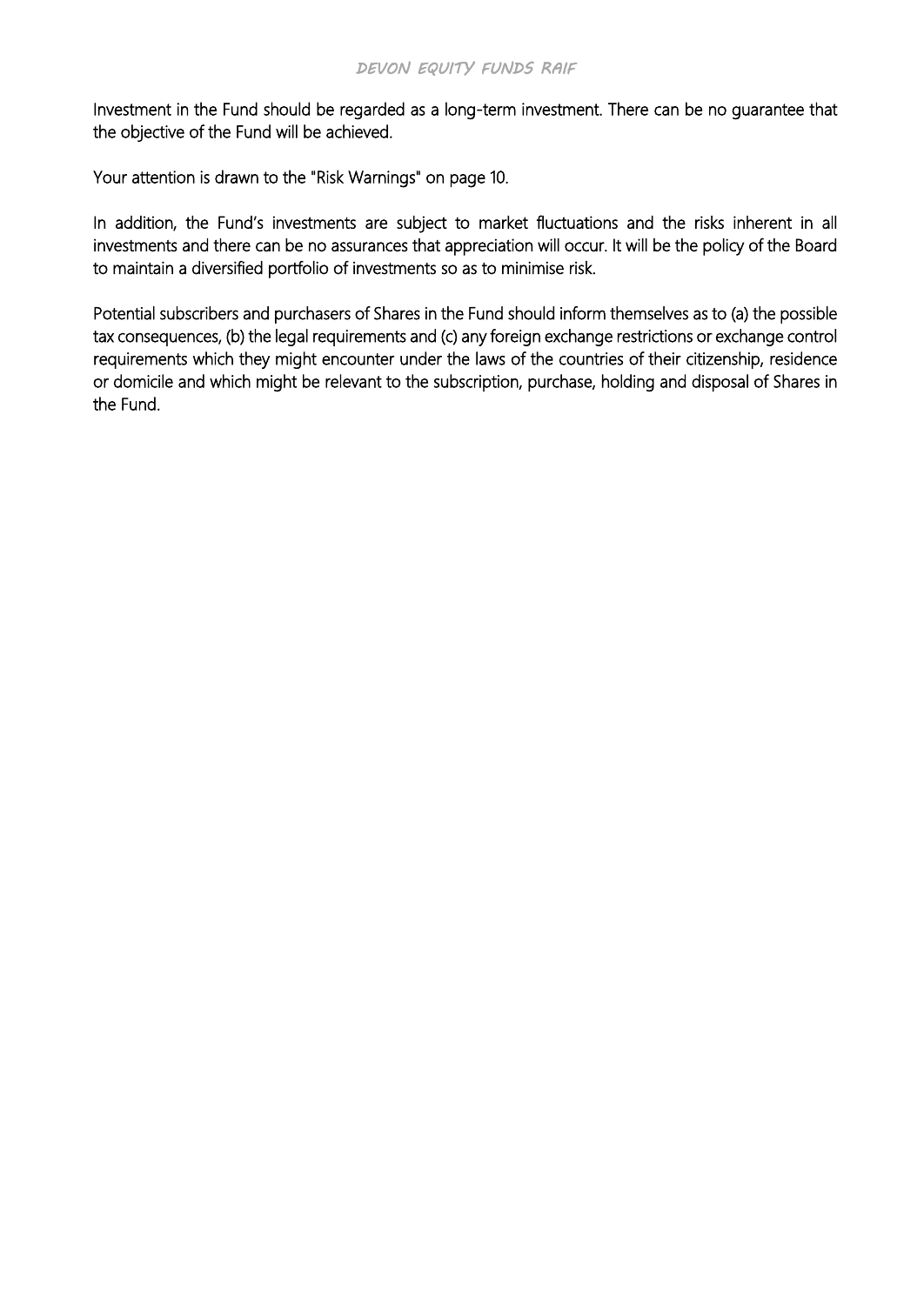## TABLE OF CONTENTS

| 1.                                                                                                   |  |
|------------------------------------------------------------------------------------------------------|--|
| 2.                                                                                                   |  |
|                                                                                                      |  |
|                                                                                                      |  |
|                                                                                                      |  |
|                                                                                                      |  |
|                                                                                                      |  |
|                                                                                                      |  |
|                                                                                                      |  |
|                                                                                                      |  |
|                                                                                                      |  |
|                                                                                                      |  |
|                                                                                                      |  |
|                                                                                                      |  |
|                                                                                                      |  |
|                                                                                                      |  |
|                                                                                                      |  |
|                                                                                                      |  |
|                                                                                                      |  |
|                                                                                                      |  |
|                                                                                                      |  |
|                                                                                                      |  |
|                                                                                                      |  |
|                                                                                                      |  |
|                                                                                                      |  |
|                                                                                                      |  |
|                                                                                                      |  |
| USE OF TECHNIQUES AND INSTRUMENTS RELATING TO TRANSFERABLE SECURITIES AND MONEY MARKET INSTRUMENTS25 |  |
|                                                                                                      |  |
|                                                                                                      |  |
|                                                                                                      |  |
|                                                                                                      |  |
|                                                                                                      |  |
|                                                                                                      |  |
|                                                                                                      |  |
|                                                                                                      |  |
|                                                                                                      |  |
|                                                                                                      |  |
|                                                                                                      |  |
|                                                                                                      |  |
|                                                                                                      |  |
|                                                                                                      |  |
|                                                                                                      |  |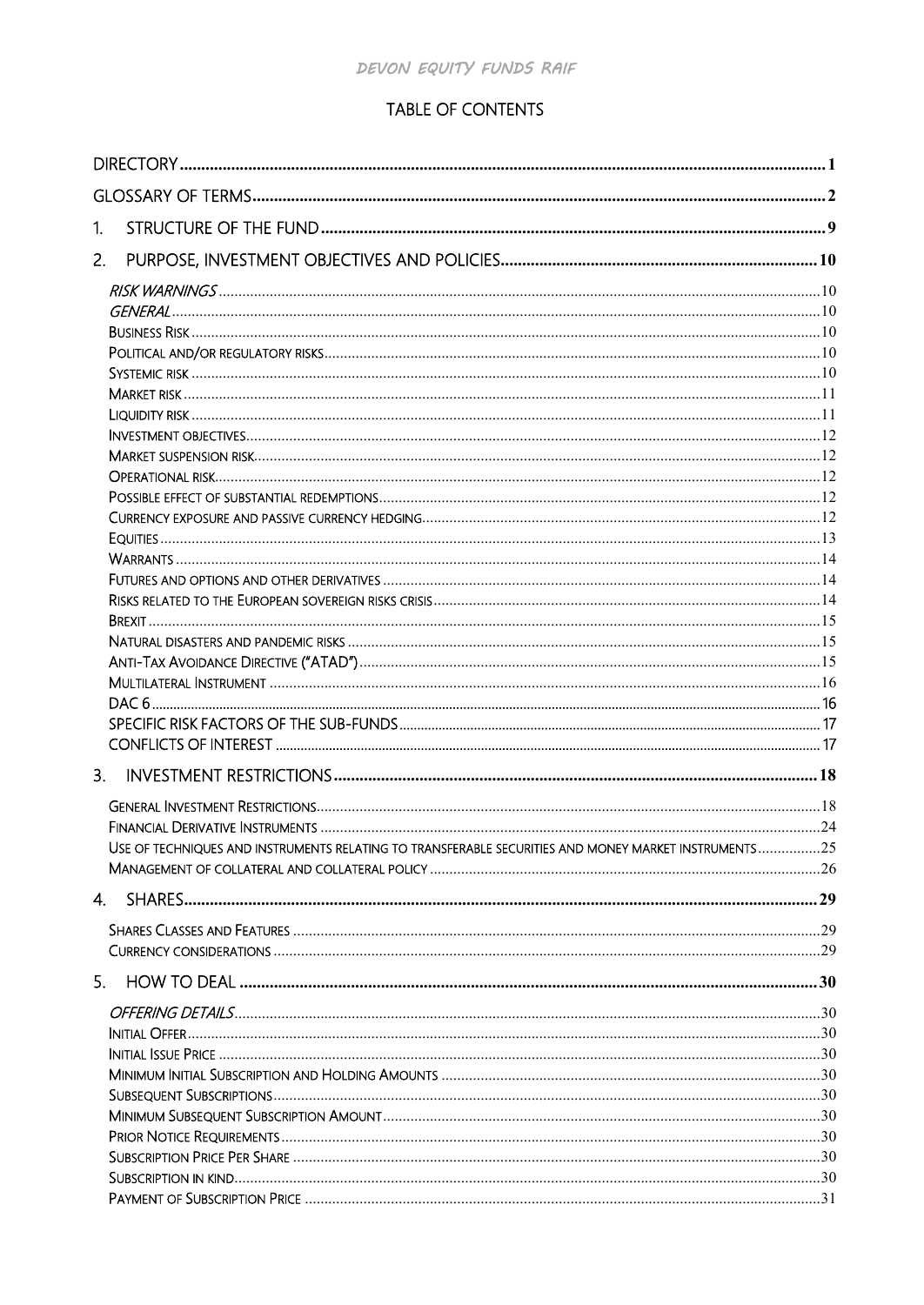| 7.  |  |
|-----|--|
|     |  |
|     |  |
|     |  |
|     |  |
|     |  |
|     |  |
|     |  |
|     |  |
| 8.  |  |
|     |  |
|     |  |
|     |  |
|     |  |
| 9.  |  |
|     |  |
|     |  |
|     |  |
|     |  |
|     |  |
|     |  |
| 11. |  |
|     |  |
|     |  |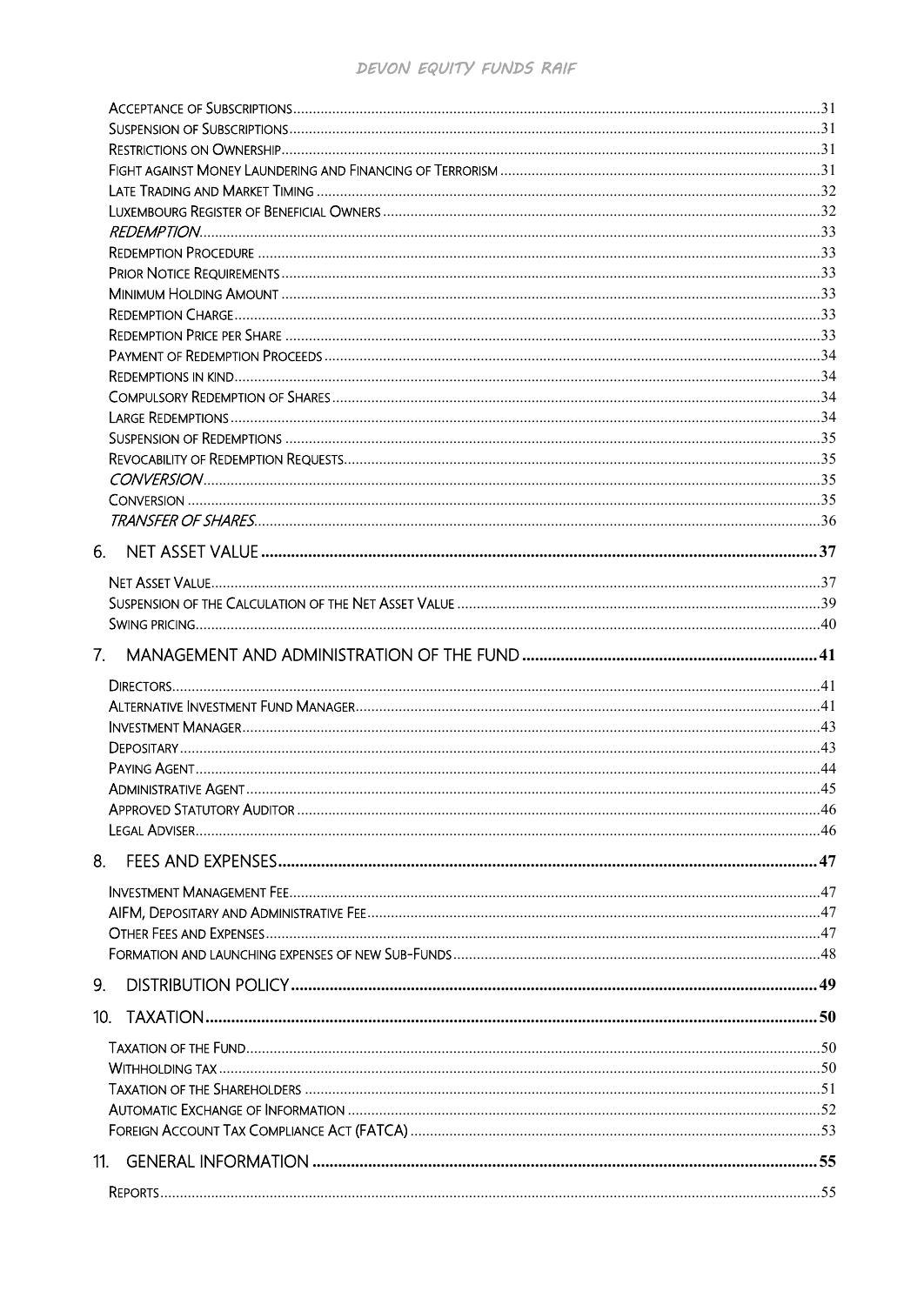| $\mathsf{L}$  |  |
|---------------|--|
| 1.            |  |
| 2.            |  |
| 3.            |  |
| 4.            |  |
| 5.            |  |
| 6.            |  |
| 7.            |  |
| 8.            |  |
| 9.            |  |
| 10.           |  |
| 11.           |  |
| 12.           |  |
| 13.           |  |
| 14.           |  |
|               |  |
| $\parallel$ . |  |
| 1.            |  |
| 2.            |  |
| 3.            |  |
| 4.            |  |
| 5.            |  |
| 6.            |  |
| 7.            |  |
| 8.            |  |
| 9.            |  |
| 10.           |  |
| 11.<br>12.    |  |
| 13.           |  |
| 14.           |  |
| 15.           |  |
|               |  |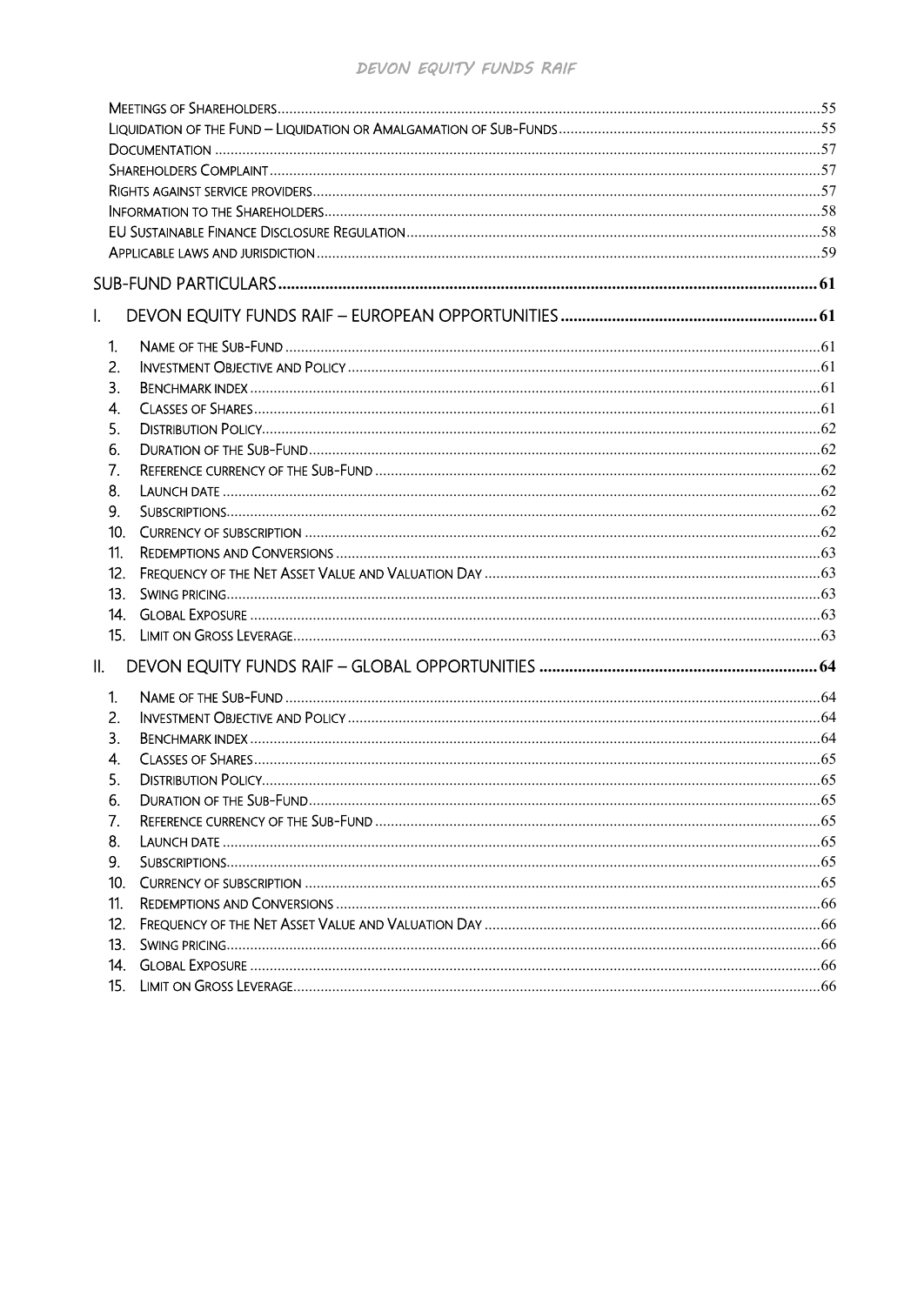## **DIRECTORY**

## <span id="page-8-0"></span>Registered Office

6H, route de Trèves L-2633 Senningerberg Grand Duchy of Luxembourg

## **Directors**

- Richard Pavry, CEO of Devon Equity Management Limited, United Kingdom
- Sophie Mosnier, independent director, Grand Duchy of Luxembourg
- Joachim Kuske, independent director, Grand Duchy of Luxembourg

## Alternative Investment Fund Manager

FundRock Management Company S.A. 33, rue de Gasperich L-5826 Hesperange Grand Duchy of Luxembourg

## Investment Manager & Distributor

Devon Equity Management Limited 123 Victoria Street London SW1E 6DE United Kingdom

## Depositary and Paying Agent

J.P. Morgan Bank Luxembourg S.A. 6, route de Trèves L-2633 Senningerberg Grand Duchy of Luxembourg

Legal successor (expected merger date: on or around 22 January 2022 – please refer to the section "7. MANAGEMENT AND ADMINISTRATION OF THE FUND", item "Depositary" below for more details):

J.P. Morgan SE, Luxembourg Branch European Bank and Business Centre 6 route de Trèves L-2633 Senningerberg Grand Duchy of Luxembourg

## Domiciliary and Administrative Agent Registrar and Transfer Agent

J.P. Morgan Bank Luxembourg S.A. 6, route de Trèves L-2633 Senningerberg Grand Duchy of Luxembourg

Legal successor (expected merger date: on or around 22 January 2022 – please refer to the section "7. MANAGEMENT AND ADMINISTRATION OF THE FUND", item "Administrative Agent" below for more details):

J.P. Morgan SE, Luxembourg Branch European Bank and Business Centre 6 route de Trèves L-2633 Senningerberg Grand Duchy of Luxembourg

## Approved Statutory Auditor

PriceWaterhouseCoopers, *société coopérative* 2, rue Gerhard Mercator L-2182 Luxembourg Grand Duchy of Luxembourg

## Legal Advisers to the Fund

Elvinger Hoss Prussen *société anonyme* 2, place Winston Churchill L-1340 Luxembourg Grand Duchy of Luxembourg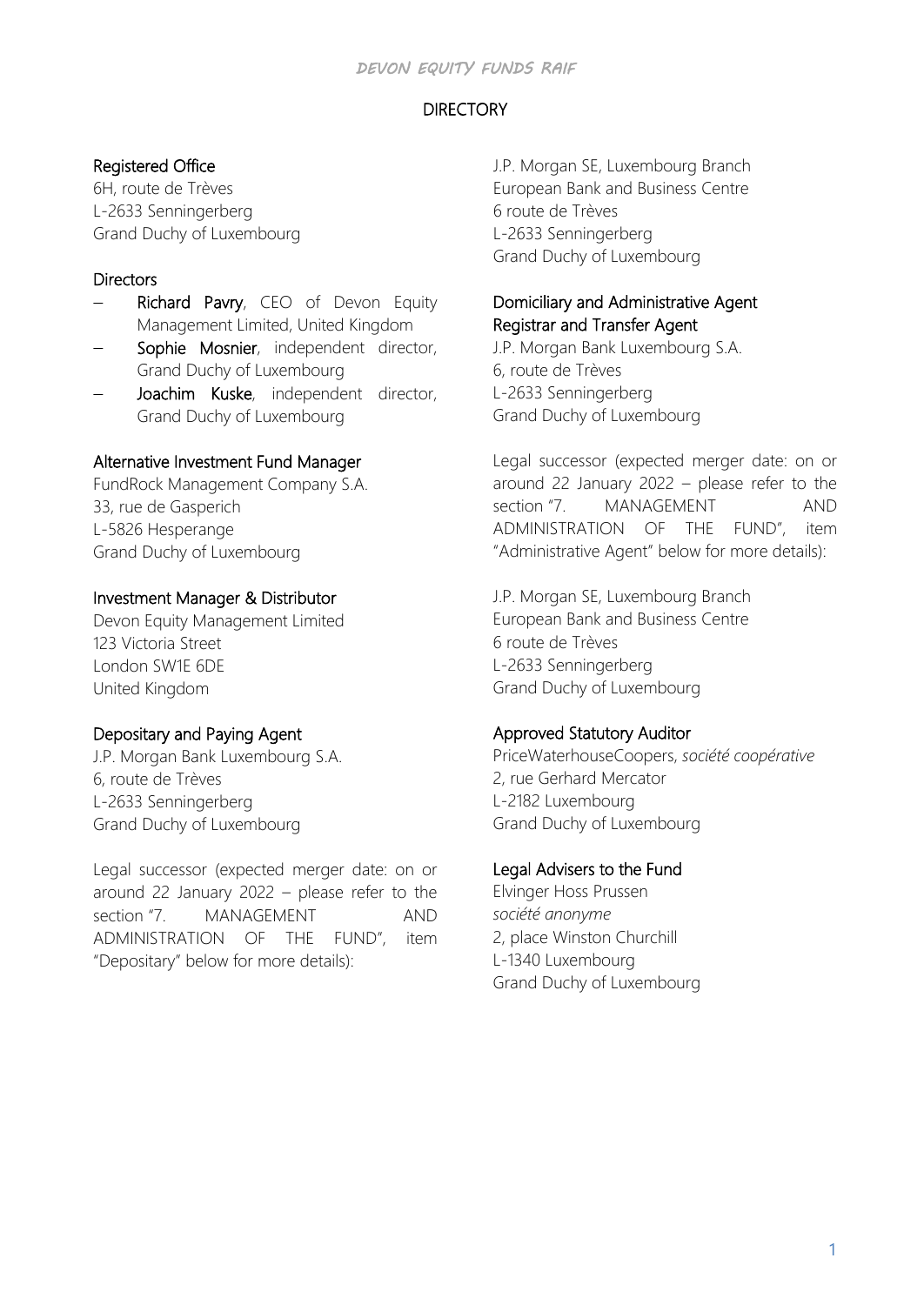## GLOSSARY OF TERMS

<span id="page-9-0"></span>The following definitions apply throughout this Prospectus unless the context otherwise requires:

| "1915 Law"                                     | The Luxembourg law of 10 August 1915 on<br>commercial companies, as amended from time to<br>time.                                                                                                                                        |
|------------------------------------------------|------------------------------------------------------------------------------------------------------------------------------------------------------------------------------------------------------------------------------------------|
| "2013 Law"                                     | The law of 12 July 2013 on alternative investment<br>fund managers, as amended from time to time.                                                                                                                                        |
| "2016 Law"                                     | The Luxembourg law of 23 July 2016 on reserved<br>alternative investment funds, as amended from<br>time to time.                                                                                                                         |
| "Acc" or "Accumulation"                        | A Class for which income is accumulated and no<br>dividends will be paid.                                                                                                                                                                |
| "Administrative Agent"                         | The administrative agent of the Fund which, at the<br>date of this Prospectus, is J.P. Morgan Bank<br>Luxembourg S.A., with registered office at 6, route<br>de Trèves, L-2633 Senningerberg, Grand Duchy of<br>Luxembourg. <sup>2</sup> |
| "AIFMD"                                        | The Directive 2011/61/EU of the European<br>Parliament and of the Council.                                                                                                                                                               |
| "AIFM Regulation"                              | The Commission Delegated Regulation EU No<br>231/2013 of December 2012 supplementing the<br>Directive 2011/61/EU.                                                                                                                        |
| "Alternative Investment Fund Manager" ("AIFM") | The alternative investment manager of the Fund<br>which, at the date of this Prospectus, is FundRock<br>Management Company S.A., with registered office<br>at 33, rue de Gasperich, L-5826 Hesperange,<br>Grand Duchy of Luxembourg.     |
| "Application Form"                             | Document signed or to be signed by an Investor<br>who desires to subscribe to Shares and by which<br>this Investor irrevocably applies for Shares.                                                                                       |
| "Approved Statutory Auditor"                   | The approved statutory auditor of the Fund which,<br>of<br>this<br>the<br>date<br>Prospectus,<br>at<br>is<br>PriceWaterhouseCoopers, société coopérative, with<br>registered office at 2, rue Gerhard Mercator, L-2182                   |

<span id="page-9-1"></span><sup>&</sup>lt;sup>2</sup> Legal successor: J.P. Morgan SE, Luxembourg Branch. (expected merger date: on or around 22 January 2022 – please refer to the section "7. MANAGEMENT AND ADMINISTRATION OF THE FUND", item "Administrative Agent" below for more details).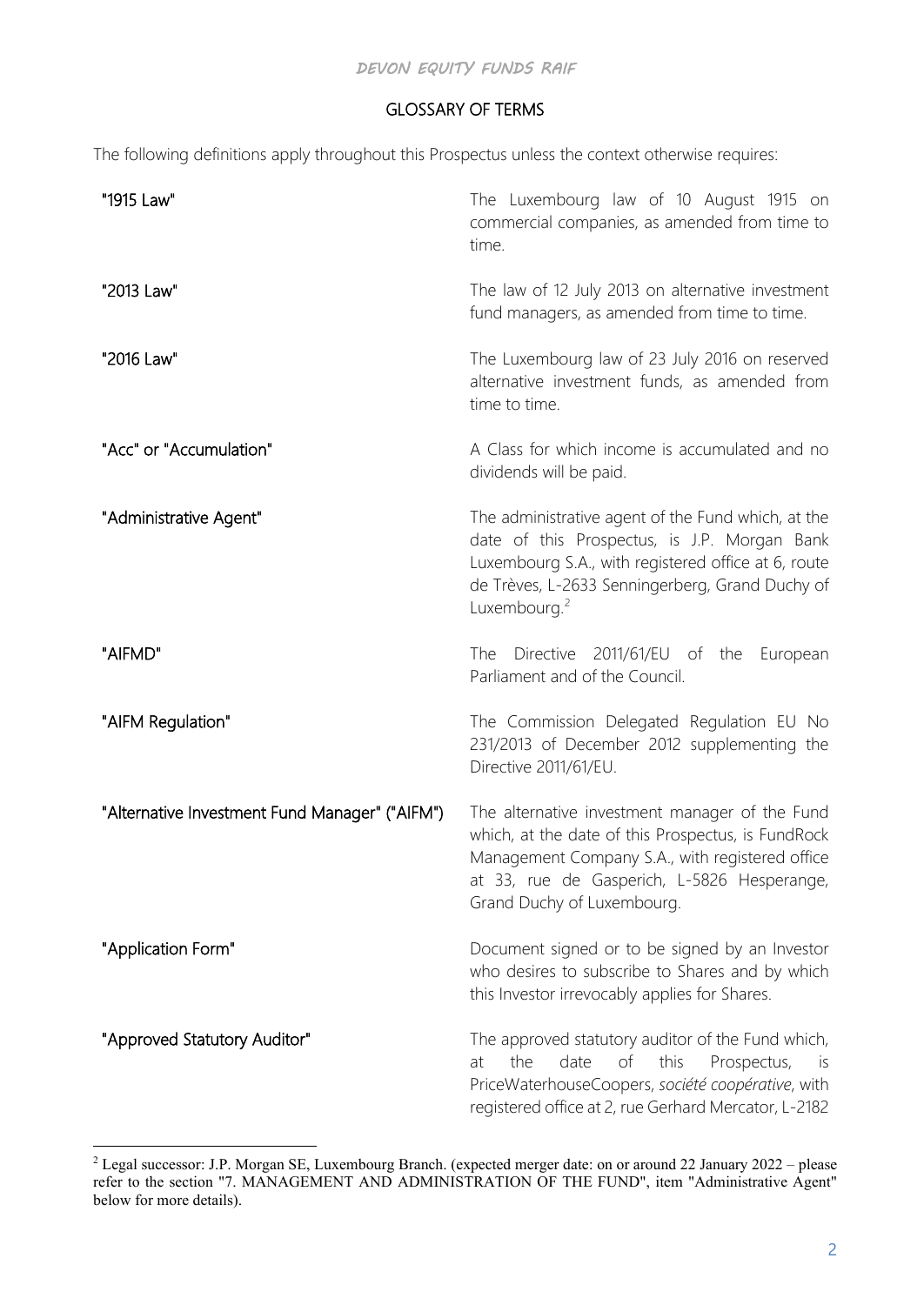|                       | Luxembourg, Grand Duchy of Luxembourg.                                                                                                                                                                                                                                                                                                                                                                                                                                                                                                                                    |
|-----------------------|---------------------------------------------------------------------------------------------------------------------------------------------------------------------------------------------------------------------------------------------------------------------------------------------------------------------------------------------------------------------------------------------------------------------------------------------------------------------------------------------------------------------------------------------------------------------------|
| "Articles"            | The articles of incorporation of the Fund as<br>amended from time to time.                                                                                                                                                                                                                                                                                                                                                                                                                                                                                                |
| "Board"               | The Board of Directors of the Fund.                                                                                                                                                                                                                                                                                                                                                                                                                                                                                                                                       |
| "Business Day"        | A week day on which banks are normally open for<br>business in Luxembourg.                                                                                                                                                                                                                                                                                                                                                                                                                                                                                                |
| "Class"               | Each class of Shares within the Fund.                                                                                                                                                                                                                                                                                                                                                                                                                                                                                                                                     |
| "Controlling Persons" | The natural persons who exercise control over an<br>Entity. In the case of a trust, such term means the<br>settlor, the trustees, the protector (if any), the<br>beneficiaries or class of beneficiaries, and any other<br>natural person exercising ultimate effective control<br>over the trust, and in the case of a legal<br>arrangement other than a trust, such term means<br>persons in equivalent or similar positions. The term<br>"Controlling Persons" shall be interpreted in a<br>manner consistent with the Financial Action Task<br>Force Recommendations. |
| "Depositary"          | The depositary of the Fund which, at the date of<br>this Prospectus, is J.P. Morgan Bank Luxembourg<br>S.A., with registered office at 6, route de Trèves, L-<br>2633<br>Senningerberg, Grand<br>Duchy<br>of<br>Luxembourg. <sup>3</sup>                                                                                                                                                                                                                                                                                                                                  |
| "Directors"           | The members of the Board.                                                                                                                                                                                                                                                                                                                                                                                                                                                                                                                                                 |
| "Eligible Investors"  | Investors who qualify as well-informed investors<br>within the meaning of the 2016 Law, i.e. Institutional<br>Investors, Professional Investors and Other Well-<br>Informed Investors.                                                                                                                                                                                                                                                                                                                                                                                    |
| "Entity"              | A legal person or a legal arrangement such as a<br>trust.                                                                                                                                                                                                                                                                                                                                                                                                                                                                                                                 |
| "EU"                  | European Union.                                                                                                                                                                                                                                                                                                                                                                                                                                                                                                                                                           |
| "Euro" or "EUR"       | The legal currency of the European Monetary<br>Union.                                                                                                                                                                                                                                                                                                                                                                                                                                                                                                                     |

<span id="page-10-0"></span><sup>&</sup>lt;sup>3</sup> Legal successor: J.P. Morgan SE, Luxembourg Branch. (expected merger date: on or around 22 January 2022 – please refer to the section "7. MANAGEMENT AND ADMINISTRATION OF THE FUND", item "Depositary" below for more details).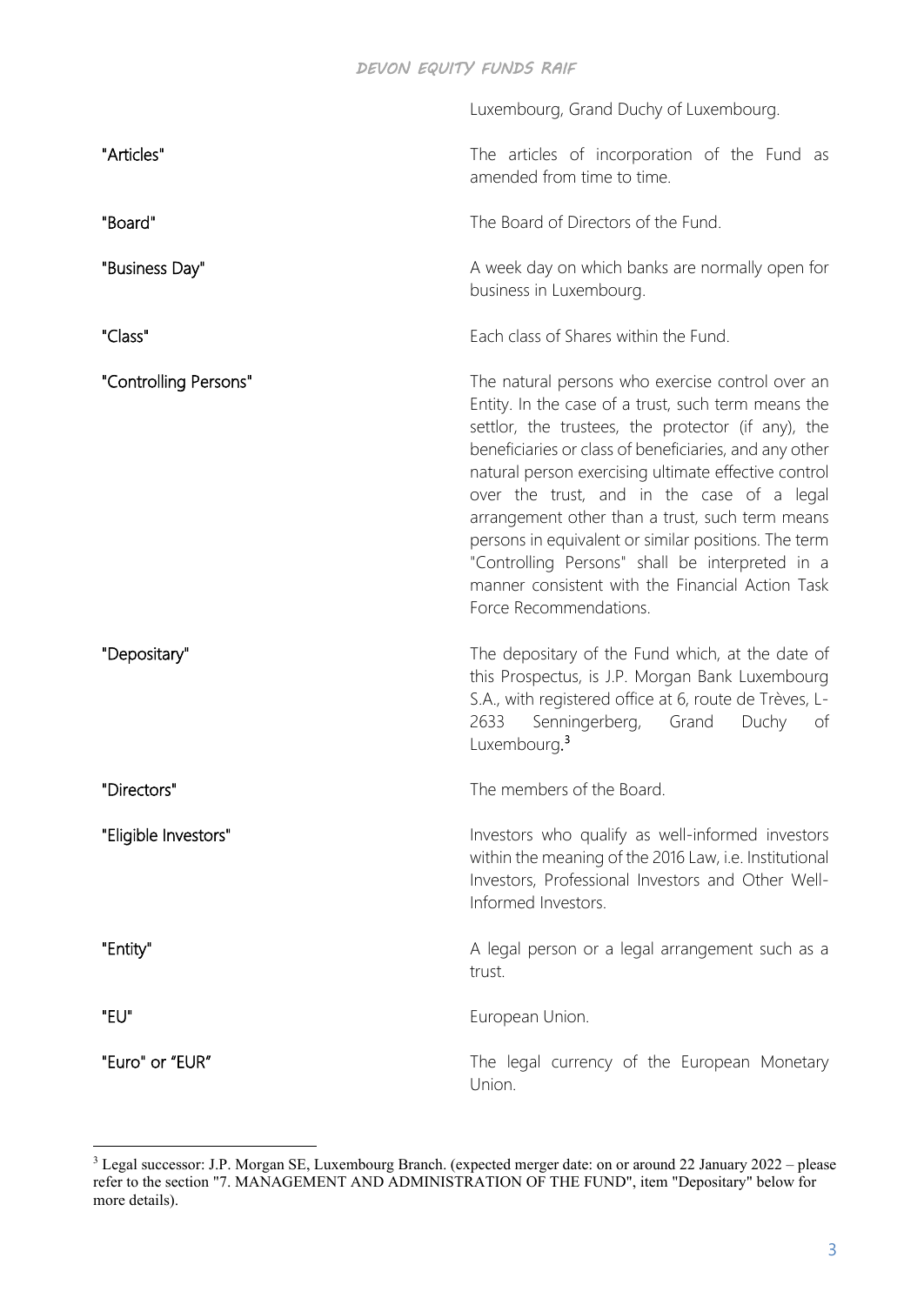| "FATCA"                   | The provisions of the Hiring Incentives to Restore<br>Employment (HIRE) Act of 18 March 2010<br>commonly referred to as the Foreign Account Tax<br>Compliance Act (FATCA).                                                                                                                                                                                                                                                                                                                                                             |
|---------------------------|----------------------------------------------------------------------------------------------------------------------------------------------------------------------------------------------------------------------------------------------------------------------------------------------------------------------------------------------------------------------------------------------------------------------------------------------------------------------------------------------------------------------------------------|
| "Financial Institution"   | A custodial institution, a depository institution, an<br>investment entity or a specified<br>insurance<br>company, as defined by the IGA.                                                                                                                                                                                                                                                                                                                                                                                              |
| "Fund"                    | Devon Equity Funds RAIF.                                                                                                                                                                                                                                                                                                                                                                                                                                                                                                               |
| "GBP"                     | All references to GBP are to the legal currency of<br>the UK.                                                                                                                                                                                                                                                                                                                                                                                                                                                                          |
| "HSC"                     | A designation of a Class indicating the application<br>of hedging techniques aimed to mitigate foreign<br>exchange risk between the base currency of the<br>Fund and the currency of the HSC.                                                                                                                                                                                                                                                                                                                                          |
| "IGA"                     | The intergovernmental agreement concluded<br>between the Grand-Duchy of Luxembourg and the<br>United States of America in relation to FATCA on<br>28 March 2014.                                                                                                                                                                                                                                                                                                                                                                       |
| "Initial Offer Period"    | The day or period during which the Shares of a<br>Sub-Fund are initially offered for subscription, as<br>set out in such Sub-Fund's relevant Particular.                                                                                                                                                                                                                                                                                                                                                                               |
| "Institutional Investors" | Investors who qualify as institutional investor(s)<br>including but not limited to credit institutions, other<br>professional of the financial sector, insurance and<br>reinsurance companies, social security institutions<br>investing on their own account, pension funds,<br>industrial and financial groups and their respective<br>subsidiaries in charge of fund or<br>asset<br>further<br>defined<br>under<br>management,<br>as<br>Luxembourg laws and the practice of the<br>Commission de Surveillance du Secteur Financier. |
| "Investment Fund"         | Any regulated or unregulated undertaking the sole<br>objective of which is the collective investment in<br>securities, financial instruments and other assets.                                                                                                                                                                                                                                                                                                                                                                         |
| "Investment Manager"      | The investment manager of the Fund which, at the<br>of this<br>Prospectus, is Devon<br>date<br>Equity<br>Management Limited with registered office at 123,<br>Victoria Street, London, SW1E 6DE, United<br>Kingdom.                                                                                                                                                                                                                                                                                                                    |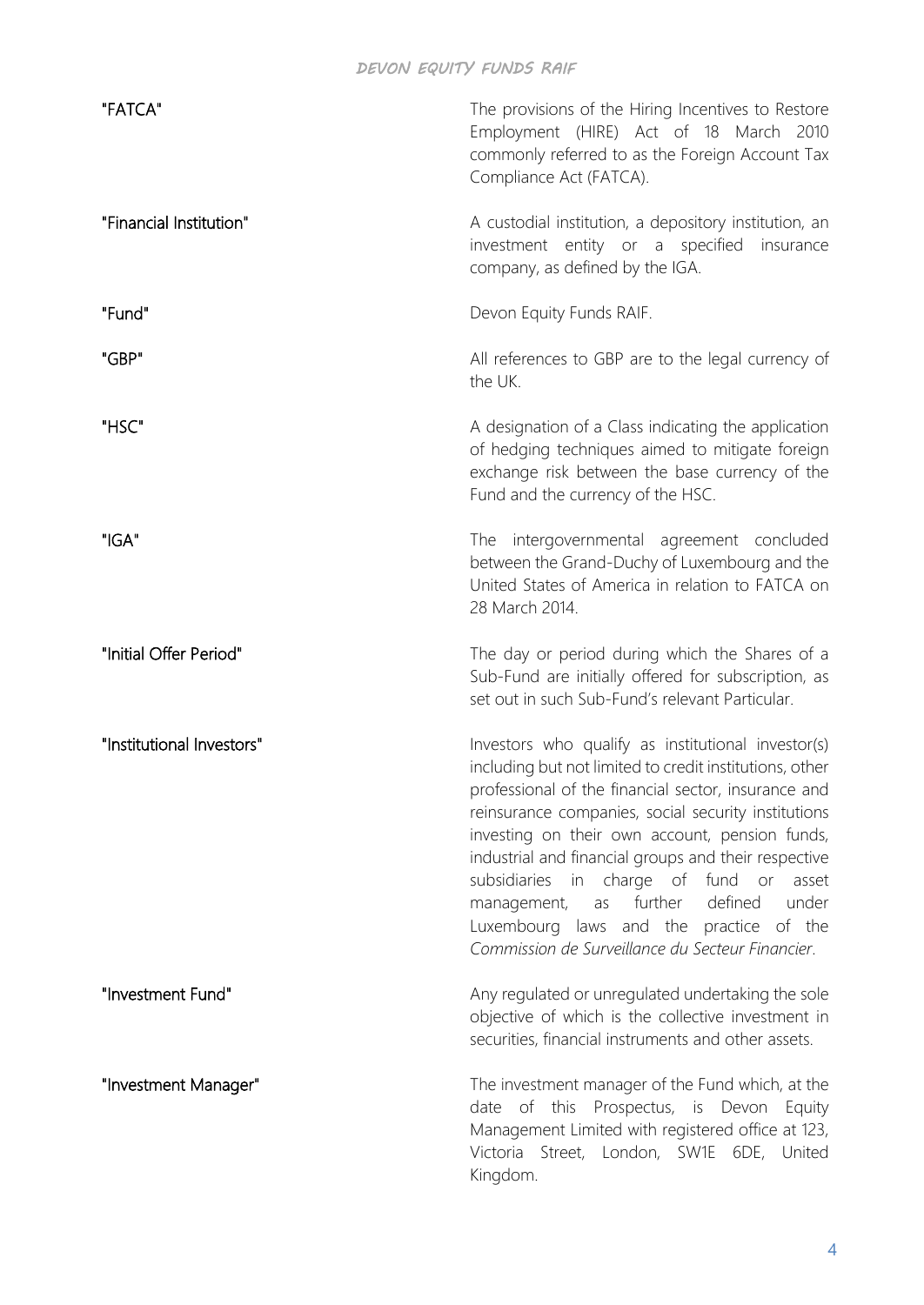| "Investor"                         | An investor who desires to subscribe or has<br>subscribed to Shares.                                                                                                                                                                                                                                                                                                                                                                                                                                                                                                                                                                   |
|------------------------------------|----------------------------------------------------------------------------------------------------------------------------------------------------------------------------------------------------------------------------------------------------------------------------------------------------------------------------------------------------------------------------------------------------------------------------------------------------------------------------------------------------------------------------------------------------------------------------------------------------------------------------------------|
| "IRS"                              | The United States Internal Revenue Service.                                                                                                                                                                                                                                                                                                                                                                                                                                                                                                                                                                                            |
| "Luxembourg Financial Institution" | Means (i) any Financial Institution resident in<br>Luxembourg, but excluding any branch of such<br>Financial Institution that is located outside<br>Luxembourg and (ii) any branch of a Financial<br>Institution not resident in Luxembourg, if such<br>branch is located in Luxembourg.                                                                                                                                                                                                                                                                                                                                               |
| "Member State"                     | A member state of the EU.                                                                                                                                                                                                                                                                                                                                                                                                                                                                                                                                                                                                              |
| "Money Market Instruments"         | Shall mean instruments normally dealt in on the<br>money market which are liquid, and have a value<br>which can be accurately determined at any time.                                                                                                                                                                                                                                                                                                                                                                                                                                                                                  |
| "Net Asset Value"                  | The net asset value of the Fund or of a Sub-Fund<br>as determined pursuant to section 6. "Net Asset<br>Value".                                                                                                                                                                                                                                                                                                                                                                                                                                                                                                                         |
| "Net Asset Value per Share"        | The net asset value per Share of any Class within<br>any Sub-Fund determined in accordance with the<br>relevant provisions described in section 6. "Net<br>Asset Value".                                                                                                                                                                                                                                                                                                                                                                                                                                                               |
| "Non-US Entity"                    | An Entity that is not a US Person.                                                                                                                                                                                                                                                                                                                                                                                                                                                                                                                                                                                                     |
| "OECD"                             | The Organisation for Economic Co-operative and<br>Development.                                                                                                                                                                                                                                                                                                                                                                                                                                                                                                                                                                         |
| "Other Well-Informed Investor"     | Investor who (i) adheres in writing to the status of<br>well-informed investors and (ii) invests a minimum<br>of Euro 125,000 in the Fund or (b) has been the<br>subject of an assessment made by a credit<br>institution within the meaning of Regulation<br>575/2013 or an investment firm within the meaning<br>of Directive 2014/65/EU or a management<br>company within the meaning of Directive<br>2009/65/EC or by an authorised alternative<br>investment fund manager within the meaning of<br>the AIFMD certifying his expertise, his experience<br>and his knowledge in adequately appraising an<br>investment in the Fund. |
| "Professional Investors"           | Investors who qualify as professional investors<br>under annex II of Directive 2014/65/EU, as<br>amended.                                                                                                                                                                                                                                                                                                                                                                                                                                                                                                                              |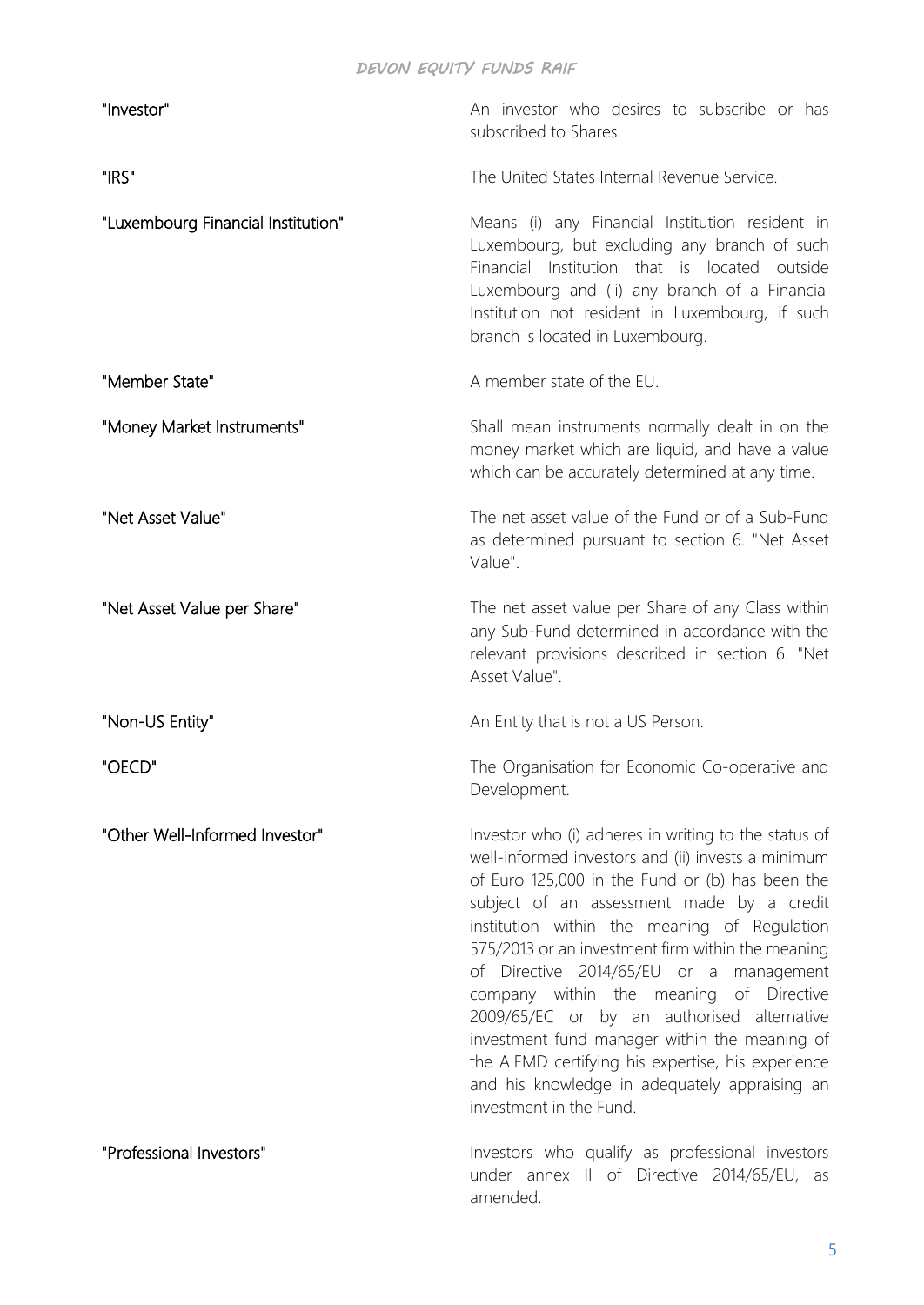| "Regulated Market"    | A regulated market as defined in the Directive<br>2014/65/EU of 15 May 2014 on markets in financial<br>instruments (MiFID), namely a market which<br>appears on the list of the regulated markets drawn<br>up by each Member State, which functions<br>regularly, is characterized by the fact that<br>regulations issued or approved by the competent<br>authorities define the conditions for the operation<br>of the market, the conditions for access to the<br>market and the conditions that must be satisfied by<br>a financial instrument before it can effectively be<br>dealt in on the market, requiring compliance with<br>all the reporting and transparency requirements<br>laid down by MiFID and any other market which is<br>regulated, operates regularly and is recognised<br>and open to the public in an Eligible State.                                                                                                                                                                                                                                                                                                                                                                                                                                                            |
|-----------------------|----------------------------------------------------------------------------------------------------------------------------------------------------------------------------------------------------------------------------------------------------------------------------------------------------------------------------------------------------------------------------------------------------------------------------------------------------------------------------------------------------------------------------------------------------------------------------------------------------------------------------------------------------------------------------------------------------------------------------------------------------------------------------------------------------------------------------------------------------------------------------------------------------------------------------------------------------------------------------------------------------------------------------------------------------------------------------------------------------------------------------------------------------------------------------------------------------------------------------------------------------------------------------------------------------------|
| "RESA"                | Recueil Electronique des Sociétés et Associations.                                                                                                                                                                                                                                                                                                                                                                                                                                                                                                                                                                                                                                                                                                                                                                                                                                                                                                                                                                                                                                                                                                                                                                                                                                                       |
| "Shareholders"        | All the shareholders of the Fund.                                                                                                                                                                                                                                                                                                                                                                                                                                                                                                                                                                                                                                                                                                                                                                                                                                                                                                                                                                                                                                                                                                                                                                                                                                                                        |
| "Shares"              | Any shares in the Fund from any Class within any<br>Sub-Fund subscribed by any Shareholder.                                                                                                                                                                                                                                                                                                                                                                                                                                                                                                                                                                                                                                                                                                                                                                                                                                                                                                                                                                                                                                                                                                                                                                                                              |
| "Specified US Person" | A US Person, other than: (i) a corporation the stock<br>of which is regularly traded on one or more<br>established securities market; (ii) any corporation<br>that is a member of the same expanded affiliated<br>group, as defined in section 1471(e)(2) of the US<br>Internal Revenue Code, as a corporation described<br>in clause (i); (iii) the United States or any wholly<br>owned agency or instrumentality thereof; (iv) any<br>States of the United States, any US Territory, any<br>political subdivision of any of the foregoing, or any<br>wholly owned agency or instrumentality of any one<br>or more of the foregoing; (v) any organization<br>exempt from taxation under section 501(a) of the<br>US Internal Revenue Code or an individual<br>retirement plan as defined in section 7701(a)(37) of<br>the US Internal Revenue Code; (vi) any bank as<br>defined in section 581 of the US Internal Revenue<br>Code; (vii) any real estate investment trust as<br>defined in section 856 of the US Internal Revenue<br>Code; (viii) any regulated investment company as<br>defined in section 851 of the US Internal Revenue<br>Code or any entity registered with the US Securities<br>and Exchange Commission under the Investment<br>Company Act of 1940 (15 U.S.C. 80a-64); (ix) any |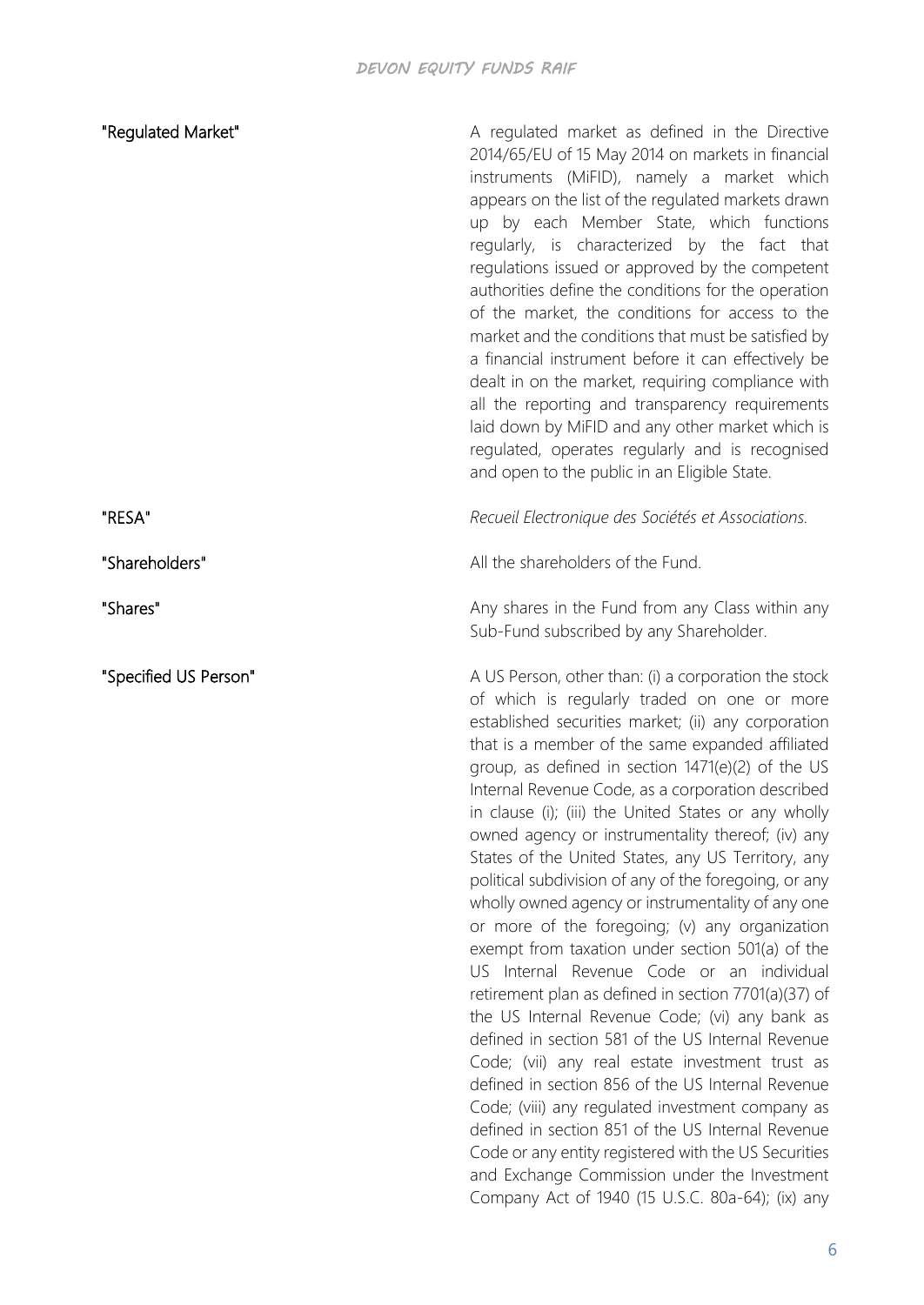|                           | common trust fund as defined in section 584(a) of<br>the US Internal Revenue Code; (x) any trust that is<br>exempt from tax under section 664(c) of the US<br>Internal Revenue Code or that is described in<br>section 4947(a)(1) of the US Internal Revenue Code;<br>(xi) a dealer in securities, commodities, or derivative<br>financial instruments (including notional principal<br>contracts, futures, forwards, and options) that is<br>registered as such under the laws of the United<br>States or any State; (xii) a broker as defined in<br>section 6045(c) of the US Internal Revenue Code;<br>or (xiii) any tax-exempt trust under a plan that is<br>described in section 403(b) or section 457(g) of the<br>US Internal Revenue Code. |
|---------------------------|----------------------------------------------------------------------------------------------------------------------------------------------------------------------------------------------------------------------------------------------------------------------------------------------------------------------------------------------------------------------------------------------------------------------------------------------------------------------------------------------------------------------------------------------------------------------------------------------------------------------------------------------------------------------------------------------------------------------------------------------------|
| "Sub-Fund"                | A specific portfolio of assets and liabilities within the<br>Fund having its own Net Asset Value and<br>represented by a separate Class or Classes of<br>Shares.                                                                                                                                                                                                                                                                                                                                                                                                                                                                                                                                                                                   |
| "Sub-Fund Particulars"    | The appendix attached to (and forming part of) this<br>Prospectus relating to the Sub-Funds.                                                                                                                                                                                                                                                                                                                                                                                                                                                                                                                                                                                                                                                       |
| "Transferable Securities" | (i) Shares and other securities equivalent to shares;<br>(ii) bonds and other debt instruments; and (iii) any<br>other negotiable securities which carry the right to<br>acquire any such transferable securities by<br>subscription or exchanges.                                                                                                                                                                                                                                                                                                                                                                                                                                                                                                 |
| "UCI"                     | Undertaking<br>for collective<br>investment,<br>i.e.<br>undertaking the sole objective of which is the<br>collective investment in securities, financial<br>instruments and other assets.                                                                                                                                                                                                                                                                                                                                                                                                                                                                                                                                                          |
| "UCITS"                   | Undertakings for Collective Investment<br>in in<br>Transferable Securities as defined in article 2 (2) of<br>the Law and article 1(2) of the UCITS Directive.                                                                                                                                                                                                                                                                                                                                                                                                                                                                                                                                                                                      |
| "UCITS Directive"         | Directive 2009/65/EC, as may be amended or<br>recast from time to time.                                                                                                                                                                                                                                                                                                                                                                                                                                                                                                                                                                                                                                                                            |
| "UCITS Law"               | The law of 17 December 2010 on undertakings for<br>collective investment, as amended from time to<br>time.                                                                                                                                                                                                                                                                                                                                                                                                                                                                                                                                                                                                                                         |
| "UK"                      | United Kingdom.                                                                                                                                                                                                                                                                                                                                                                                                                                                                                                                                                                                                                                                                                                                                    |
| "US"                      | United States of America.                                                                                                                                                                                                                                                                                                                                                                                                                                                                                                                                                                                                                                                                                                                          |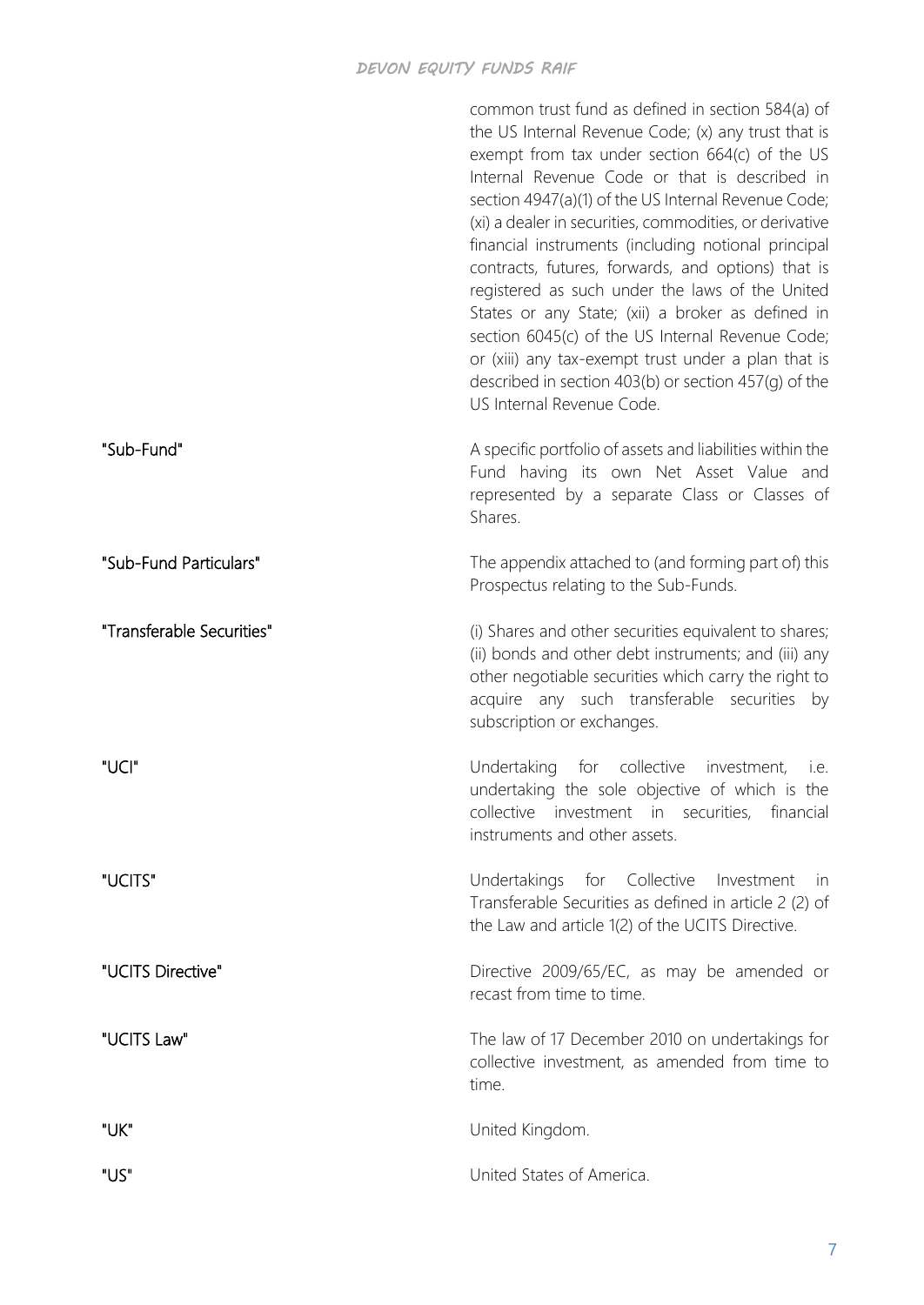| "USD" or "US Dollars" | All references to USD or US dollars are to the legal<br>currency of the United States.                                                                                                                                                                                                                                                                                                                                                                                                                                                                                                                                                        |
|-----------------------|-----------------------------------------------------------------------------------------------------------------------------------------------------------------------------------------------------------------------------------------------------------------------------------------------------------------------------------------------------------------------------------------------------------------------------------------------------------------------------------------------------------------------------------------------------------------------------------------------------------------------------------------------|
| "US Person"           | A US citizen or resident individual, a partnership or<br>a corporation organized in the US or under the<br>laws of the US or any States thereof, a trust if (i) a<br>court within the US would have authority under<br>applicable law to render order or judgments<br>concerning substantially all issues regarding<br>administration of the trust, and (ii) one or more US<br>persons have the authority to control all substantial<br>decisions of the trust, or an estate of a decedent<br>that is a citizen or resident of the United States. This<br>definition shall be interpreted in accordance with<br>the US internal Revenue Code. |
| "Valuation Day"       | The day as at which the Net Asset Value is<br>determined.                                                                                                                                                                                                                                                                                                                                                                                                                                                                                                                                                                                     |
| "Valuation Point"     | 1 p.m. (CET) on a Valuation Day, or such other time<br>as may be stipulated in the relevant Sub-Funds<br>Particulars, being the time as of which the Net<br>Asset Value is calculated for each Class.                                                                                                                                                                                                                                                                                                                                                                                                                                         |

All references herein to time are to Central European Time (CET) unless otherwise indicated.

Words importing the singular shall, where the context permits, include the plural and vice versa.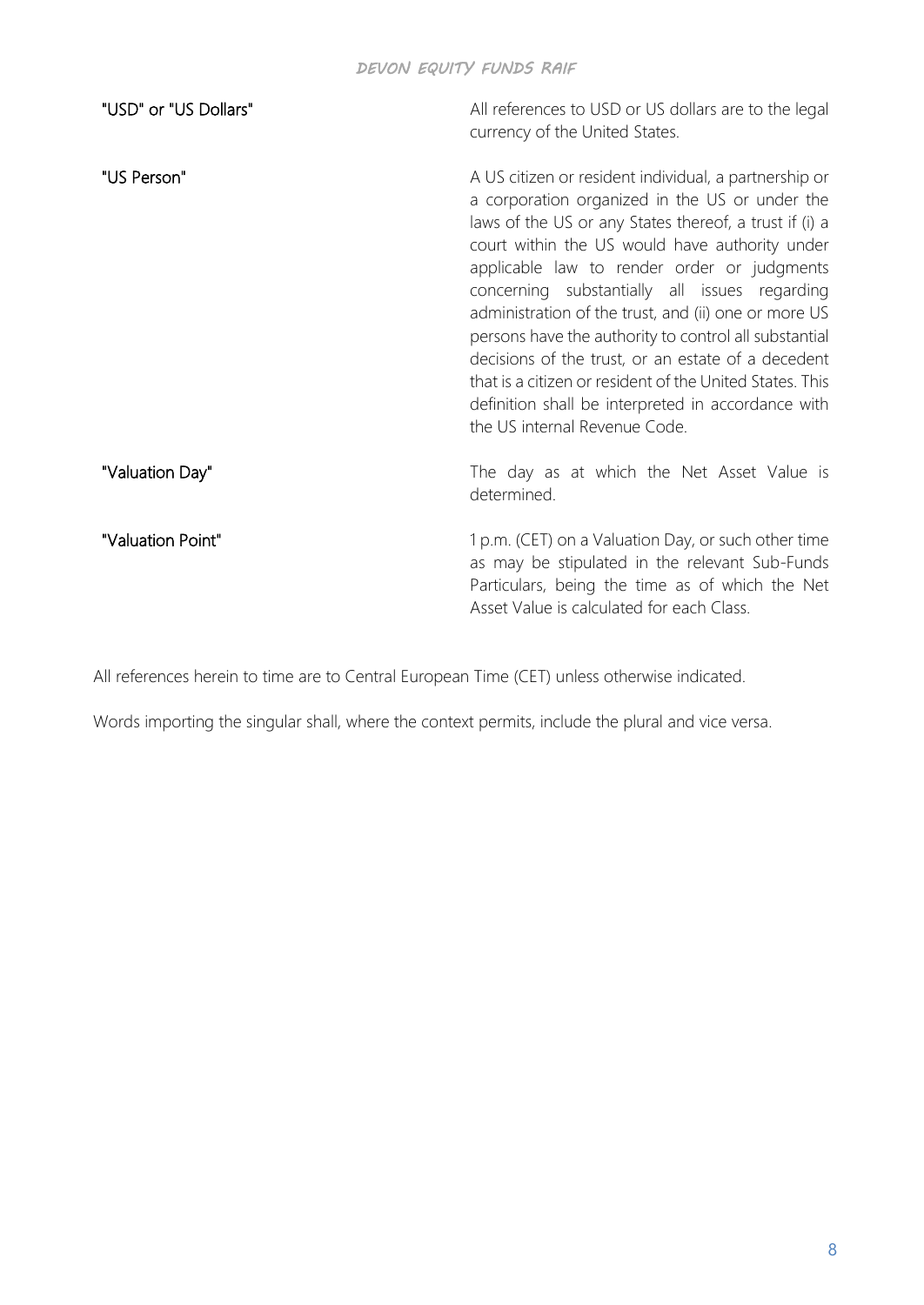## 1. STRUCTURE OF THE FUND

<span id="page-16-0"></span>The Fund is an open-ended investment company organised as a "*société anonyme*" under the laws of the Grand Duchy of Luxembourg and qualifies as a reserved alternative investment fund ("RAIF") within the meaning of the 2016 Law.

The Fund qualifies as an alternative investment fund (the "AIF") within the meaning of the AIFMD and of article 1 (39) of the 2013 Law.

The Fund is an umbrella fund and as such may operate separate sub-funds (each, a "Sub-Fund"), each of which is represented by one or more Classes of Shares. The Sub-Funds are distinguished by their specific investment policy or any other specific features, as further described in the Sub-Fund Particulars.

The Fund constitutes a single legal entity, but the assets of each Sub-Fund shall be invested for the exclusive benefit of the Shareholders of the corresponding Sub-Fund and the assets of a specific Sub-Fund are solely accountable for the liabilities, commitments and obligations of that Sub-Fund.

The Shares of the Fund are currently not listed on a stock exchange. The Board reserves the right to list the Shares of one or several Sub-Funds in the future. In such event, the relevant Sub-Fund Particulars will be amended accordingly.

The Board may at any time resolve to set up new Sub-Funds and/or create within each Sub-Fund one or more Classes of Shares and this Prospectus will be updated accordingly. The Board may also at any time resolve to close a Sub-Fund, or one or more Classes of Shares within a Sub-Fund, to further subscriptions.

The Fund was incorporated in Luxembourg on 8 January 2020. The Fund is registered with the *Registre de Commerce et des Sociétés*, *Luxembourg,* under number B 241 217. The Articles have been deposited with the *Registre de Commerce et des Sociétés*, *Luxembourg* and will be published in the *RESA*.

The capital of the Fund shall be equal at all times to the net assets of the Fund. The minimum capital of the Fund, as prescribed by law, is EUR 1,250,000. The Fund is incorporated for an unlimited period.

Under Luxembourg law and its Articles, the Fund is authorised to issue an unlimited number of Shares, all of which are without par value.

The base currency of the Fund is the Euro and all the financial statements of the Fund will be presented in Euro.

The Fund has appointed FundRock Management Company S.A. as its external Alternative Investment Fund Manager within the meaning of article 4 of the 2013 Law and article 5 of the AIFMD.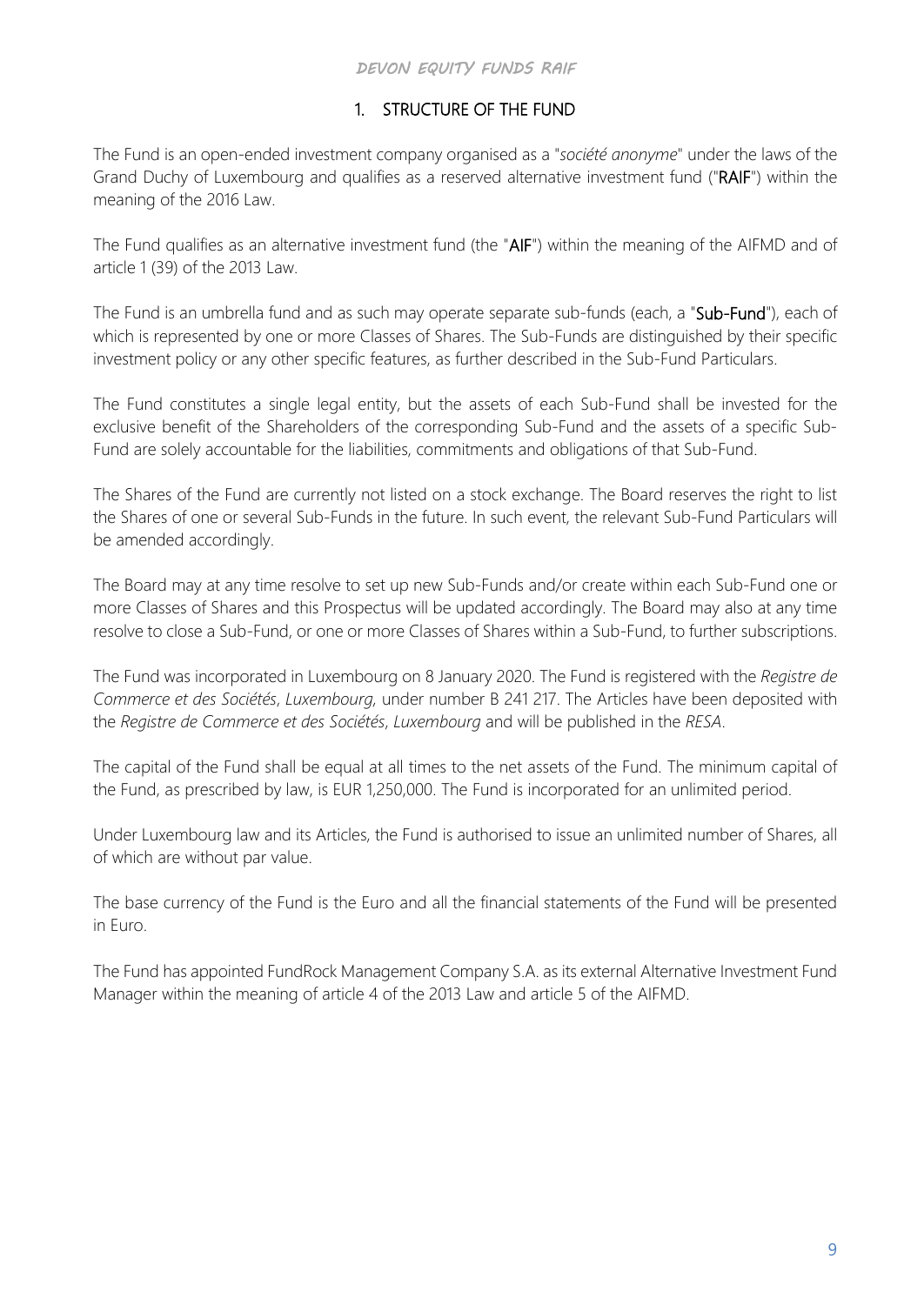## 2. PURPOSE, INVESTMENT OBJECTIVES AND POLICIES

<span id="page-17-0"></span>The Fund's main objective is to achieve capital appreciation over time.

Each Sub-Fund shall pursue a distinct investment policy and the investment restrictions may differ for each of them. The investment policy and specific investment restrictions are disclosed for each Sub-Fund in the relevant Sub-Fund Particulars.

The Board is entitled to modify the investment strategy or policy as well as the objective and investment restrictions of one or several Sub-Funds. In case the relevant amendments have or may have a material impact on the Shareholders of a given Sub-Fund or detrimental to the interests of the Shareholders of any Sub-Fund, such Shareholders will be informed prior to the effective date of the modifications and will be able to apply for the redemption of their Shares, free of redemption fees or, whenever possible, to convert their Shares in Shares of the same or another Class in a different Sub-Fund. The Prospectus will be updated to reflect the modifications decided by the Board.

## <span id="page-17-1"></span>RISK WARNINGS

The investments of the Fund are subject to market fluctuations and other risks inherent in any investment. It cannot therefore be guaranteed that the investment objectives will be achieved. Investors must therefore be aware that the value of their investment may fall as well as rise and that past performance is not a guide to future performances.

## <span id="page-17-2"></span>**GENERAL**

## <span id="page-17-3"></span>Business Risk

The success of any investment activity is affected by general economic conditions. Unexpected volatility or illiquidity in the markets in which the Fund holds positions, directly or indirectly, could impair the Fund's ability to carry out its business or cause it to incur losses. None of these conditions are within the control of the Fund and no assurances can be given that the Fund will anticipate these developments.

## <span id="page-17-4"></span>Political and/or regulatory risks

The value of a Sub-Fund's assets may be affected by uncertainties such as international political developments, changes in government policies, changes in taxation, restrictions on foreign investment and currency repatriation, currency fluctuations and other developments in the laws and regulations of countries in which investment may be made. Furthermore, the legal infrastructure and accounting, auditing and reporting standards in certain countries in which investment may be made may not provide the same degree of investor protection or information to investors as would generally apply in major securities markets.

## <span id="page-17-5"></span>Systemic risk

Exposures to funds are an important source of counterparty risk for the providers of leverage. These exposures are subject to prudential rules and are typically fully collateralized. However, risk management failures are possible.

As large players in markets for many financial assets, leveraged funds have the potential to move markets,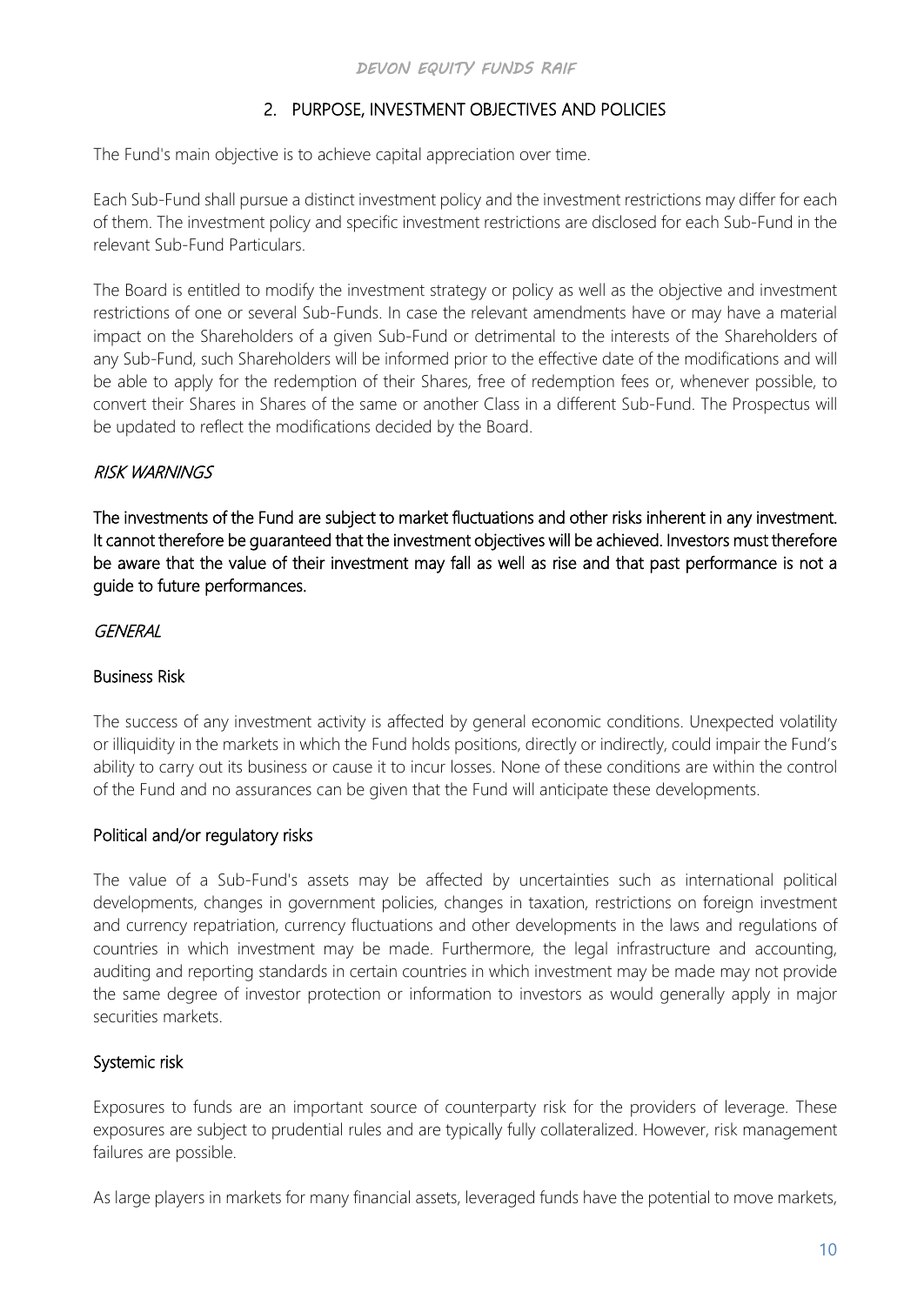in particular in the event of the herding of positions in common trades. This is of particular concern in stressed conditions, where the disorderly unwinding of large, similar positions may fuel the collapse of asset prices and market illiquidity. This was seen in the beginning of the financial crisis in 2007-2008, where a vicious spiral was created: falling asset prices caused prime brokers to tighten lending conditions, forcing leveraged funds to sell assets, which in turn pushed prices down further.

## <span id="page-18-0"></span>Market risk

Although it is intended that each Sub-Fund will be diversified, the investments of a Sub-Fund are subject to normal market fluctuations and to the risks inherent to investments in equities, debt securities, currency instruments, derivatives and other similar instruments.

The Fund takes positions in the market by buying or selling assets. As soon as the prices of the assets follow an opposite direction as expected by the Fund, the Sub-Fund may be exposed to losses. The price swings are caused by many factors, e.g. market sentiment, economic fundamentals, interest rates, exchange rates… The magnitude of the losses depends on the nature of the assets and on the overall exposition of the Sub-Fund.

• *Market risk by asset*

Not all assets have the same degree of risk. The volatility (a measure of the extent of the variation of a price) is one indicator to assess risk. The price of an asset with a low volatility tends to move less extreme than the one of an asset with a high volatility. Typically the stock of a small innovative company will show a higher volatility than the stock of a long time established and large company and thus may cause greater losses.

• *Market risk by global exposure*

A Sub-Fund may be invested in different assets with different degrees and directions, therefore the losses in one asset may be compensated by the gains in another asset.

The Fund may invest in underlying Investment Funds active on various markets throughout the world. Political changes, changes to the applicable legal framework, fiscal measures or currency risks on these markets may have a negative impact on the assets or the financial results of the underlying Investment Funds and, consequently, of the Fund.

## <span id="page-18-1"></span>Liquidity risk

• *Funding liquidity risk*

Subject to the restrictions provided for in section 3 "Investment restrictions", the Sub-Fund can borrow money to buy assets in order to pursue certain strategies or to amplify the returns they generate. This process participates at the creation of leverage. Since borrowing money is not costless, the Sub-Fund has to pay interest rates and redeem the capital at the end of the borrowing period. There is a risk for the Sub-Fund that the access to fresh capital to finance its acquisitions may be reduced or stopped altogether. The Sub-Fund would then have to renew its borrowing arrangements, at the risk that these new conditions may be more, even prohibitively, expensive. The Sub-Fund would then be forced to sell assets to redeem the borrowed capital.

• *Market liquidity risk*

Not all assets have the same liquidity in the market; that is the same availability at a certain time and at a reasonable price. Typically high capitalized stocks have a large liquidity enabling investors to buy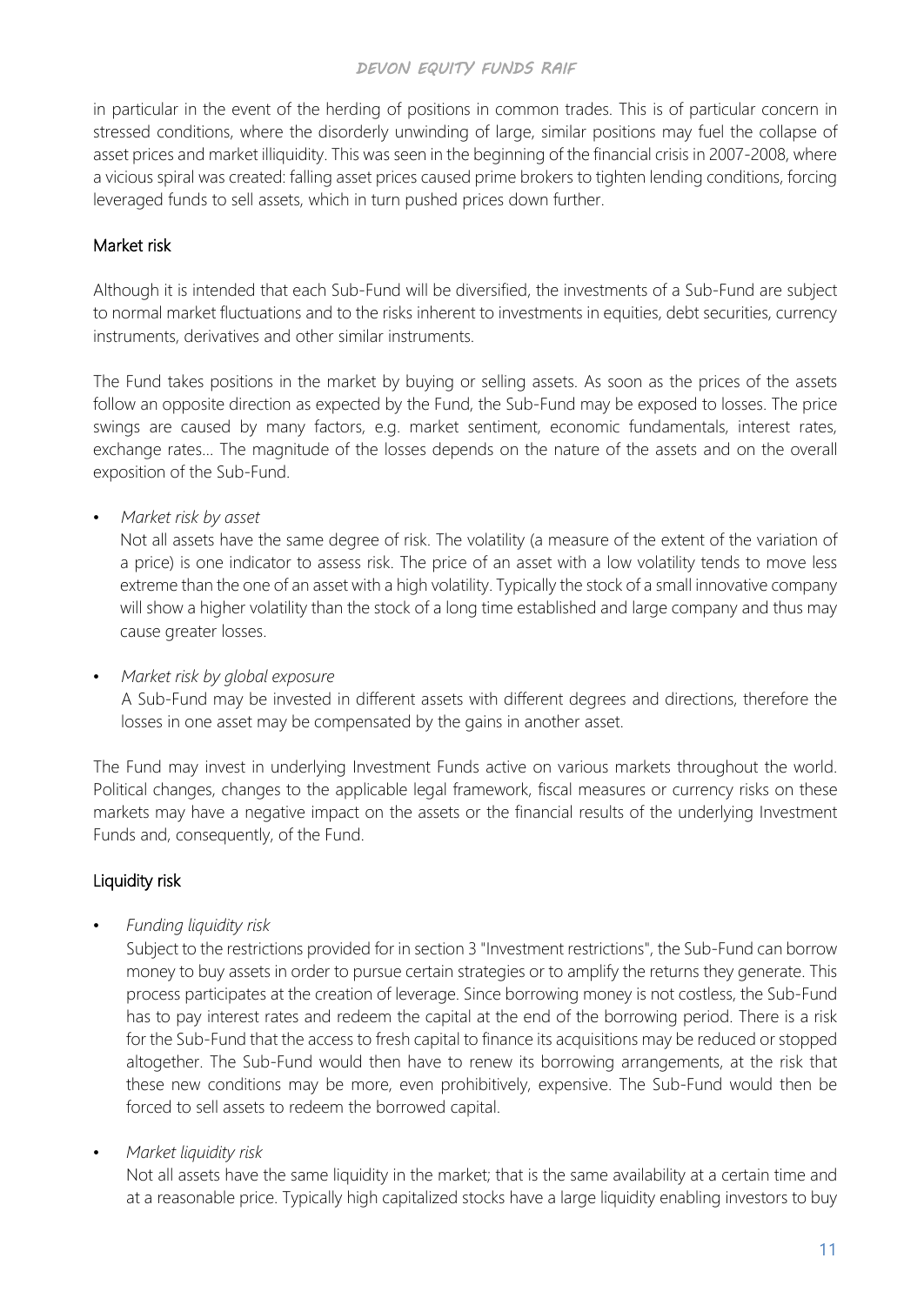or sell the desired volume at a reasonable price. But other assets like less capitalized stocks or bonds may have a lower liquidity. In this case there is a risk that it cannot be purchased or sold without a significant concession in price because the market is unable to accommodate the desired trading size. For example if the Sub-Fund wants to sell 10'000 units of a security and the regular daily trading volume on that security is only 1'000 units. There is important risk that selling these 10'000 units in a few days may provoke a crash in the price of the security. The Sub-Fund would then either have to bear the risk of a considerable reduction in the price or to spread the sale of the security over a longer period of time than it intended.

#### <span id="page-19-0"></span>Investment objectives

There can be no guarantee that the investment objective of any Sub-Fund will be met. Investors should be aware that a Sub-Fund may invest on a limited basis in areas which are not naturally associated with the name of the Sub-Fund. These other markets and/or assets may act with more or less volatility than the core investments and performance will, in part, be dependent on these investments. Investors should therefore ensure (prior to any investment being made) that they are satisfied with the risk profile of the overall objectives disclosed.

## <span id="page-19-1"></span>Market suspension risk

Trading on a securities exchange (generally or in respect of a particular issuer) may be suspended or halted pursuant to the securities exchange's rules as a result of market conditions, technical malfunctions which prevent trades from being processed, issues relating to a particular issuer or otherwise. Any such halt or suspension or limitation would result in the Sub-Funds being unable to sell the securities traded on that securities exchange and, accordingly, expose the Sub-Funds to losses and delays in their ability to redeem Shares.

## <span id="page-19-2"></span>Operational risk

The business of the Fund, the AIFM and the Investment Manager involves many operational risks, this is mainly due to the fact that they operate in a complex environment that requires continuous monitoring of their systems and procedures. The risk of loss may be directly linked to a lack of control, to mistakes or fraudulent activities of the personal, to a breakdown of internal systems like the IT or simply to external factors like flooding or fire. Several major financial service suppliers have, in recent years, incurred considerable losses on account of operational risks materializing. Many of these cases were linked to a lack of effective internal controls that permitted fraudulent activities of a trader.

#### <span id="page-19-3"></span>Possible effect of substantial redemptions

Substantial redemptions at the option of Shareholders may necessitate the Fund to liquidate investments and/or borrow money. It is possible that losses may be incurred due to such liquidations which might otherwise not have been incurred. The costs of borrowing will be borne by the Fund.

#### <span id="page-19-4"></span>Currency exposure and passive currency hedging

Each Class of each Sub-Fund will have its own class currency (the "Class Currency") and each Sub-Fund will have its own base currency (the "Base Currency"). The Shares of each Class will be issued and redeemed by reference to the Class Currency concerned. The Class Currency may be different from the Base Currency of the Fund. The assets of each Sub-Fund may also be invested in securities and other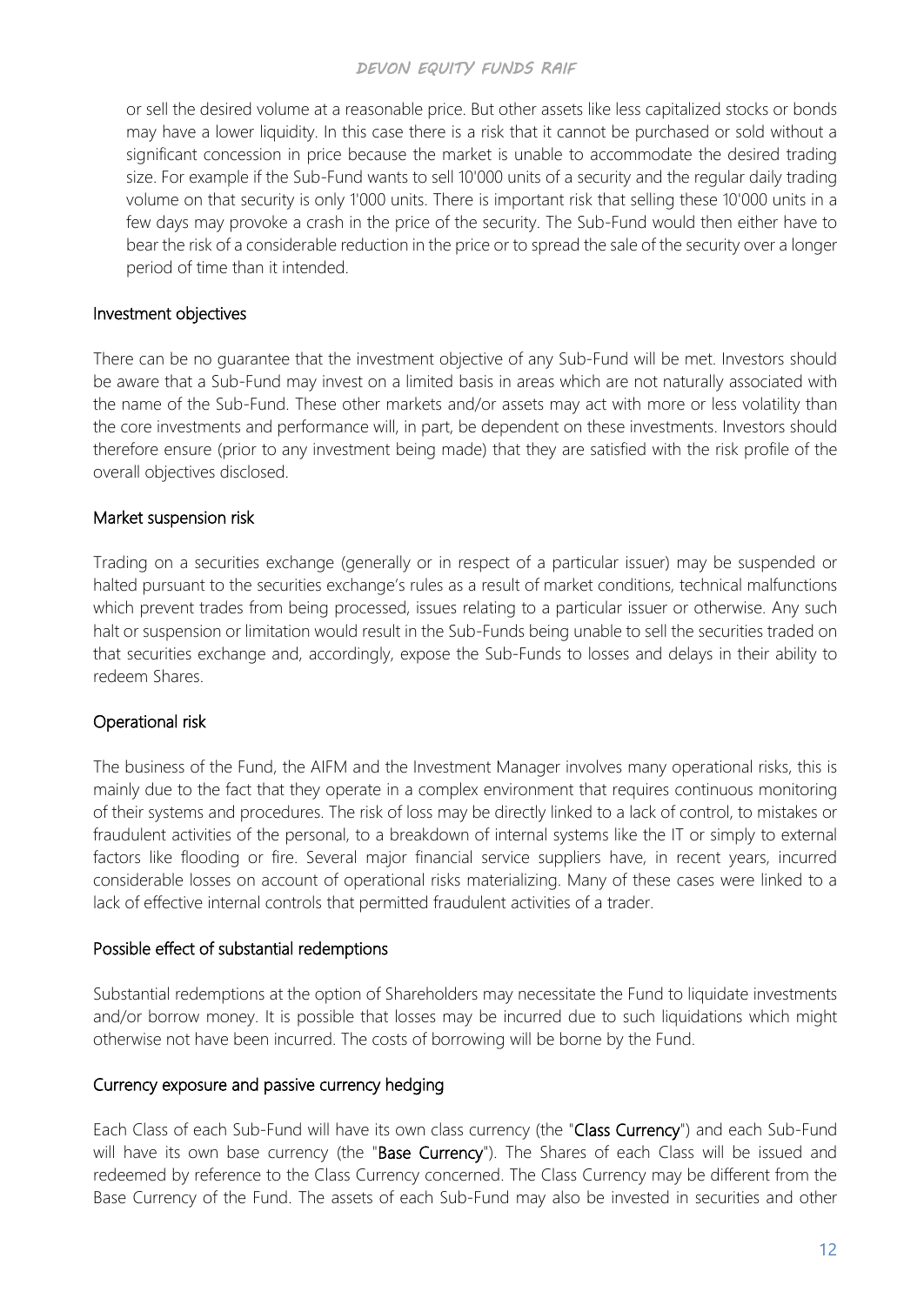investments that are not denominated in its Class Currency and/or Base Currency. Accordingly, the value of such assets may be affected favourably or unfavourably by fluctuations in currency exchange rates between these currencies and the Base Currency and by changes in exchange rate controls. Therefore, each Sub-Fund will necessarily be subject to foreign exchange risks relative to its Class Currency and/or Base Currency.

In particular, a Shareholder who acquires Shares of a Sub-Fund will be subject to foreign exchange risk in respect of those assets of that Sub-Fund which are denominated in any currency other than the currency of investment in that Sub-Fund (irrespective of whether the currency of investment was also the Class Currency and/or Base Currency).

A Shareholder whose assets and liabilities are predominantly in another currency should take into account the potential risk of loss (or gain) arising from fluctuations in value between the currency denomination of the assets of a Sub-Fund in which the Shareholder invests and the Shareholder's own currency of investment.

A Shareholder who subscribes for Shares, or requests that redemption payments be made, in a currency other than the Base Currency of the relevant Sub-Fund should also take into account the potential risk of loss arising from fluctuations in value between the relevant Class Currency and/or Base Currency and the currency that the Shareholder used to subscribe for Shares or the currency in which the Shareholder requests that redemption payments be made.

Passive currency hedging strategies may be used by the Investment Manager, at its sole discretion, to seek to reduce the impact of adverse movements between the Class Currency and/or Base Currency of a Sub-Fund and the currencies of the assets in which a Sub-Fund is invested.

This may involve the use of foreign exchange transactions and/or currency derivatives. However, there is no guarantee that any hedging techniques will be employed or, if employed, that they will be effective in managing the currency exposures to which a Sub-Fund may be subject.

For those hedged Classes denominated in a different currency to the Base Currency, investors should note that there is no guarantee that the exposure of the Class Currency can be fully hedged against the Base Currency of the relevant Sub-Fund. Investors should also note that the successful implementation of the strategy may substantially reduce the benefit to Shareholders in the relevant Class as a result of decreases in the value of the Class Currency against the Base Currency of the relevant Sub-Fund. In addition, investors should note that, in the event that they request payment of redemption proceeds in a currency other than the relevant Class Currency, the exposure of that currency to the Class Currency will not be hedged.

Each Class will be responsible for any currency hedging costs applicable to the assets attributable to it.

## <span id="page-20-0"></span>**Equities**

Experience has shown that equities and securities of a share-like character are subject to general market risks and strong price fluctuations. That is why they offer the possibility of considerable price gains, but also involves increased risks. For example, the prices of equities and securities of a share-like character are influenced above all by issuer-specific factors, changes in investment sentiment, the profits or otherwise of individual enterprises and sectors as well as macro-economic developments and political perspectives, which determine the expectations of the securities markets and thus the movement of prices. All factors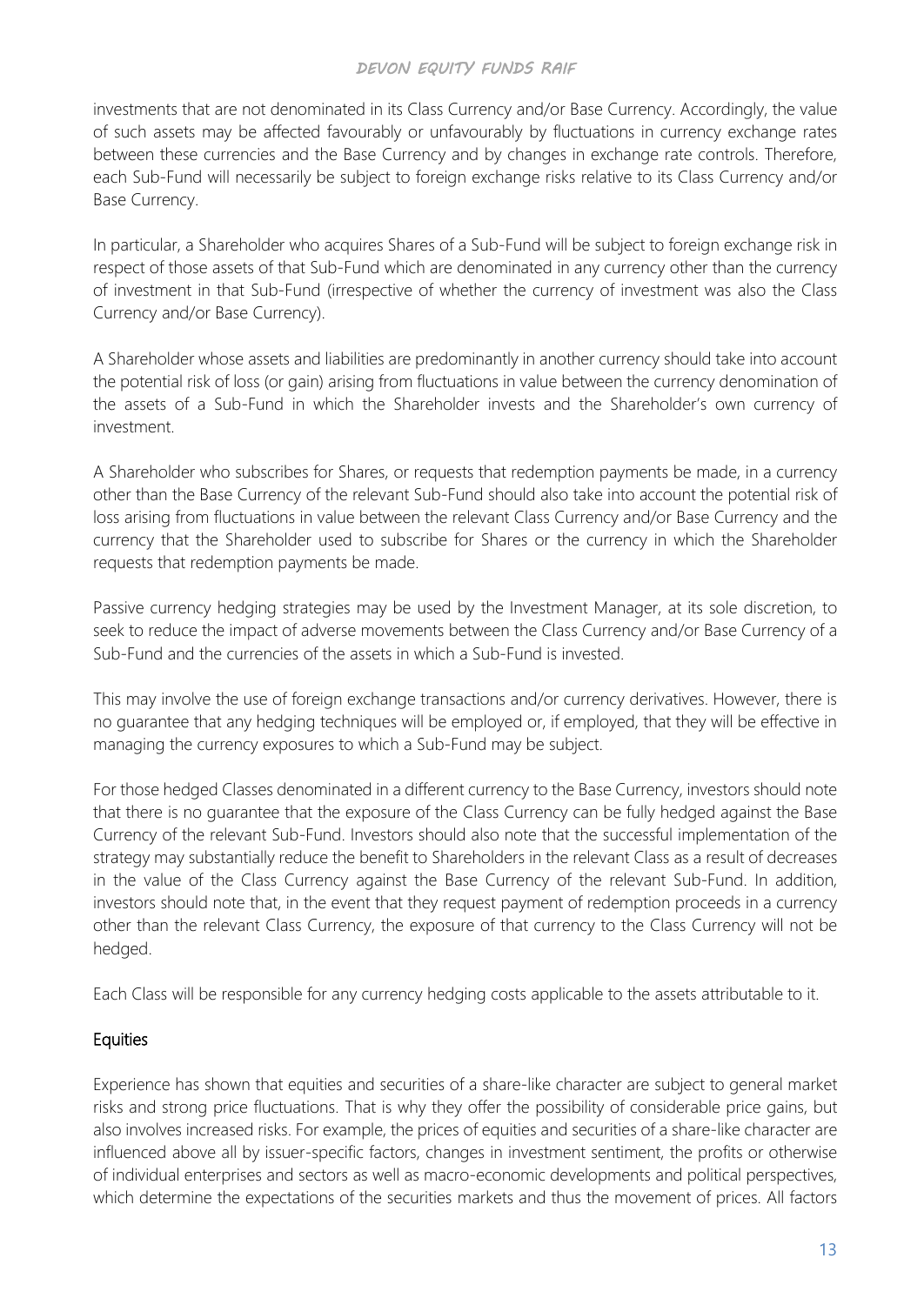affecting the value of securities in some markets and under certain situations cannot easily be determined and the value of such investments may decline or be reduced to zero.

## <span id="page-21-0"></span>**Warrants**

In addition to the above risks involved with securities and exchange rate changes, warrants carry the risk, but also the opportunity, of what is known as gearing. This gearing is produced, for example, with call warrants through the lower capital investment when the warrants are purchased compared with a direct purchase of the underlying assets. The same applies for put warrants. The greater the gearing, the greater will be the change in the price of the warrant in the event of a change in the prices of the underlying assets (in comparison to the subscription price set forth in the option conditions). The opportunities and risks of warrants increase as the gearing increases. Since warrants are generally issued only for a limited term, it cannot be ruled out that they will be valueless at the date of maturity if the price of the underlying assets falls below the subscription price fixed when the call warrants were issued or exceeds the subscription price fixed when the put warrants were issued.

## <span id="page-21-1"></span>Futures and options and other derivatives

Futures, options and forward contracts expose Sub-Funds using them to additional investment risks and transaction costs. Even where these instruments are used for hedging or efficient portfolio management purposes such Sub-Funds could be left in a less favourable position than if such instruments had not been used. Risks inherent in the use of futures, options and forward contracts include (1) the risk that interest rates, securities price and currency markets will not move in the directions anticipated; (2) imperfect correlation between the price of futures, options and forward contracts and movements in the prices of the underlying securities or currencies being hedged; (3) the fact that skills needed to use these strategies are different from those needed to select portfolio securities; (4) the possible absence of a liquid secondary market for any particular instrument at any particular time; (5) because of the low margin deposits normally required in futures trading, a futures account is typically highly leveraged so that a small price movement may result in substantial and sudden losses in excess of the margin deposit; (6) most futures exchanges have daily limits on fluctuations of futures contract prices and trading is suspended when such limits are exceeded. Such limits lead to liquidity risk and may result in an inability to limit losses. Some exchanges also limit maximum net long or net short positions and positions of Sub-Funds may have to be liquidated in order to conform to these limits at prices which may not be favourable.

Generally the performance of derivatives including futures, options, forward contracts, repurchase agreements, swap transactions and similar investments will tend to be volatile and losses may exceed the amount invested in a particular transaction and may potentially be severe. Certain of these investments will be subject to a credit risk on the counterparty to the relevant transaction.

## <span id="page-21-2"></span>Risks related to the European sovereign risks crisis

The Sub-Funds invest in equity or equity related securities whereby the issuers have their registered office or exercise a predominant part of their economic activities in Europe. In light of the current fiscal conditions and ongoing concerns in relation to the sovereign debt risk of certain European countries and certain countries within the Eurozone, there is an increased amount of volatility, liquidity, currency, default, price and foreign exchange risk associated with investments in Europe. The performance of the Sub-Funds could deteriorate significantly should an adverse credit event occur such as, but not limited to, the downgrade of the sovereign credit rating of a European country or withdrawal from the Euro currency by one or more member states of the European monetary union.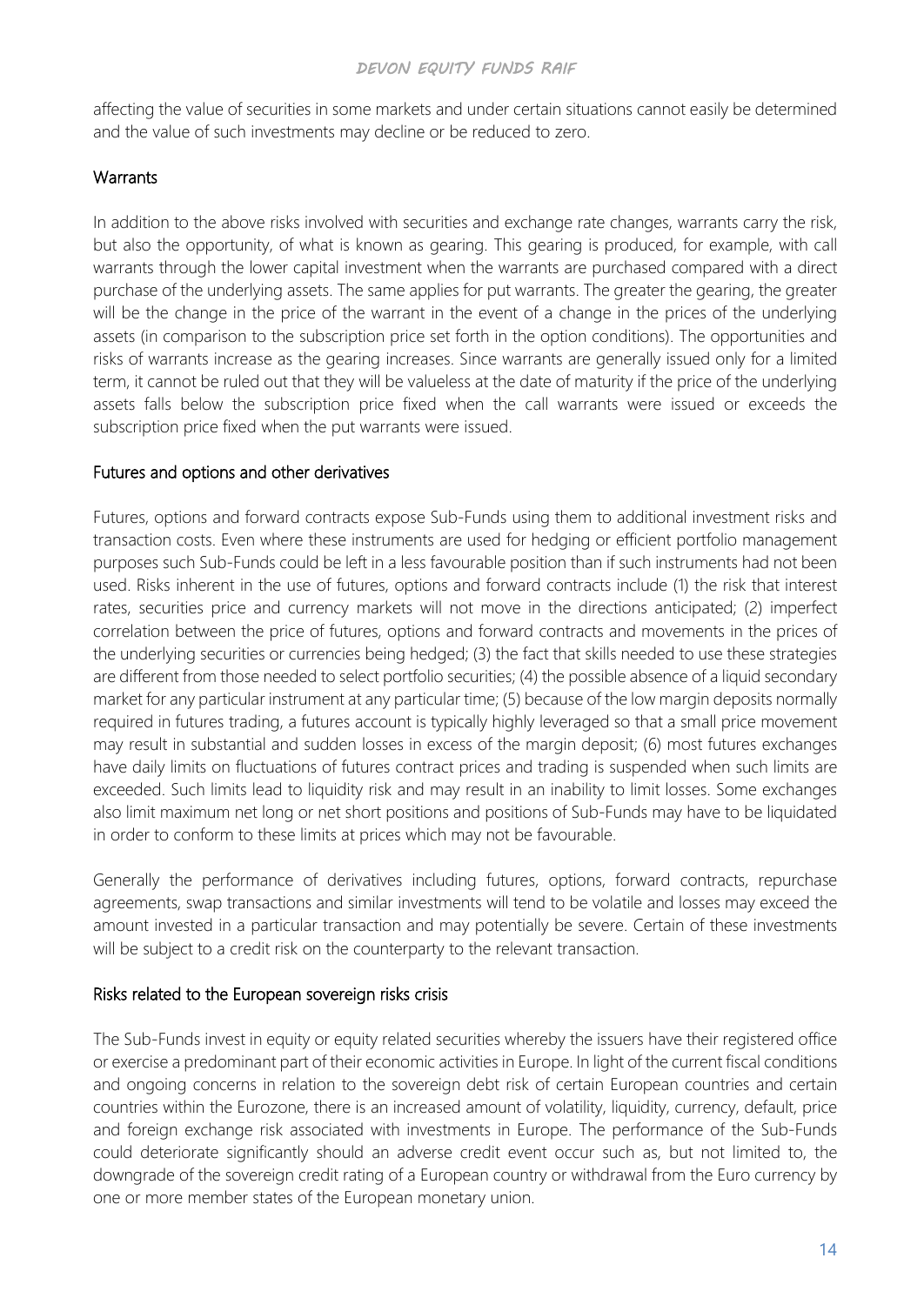## <span id="page-22-0"></span>Brexit

On 29 March 2017, the UK gave notice of its intention to withdraw from the EU ("Brexit") pursuant to Article 50 of the Treaty of the EU. Brexit is currently expected to take place on 31 January 2020, unless the European Commission, in agreement with the UK, decides to extend this negotiation period. The impact of such events on the Sub-Funds is difficult to predict, but the process to implement the political, economic, and regulatory framework between the UK and the EU may have detrimental implications for the ability of the Sub-Funds to fulfil their respective investment objectives and on the value of certain Sub-Fund's assets, and may increase a Sub-Fund's costs. This may be due to various factors, including (but not limited to) the following:

- Increased uncertainty and volatility in the UK and EU markets;
- Fluctuations in the market value of sterling and of UK and EU assets;
- Fluctuations in exchanges rates between sterling, the Euro and other currencies;
- Fluctuations in interest rates in UK, EU and other markets;
- Increased illiquidity of investments located or listed within the UK or the EU;
- Changes in the willingness of counterparties to enter into transactions, or the price at which and terms on which they are prepared to transact; and/or
- Changes in legal and regulatory regimes to which the Sub-Funds, and/or certain of a Sub-Fund's assets, are or become subject.

## <span id="page-22-1"></span>Natural disasters and pandemic risks

Natural or environmental disasters (such as earthquakes, fires, floods, hurricanes, tsunamis, and other severe weather-related phenomena generally) and widespread disease (including pandemics and epidemics) have been and can be highly disruptive to economies and markets. They can adversely impact individual companies, sectors, industries, markets, currencies, interest and inflation rates, credit ratings, investor sentiment, and other factors affecting the value of a Sub-Fund's investments. Given the increasing interdependence among global economies and markets, conditions in one country, market, or region are increasingly likely to adversely affect markets, issuers, and/or foreign exchange rates in other countries. These disruptions could prevent the Sub-Funds from executing advantageous investment decisions in a timely manner and could negatively impact the Sub-Funds' ability to achieve their respective investment objectives. Any such event(s) could have a significant adverse impact on the value and risk profile of the relevant Sub-Fund.

## <span id="page-22-2"></span>Anti-Tax Avoidance Directive ("ATAD")

The EU has adopted the Anti-Tax Avoidance Directive ("ATAD 1") that addresses many of the items of the OECD's base erosion and profit shifting ("BEPS") project, including among others hybrid mismatch rules, interest deduction limitation, controlled foreign companies rules and a principal purpose test. Luxembourg, implemented the ATAD 1 into its national law as of December 21, 2018, and as with all other EU Member States, must apply those provisions as of January 1, 2019. On February 21, 2017, the Economic and Financial Affairs Council of the EU reached political agreement on amendments to ATAD 1 to neutralize hybrid mismatch structures involving non-EU countries ("ATAD 2"). While ATAD 1 contains rules combatting certain hybrid mismatches between EU Member States, ATAD 2 extends the scope to (i) a variety of other mismatches between EU Member States and (ii) mismatches between EU Member States and third countries. ATAD 2 provisions had to be implemented into domestic law by January 1, 2020. As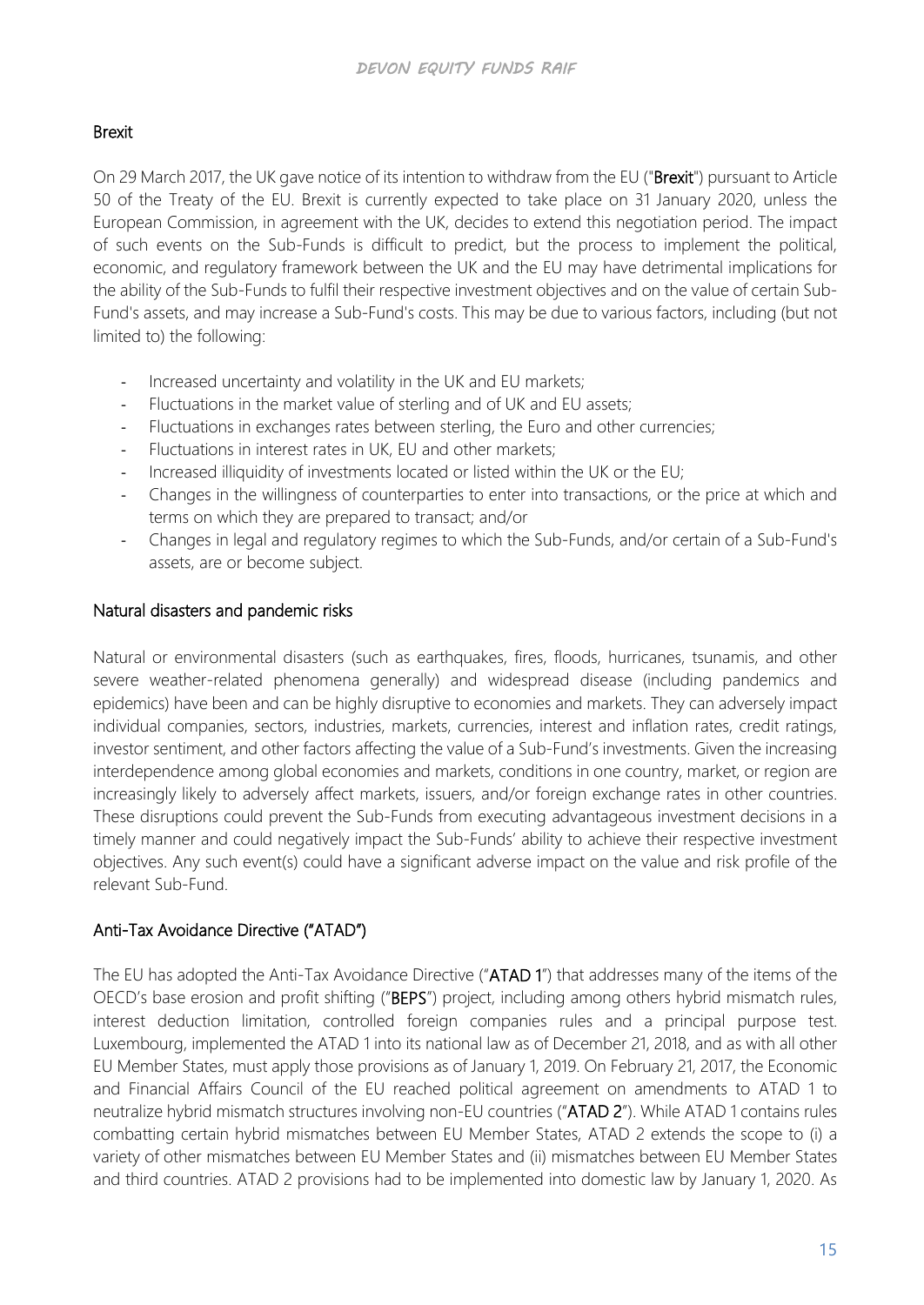an exception, implementation of a specific provision targeting so-called reverse hybrids can be postponed by EU Member States until January 1, 2022.

Ultimately, the effects of ATAD 1 and ATAD 2 may potentially lead to additional taxes being imposed on the Fund (directly or indirectly on any entities the Fund is invested in), affecting the value of the investments held by Shareholders in the Fund.

Prospective investors should consult their professional advisor on the individual impact of ATAD 1 and ATAD 2.

## <span id="page-23-0"></span>Multilateral Instrument

At international level, the "Multilateral Convention to Implement Tax Treaty Related Measures to prevent Base Erosion and Profit Shifting" ("MLI") was published by the OECD on November 24, 2016. The aim of the MLI is to update international tax rules and lessen the opportunity for tax avoidance by transposing the results from the BEPS project into more than 2,000 double tax treaties worldwide. A number of jurisdictions (including Luxembourg) have signed the MLI. The ratification process of Luxembourg has been achieved through the law of March 7, 2019 and the deposit of the ratification instrument with the OECD on April 9, 2019. As consequences, the MLI has entered into force on August 1, 2019. Its application per double tax treaty concluded with Luxembourg will depend on the ratification by the other contracting state and on the type of tax concerned. Subsequent changes in tax treaties negotiated by Luxembourg incurred by the MLI could adversely affect the returns from the Fund to its Shareholders.

## <span id="page-23-1"></span>DAC 6

On 25 May 2018, the EU Council adopted a directive (2018/822 amending Directive 2011/16/EU as regards mandatory automatic exchange of information in the field of taxation) that imposes a reporting obligation on parties involved in transactions that may be associated with aggressive tax planning ("DAC6").

More specifically, the reporting obligation will apply to cross-border arrangements that, among others, satisfy one or more "hallmarks" provided for in DAC6 (the "Reportable Arrangements").

In the case of a Reportable Arrangement, the information that must be reported includes the name of all relevant taxpayers and intermediaries as well as an outline of the Reportable Arrangement, the value of the Reportable Arrangement and identification of any member states likely to be concerned by the Reportable Arrangement.

The reporting obligation in principle rests with persons that design, market or organise the Reportable Arrangement and professional advisors (intermediaries). However, in certain cases, the taxpayer itself can be subject to the reporting obligation.

The information reported will be automatically exchanged between the tax authorities of all EU Member States.

DAC6 had to be implemented in the domestic laws of the Member States by 31 December 2019 and will only apply from 1 July 2020 with the first reporting deadline being 31 August 2020<sup>[4](#page-23-2)</sup>. However, it will be

<span id="page-23-2"></span><sup>4</sup> As a result of the COVID-19 pandemic, the Council of the European Union adopted Directive (EU) 2020/876 on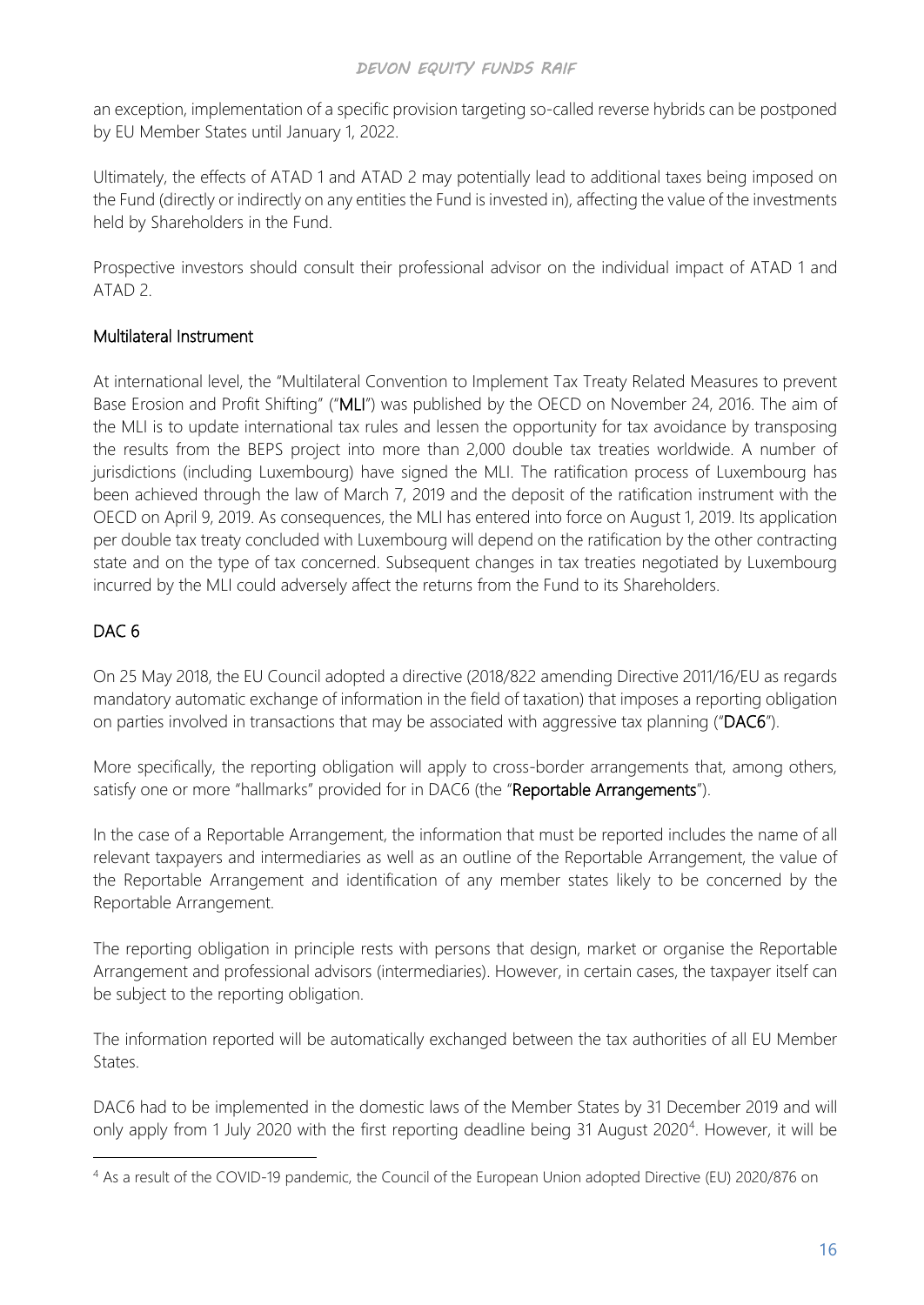necessary to report the Reportable Arrangements the first step of which was implemented between 25 June 2018 and 1 July 2020.

DAC6 was transposed into Luxembourg domestic legislation by the law of 25 March 2020 (the "DAC6 Law").

In light of the broad scope of DAC6, transactions carried out by the Fund may fall within the scope of DAC6 and thus be reportable.

## <span id="page-24-0"></span>SPECIFIC RISK FACTORS OF THE SUB-FUNDS

Please refer to the relevant Sub-Fund Particulars for specific risk factors applying to each of the Sub-Funds.

## <span id="page-24-1"></span>CONFLICTS OF INTEREST

The Directors, the Investment Manager, the Distributor, the AIFM, the Administrative Agent and the Depositary and their respective affiliates, officers, directors and shareholders, employees and agents (collectively the 'Parties') are or may be involved in other financial, investment and professional activities which may on occasion cause a conflict of interest with the management of the Fund and/or their respective roles with respect to the Fund. These activities may include managing or advising other funds, purchases and sales of securities, investment management services, brokerage services, valuation of unlisted securities (in circumstances in which fees may increase as the value of assets increases) and serving as directors, officers, advisers or agents of other funds or companies, including funds or companies in which the Fund may invest.

In particular, the Investment Manager may be involved in advising or managing other investment funds, which have similar or overlapping investment objectives to or with the Fund or the Sub-Funds. Each of the Parties will use its reasonable endeavours to ensure that the performance of their respective duties will not be impaired by any such involvement they may have and that any conflicts which may arise will be resolved fairly and in the best interests of Shareholders. The Investment Manager will endeavour to ensure a fair allocation of investments among each of its clients. The Investment Manager acknowledges that there may be some situations where the organisational or administrative arrangements in place for the management of conflicts of interest are not sufficient to ensure, with reasonable confidence, that risks of damage to the interests of the Fund or its Shareholders will be prevented. Should any such situations arise the Investment Manager will, as a last resort if the conflict cannot be avoided, disclose these to Shareholders. Further details of the Investment Manager's Conflicts of Interest policy are available on its website at www.devonem.com.

<sup>24</sup> June 2020 to give EU member states the option to defer the time limits for, amongst others, filing and exchanging information under DAC6 (the "DAC6 Amendment Directive"). The DAC6 Amendment Directive was transposed into Luxembourg domestic legislation by the law of 24 July 2020 according to which reporting deadlines under the DAC6 Law have been deferred by 6 months.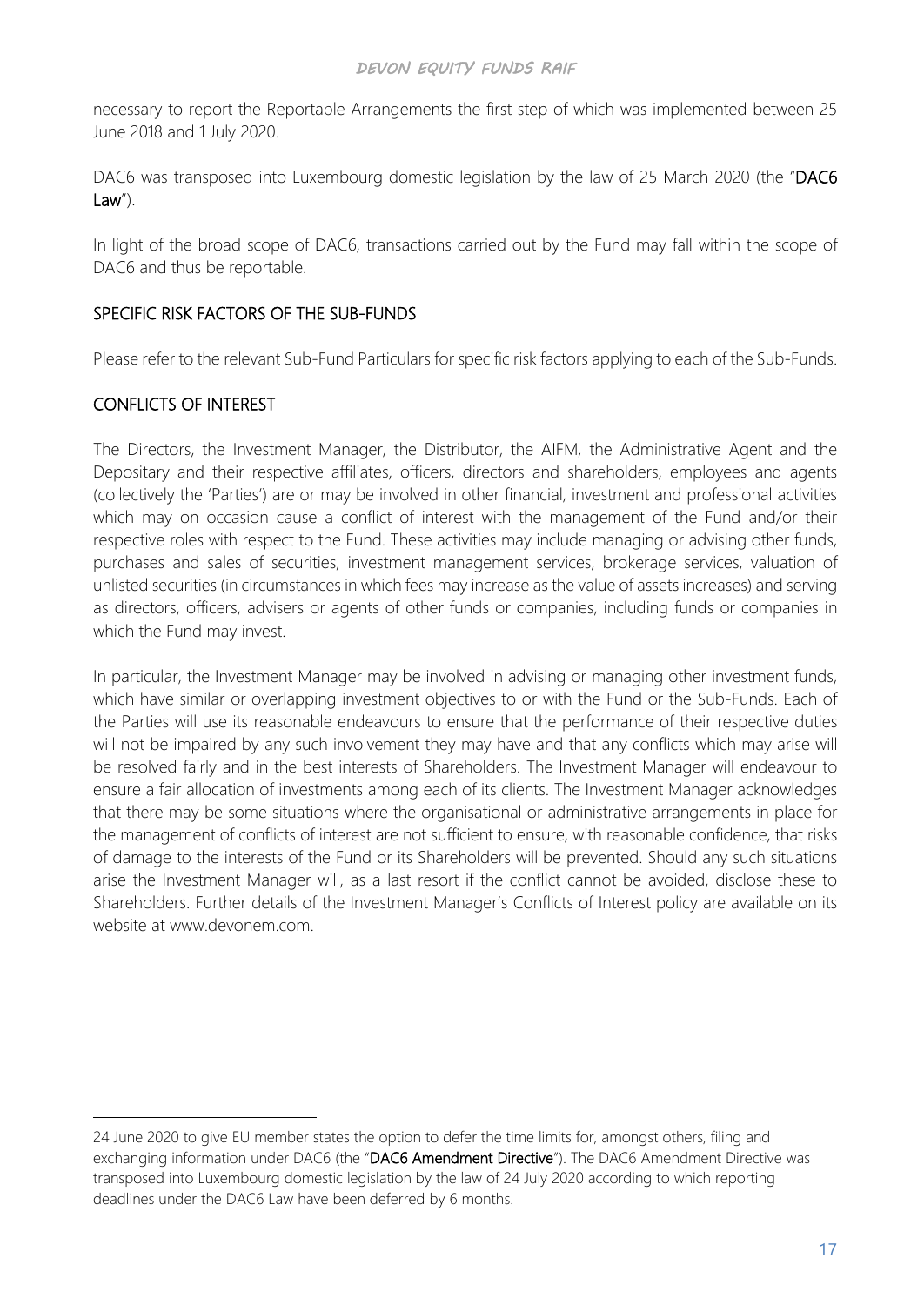## 3. INVESTMENT RESTRICTIONS

## <span id="page-25-1"></span><span id="page-25-0"></span>General Investment Restrictions

The Fund or where a UCITS comprises more than one compartment, each such Sub-Fund or compartment shall be regarded as a separate UCITS for the purposes of this section (each reference to the Fund shall be understood as a reference to each Sub-Fund, as the case may be, for the purposes of this section). The Directors shall, based upon the principle of spreading of risks, have power to determine the investment policy for the investments of the Fund in respect of each Sub-Fund and the currency of denomination of a Sub-Fund subject to the following restrictions:

- I. (1) The Fund may invest in:
	- a) Transferable Securities and Money Market Instruments admitted to or dealt in on a Regulated Market;
	- b) Transferable Securities and Money Market Instruments dealt in on another market in a Member State which is regulated, operates regularly and open to the public;
	- c) Transferable Securities and Money Market Instruments admitted to official listing on a stock exchange in a non-Member State in Europe, Asia, Oceania (including Australia), the American continents and Africa (as acceptable by the CSSF including but not limited to any member state of the Organisation for Economic Cooperation and Development ("OECD") Singapore, or any member state of the G20) or dealt in on another market in a non-Member State which is regulated, operates regularly and is recognised and open to the public provided that the choice of the stock exchange or market has been provided for in the constitutional documents of the UCITS;
	- d) recently issued Transferable Securities and Money Market Instruments, provided that the terms of issue include an undertaking that application will be made for admission to official listing on a Regulated Market and such admission is secured within a year of the issue.
	- e) units of UCITS and/or other UCI, whether situated in a Member State or not, provided that:
		- such other UCIs have been authorised under the laws which provide that they are subject to supervision considered by the CSSF to be equivalent to that laid down in EU law, and that cooperation between authorities is sufficiently ensured;
		- the level of protection for unitholders in such other UCIs is equivalent to that provided for unitholders in a UCITS, and in particular that the rules on assets segregation, borrowing, lending, and uncovered sales of Transferable Securities and Money Market Instruments are equivalent to the requirements of the UCITS Directive, as amended;
		- the business of such other UCIs is reported in half-yearly and annual reports to enable an assessment of the assets and liabilities, income and operations over the reporting period;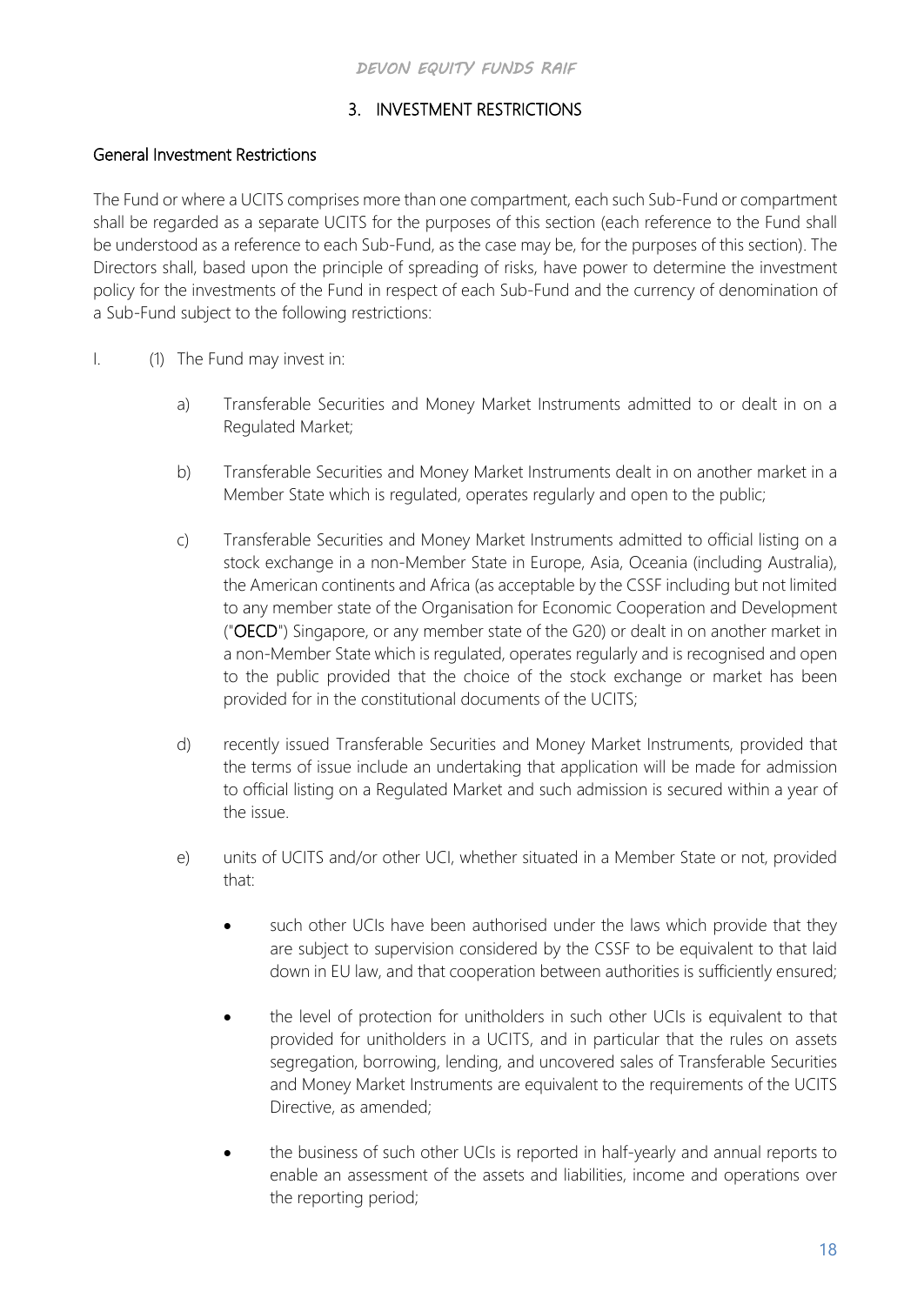- no more than 10% of the assets of the UCITS or of the other UCIs, whose acquisition is contemplated, can, according to their constitutional documents, in aggregate be invested in units of other UCITS or other UCIs.
- f) deposits with credit institutions which are repayable on demand or have the right to be withdrawn, and maturing in no more than 12 months, provided that the credit institution has its registered office in a country which is a Member State or if the registered office of the credit institution is situated in a non-EU Member State provided that it is subject to prudential rules considered by the CSSF as equivalent to those laid down in EU law;
- g) financial derivative instruments, including equivalent cash-settled instruments, dealt in on a Regulated Market and/or financial derivative instruments dealt in over-the-counter ("OTC derivatives"), provided that:
	- the underlying consists of instruments covered by this section (1), financial indices, interest rates, foreign exchange rates or currencies, in which the Sub-Fund(s) may invest according to its/their investment objective;
	- the counterparties to OTC derivative transactions are institutions subject to prudential supervision, and belonging to the categories approved by the CSSF;
	- the OTC derivatives are subject to reliable and verifiable valuation on a daily basis and can be sold, liquidated or closed by an offsetting transaction at any time at their fair value at the Fund's initiative.

## and/or

- h) Money Market Instruments other than those dealt in on a Regulated Market, if the issue or the issuer of such instruments are themselves regulated for the purpose of protecting investors and savings, and provided that such instruments are:
	- issued or quaranteed by a central, regional or local authority or by a central bank of a Member State, the European Central Bank, the EU or the European Investment Bank, a non-EU Member State or, in case of a Federal State, by one of the members making up the federation, or by a public international body to which one or more Member States belong; or
	- issued by an undertaking any securities of which are dealt in on Regulated Markets; or
	- issued or quaranteed by an establishment subject to prudential supervision, in accordance with criteria defined by the EU law, or by an establishment which is subject to and complies with prudential rules considered by the CSSF to be at least as stringent as those laid down by EU law; or
	- issued by other bodies belonging to the categories approved by the CSSF provided that investments in such instruments are subject to investor protection equivalent to that laid down in the first, the second or the third indent and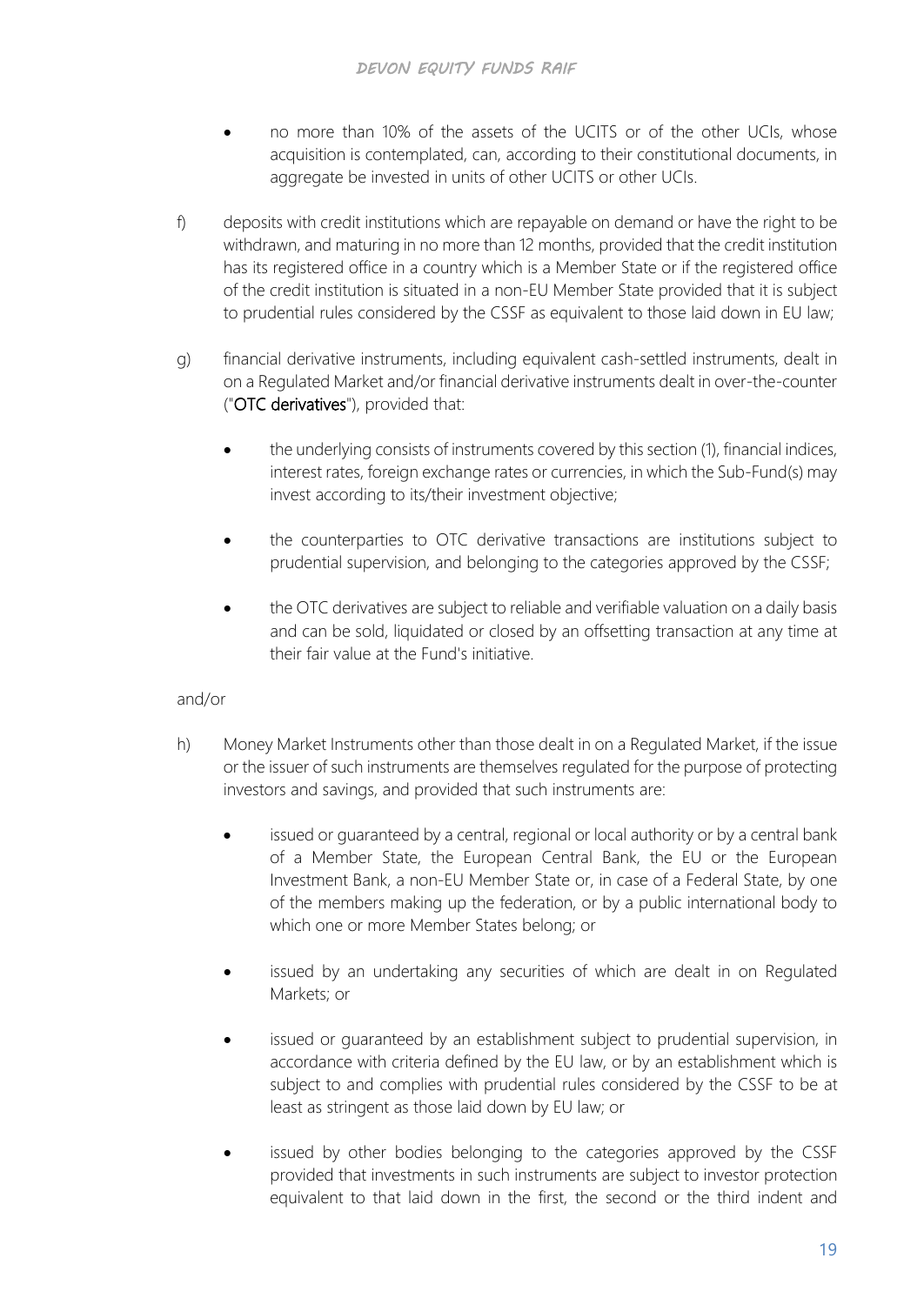provided that the issuer is a company whose capital and reserves amount to at least ten million euro (EUR 10,000,000) and which presents and publishes its annual accounts in accordance with the fourth Directive 78/660/EEC, is an entity which, within a group of companies which includes one or several listed companies, is dedicated to the financing of the group or is an entity which is dedicated to the financing of securitisation vehicles which benefit from a banking liquidity line.

- (2) In addition, the Fund may invest a maximum of 10% of the net assets of any Sub-Fund in Transferable Securities and Money Market Instruments other than those referred to under (1) above.
- II. The Fund may hold ancillary liquid assets.
- III. a) (i) The Fund will invest no more than 10% of the net assets of any Sub-Fund in Transferable Securities and Money Market Instruments issued by the same issuing body.
	- (ii) The Fund may not invest more than 20% of the total net assets of such Sub-Fund in deposits made with the same body. The risk exposure of a Sub-Fund to a counterparty in an OTC derivative transaction may not exceed 10% of its net assets when the counterparty is a credit institution referred to in I. (1) f) above or 5% of its net assets in other cases.
	- b) Moreover where the Fund holds on behalf of a Sub-Fund investment in Transferable Securities and Money Market Instruments of any issuing body which individually exceed 5% of the net assets of such Sub-Fund, the total of all such investments must not account for more than 40% of the total net assets of such Sub-Fund.

This limitation does not apply to deposits and OTC derivative transactions made with financial institutions subject to prudential supervision.

Notwithstanding the individual limits laid down in paragraph III. a), the Fund shall not combine, where this would lead to investing more than 20% of its assets in a single body, any of the following for each Sub-Fund:

- investments in Transferable Securities or Money Market Instruments issued by that body,
- deposits made with that body, or
- exposures arising from OTC derivative transactions undertaken with that body.
- c) The limit of 10% laid down in sub-paragraph III. a) (i) above will be increased to a maximum of 35% in respect of Transferable Securities or Money Market Instruments which are issued or guaranteed by a Member State, its local authorities, or by another eligible state or by public international bodies of which one or more Member States are members.
- d) The limit of 10% laid down in sub-paragraph III. a) (i) may be of a maximum of 25% for certain bonds when they are issued by a credit institution which has its registered office in a Member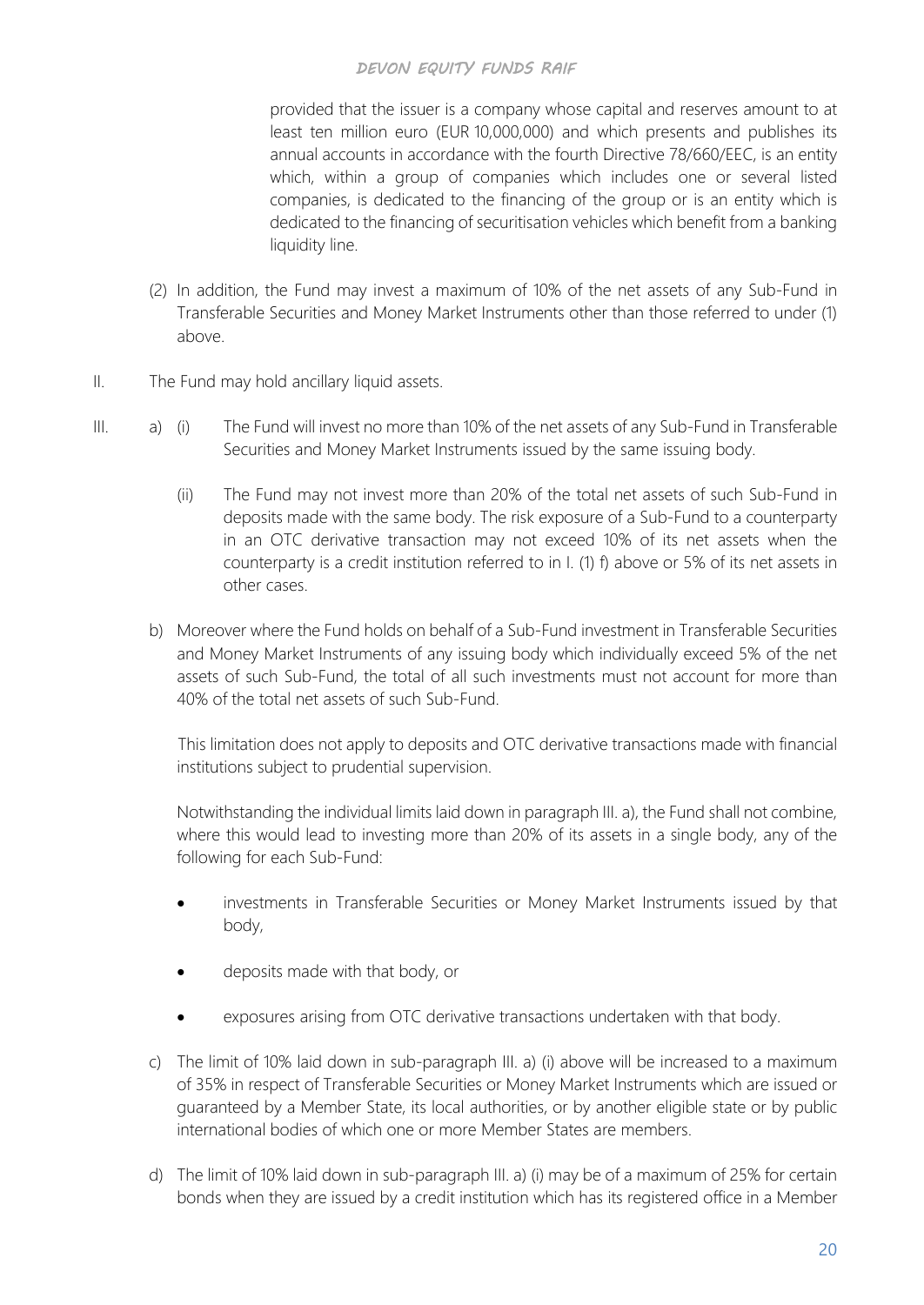State and is subject by law, to special public supervision designed to protect bondholders. In particular, sums deriving from the issue of these bonds must be invested in conformity with the law in assets which, during the whole period of validity of the bonds, are capable of covering claims attaching to the bonds and which, in case of bankruptcy of the issuer, would be used on a priority basis for the repayment of principal and payment of the accrued interest. If a Sub-Fund invests more than 5% of its net assets in the bonds referred to in this subparagraph and issued by one issuer, the total value of such investments may not exceed 80% of the Net Asset Value of the Sub-Fund.

e) The Transferable Securities and Money Market Instruments referred to in paragraphs III. c) and III. d) shall not be included in the calculation of the limit of 40% stated in paragraph III. b) above.

The limits set out in sub-paragraphs a), b) c) and d) may not be aggregated and, accordingly, investments in Transferable Securities and Money Market Instruments issued by the same issuing body, in deposits or in financial derivative instruments effected with the same issuing body may not, in any event, exceed a total of 35% of any Sub-Fund's net assets;

Companies which are part of the same group for the purposes of the establishment of consolidated accounts, as defined in accordance with Directive 83/349/EEC or in accordance with recognised international accounting rules, are regarded as a single body for the purpose of calculating the limits contained in this paragraph III.

The Fund may cumulatively invest up to 20% of the net assets of a Sub-Fund in Transferable Securities and Money Market Instruments within the same group.

- f) Notwithstanding the above provisions, the Fund is authorised to invest up to 100% of the net assets of any Sub-Fund, in accordance with the principle of risk spreading, in Transferable Securities and Money Market Instruments issued or guaranteed by a Member State, by its local authorities or agencies, or by another member state of the OECD, Singapore, Hong Kong or any member state of the G20 or by public international bodies of which one or more Member States are members, provided that such Sub-Fund must hold securities from at least six different issues and securities from one issue do not account for more than 30% of the total net assets of such Sub-Fund.
- IV. a) Without prejudice to the limits laid down in paragraph V., the limits provided in paragraph III. are raised to a maximum of 20% for investments in shares and/or bonds issued by the same issuing body if the aim of the investment policy of a Sub-Fund is to replicate the composition of a certain stock or bond index which is sufficiently diversified, represents an adequate benchmark for the market to which it refers, is published in an appropriate manner and disclosed in the relevant Sub-Fund's investment policy.
	- b) The limit laid down in paragraph a) is raised to 35% where this proves to be justified by exceptional market conditions, in particular on Regulated Markets where certain Transferable Securities or Money Market Instruments are highly dominant. The investment up to this limit is only permitted for a single issuer.
- V. The Fund may not acquire Shares carrying voting rights which should enable it to exercise significant influence over the management of an issuing body.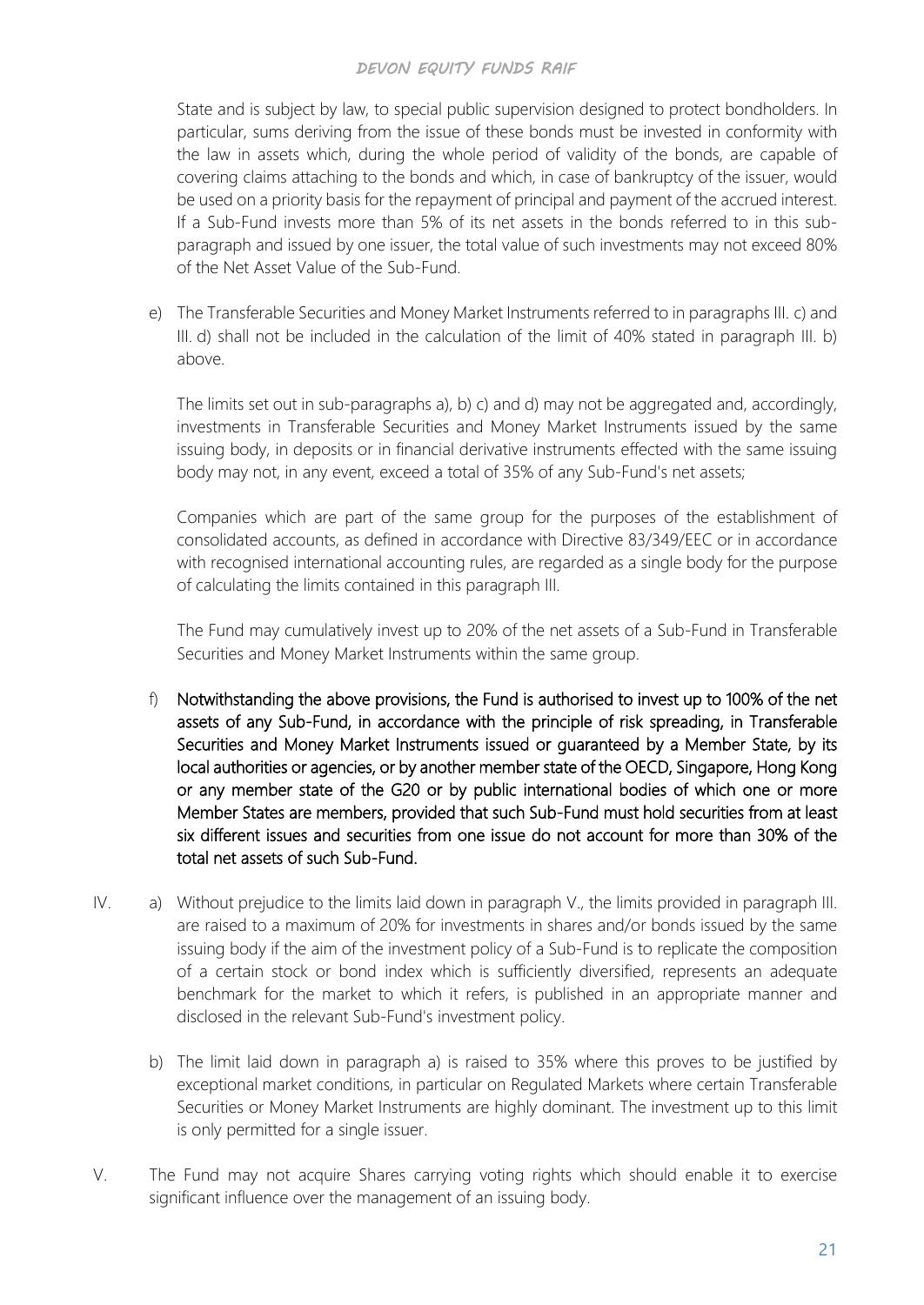Each Sub-Fund may acquire no more than:

- 10% of the non-voting Shares of the same issuer;
- 10% of the debt securities of the same issuer;
- 10% of the Money Market Instruments of the same issuer.

The limits under the second and third indents may be disregarded at the time of acquisition, if at that time the gross amount of debt securities or of the Money Market Instruments or the net amount of the instruments in issue cannot be calculated.

The provisions of paragraph V. shall not be applicable to Transferable Securities and Money Market Instruments issued or guaranteed by a Member State or its local authorities or by any other eligible state, or issued by public international bodies of which one or more Member States are members.

These provisions are also waived as regards Shares held by the Fund in the capital of a company incorporated in a non-Member State which invests its assets mainly in the securities of issuing bodies having their registered office in that state, where under the legislation of that state, such a holding represents the only way in which the Fund can invest in the securities of issuing bodies of that state provided that the investment policy of the company from the non-Member State complies with the limits laid down in paragraphs III., V. and VI. a), b), c) and d).

VI. a) The Fund may acquire units of the UCITS and/or other UCIs referred to in paragraph I. (1) e), provided that no more than 10% of a Sub-Fund's net assets be invested in the units of other UCITS or other UCI, unless otherwise provided in the Sub-Fund Particular in relation to a given Sub-Fund.

> In case a Sub-Fund may invest more than 10% in UCITS or other UCIs, such Sub-Fund may not invest more than 20% of its net assets in units of a single UCITS or other UCI.

> For the purpose of the application of the investment limit, each compartment of a UCI with multiple compartments is to be considered as a separate issuer provided that the principle of segregation of the obligations of the various compartments vis-à-vis third parties is ensured.

> Investments made in units of other UCIs may not, in aggregate, exceed 30% of the net assets of such Sub-Fund.

- b) The underlying investments held by the UCITS or other UCIs in which the Fund invests do not have to be considered for the purpose of the investment restrictions set forth under III. above.
- c) When the Fund invests in the units of other UCITS and/or other UCIs linked to the Fund by common management or control, no subscription or redemption fees may be charged to the Fund on account of its investment in the units of such other UCITS and/or other UCIs.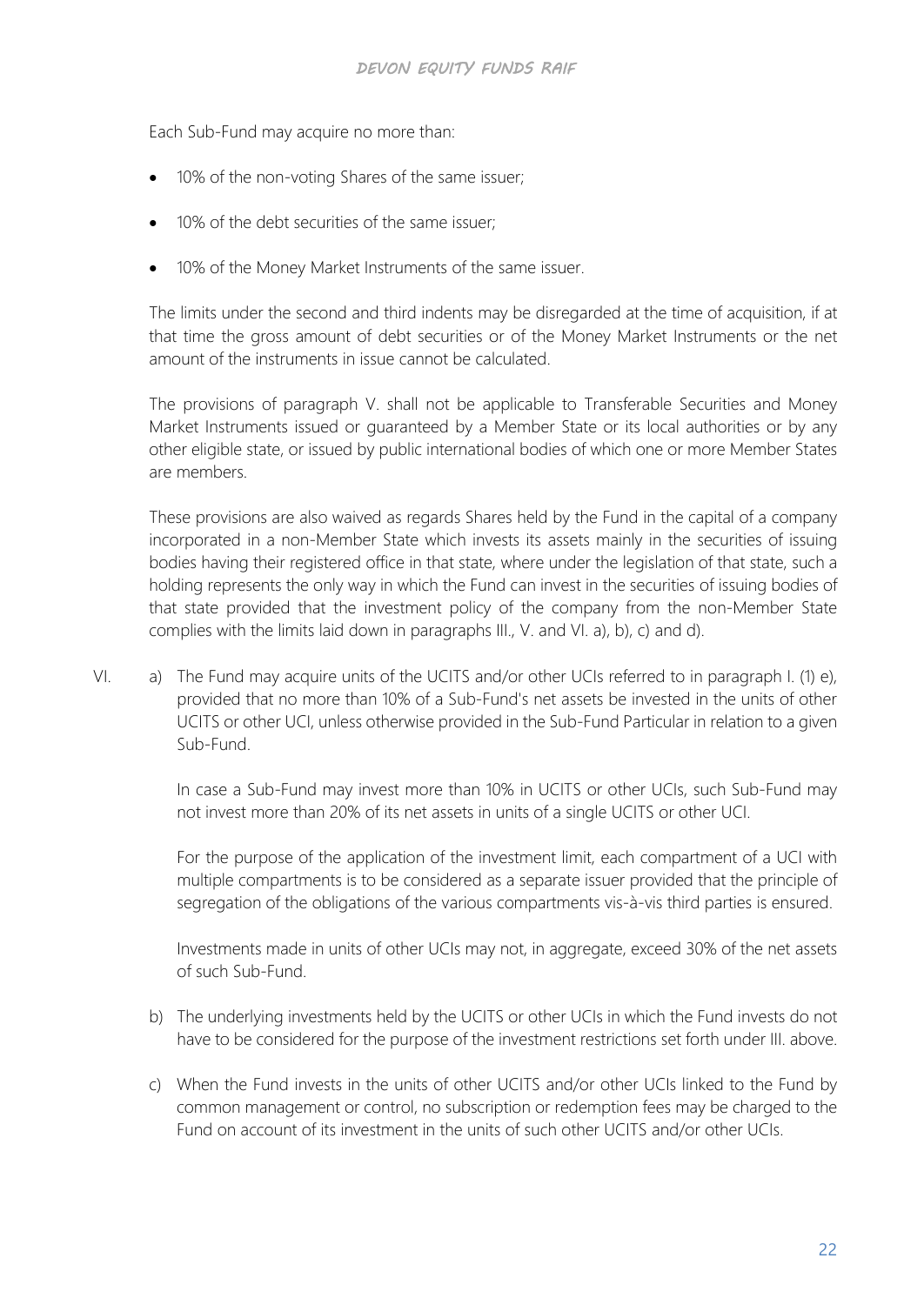- d) Each Sub-Fund may acquire no more than 25% of the units of the same UCITS and/or other UCI. This limit may be disregarded at the time of acquisition if at that time the gross amount of the units in issue cannot be calculated.
- VII. Any Sub-Fund of the Fund (hereinafter referred to as a "Feeder Sub-Fund") may be authorised to invest at least 85% of its assets in the units of another UCITS or portfolio thereof (the "Master UCITS"). A Feeder Sub-Fund may hold up to 15% of its assets in one or more of the following:
	- ancillary liquid assets in accordance with II;
	- financial derivative instruments, which may be used only for hedging purposes;
	- movable and immovable property which is essential for the direct pursuit of its business.

For the purposes of compliance with article 42(3) of the UCITS Law, the Feeder Sub-Fund shall calculate its global exposure related to financial derivative instruments by combining its own direct exposure under the second indent of the first sub-paragraph with either:

- the Master UCITS actual exposure to financial derivative instruments in proportion to the Feeder Sub-Fund investment into the Master UCITS; or
- the Master UCITS potential maximum global exposure to financial derivative instruments provided for in the Master UCITS management regulations or instruments of incorporation in proportion to the Feeder Sub-Fund investment into the Master UCITS.
- VIII. A Sub-Fund (the "Investing Sub-Fund") may subscribe, acquire and/or hold securities to be issued or issued by one or more Sub-Fund of the Fund (each a "Target Sub-Fund") without the Fund being, subject to the requirements of the 1915 Law with respect to the subscription, acquisition and/or the holding by a company of its own Shares; under the condition however that:
	- the Target Sub-Fund(s) do(es) not, in turn, invest in the Investing Sub-Fund invested in this (these) Target Sub-Fund (s); and
	- the investment policy(ies) of the Target Sub-Fund(s) whose acquisition is contemplated does not allow such Target Sub-Fund(s) to invest more than 10% of its(their) Net Asset Value in UCITS and UCIs; and
	- voting rights, if any, attaching to the Shares of the Target Sub-Fund(s) held by the Investing Sub-Fund are suspended for as long as they are held by the Investing Sub-Fund concerned and without prejudice to the appropriate processing in the accounts and the periodic reports; and
	- in any event, for as long as these securities are held by the Investing Sub-Fund, their value will not be taken into consideration for the calculation of the net assets of the Fund for the purposes of verifying the minimum threshold of the net assets imposed by the UCITS Law.
- IX. The Fund shall ensure for each Sub-Fund that the global exposure relating to derivative instruments does not exceed the total net assets of the relevant Sub-Fund.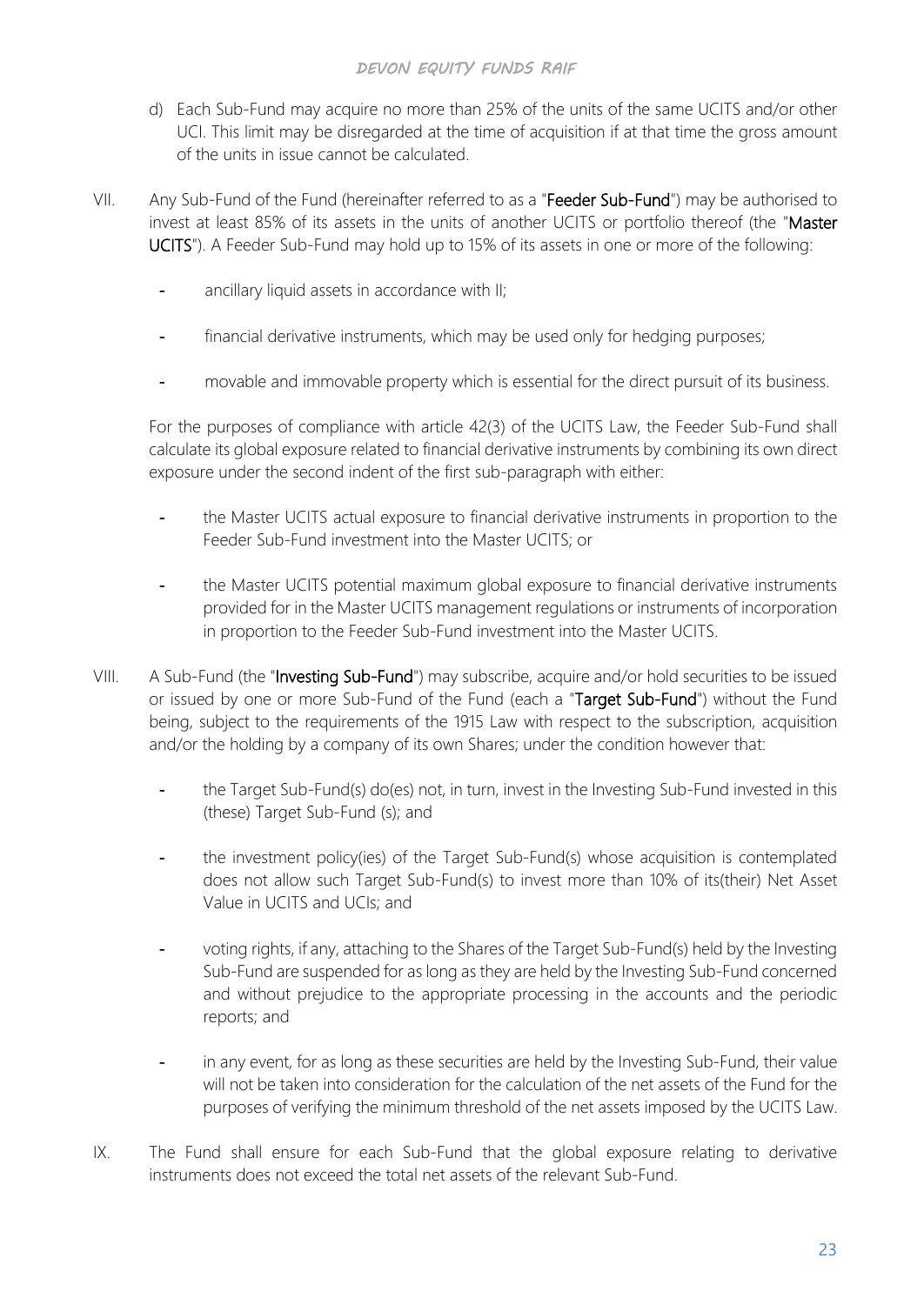The exposure is calculated taking into account the current value of the underlying assets, the counterparty risk, foreseeable market movements and the time available to liquidate the positions. This shall also apply to the following subparagraphs.

If the Fund invests in financial derivative instruments, the exposure to the underlying assets may not exceed in aggregate the investment limits laid down in restriction III. When the Fund invests in index-based financial derivative instruments, these investments do not have to be combined to the limits laid down in restriction III.

When a Transferable Security or Money Market Instrument embeds a derivative, the latter must be taken into account when complying with the requirements of this restriction.

- X. a) The Fund may not borrow for the account of any Sub-Fund amounts in excess of 10% of the total net assets of that Sub-Fund, any such borrowings to be from banks and to be effected only as a temporary basis provided that the purchase of foreign currencies by way of back to back loans remains possible;
	- b) The Fund may not grant loans to or act as guarantor on behalf of third parties.

This restriction shall not prevent the Fund from (i) acquiring Transferable Securities, Money Market Instruments or other financial instruments referred to in I. (1) e), g) and h) which are not fully paid, and (ii) performing permitted securities lending activities that shall not be deemed to constitute the making of a loan.

- c) The Fund may not carry out uncovered sales of Transferable Securities, Money Market Instruments or other financial instruments.
- d) The Fund may not acquire movable or immovable property.
- e) The Fund may not acquire either precious metals or certificates representing them.
- XI. If the percentage limitations set forth in the above restrictions are exceeded for reasons beyond the control of the Fund or as a result of the exercise of subscription rights, it must adopt as a priority objective for its sales transactions the remedying of that situation, taking due account of the interests of its Shareholders.

The Fund will in addition comply with such further restrictions as may be required by the regulatory authorities in which the Shares are marketed.

During the first six months following its launch, a new Sub-Fund may derogate from restrictions III., IV. and VI. a), b) and c) while ensuring observance of the principle of risk spreading.

## <span id="page-31-0"></span>Financial Derivative Instruments

Each Sub-Fund may, subject to the conditions and within the limits laid down in the UCITS Law and any present or future related Luxembourg laws or implementing regulations, circulars and CSSF positions (the "Regulations"), invest in financial derivative instruments for hedging purposes, investment purposes or efficient portfolio management purposes as disclosed for each Sub-Fund in the Sub-Fund Particulars. Financial derivative instruments may include, but are not limited to, futures, forwards, options, swaps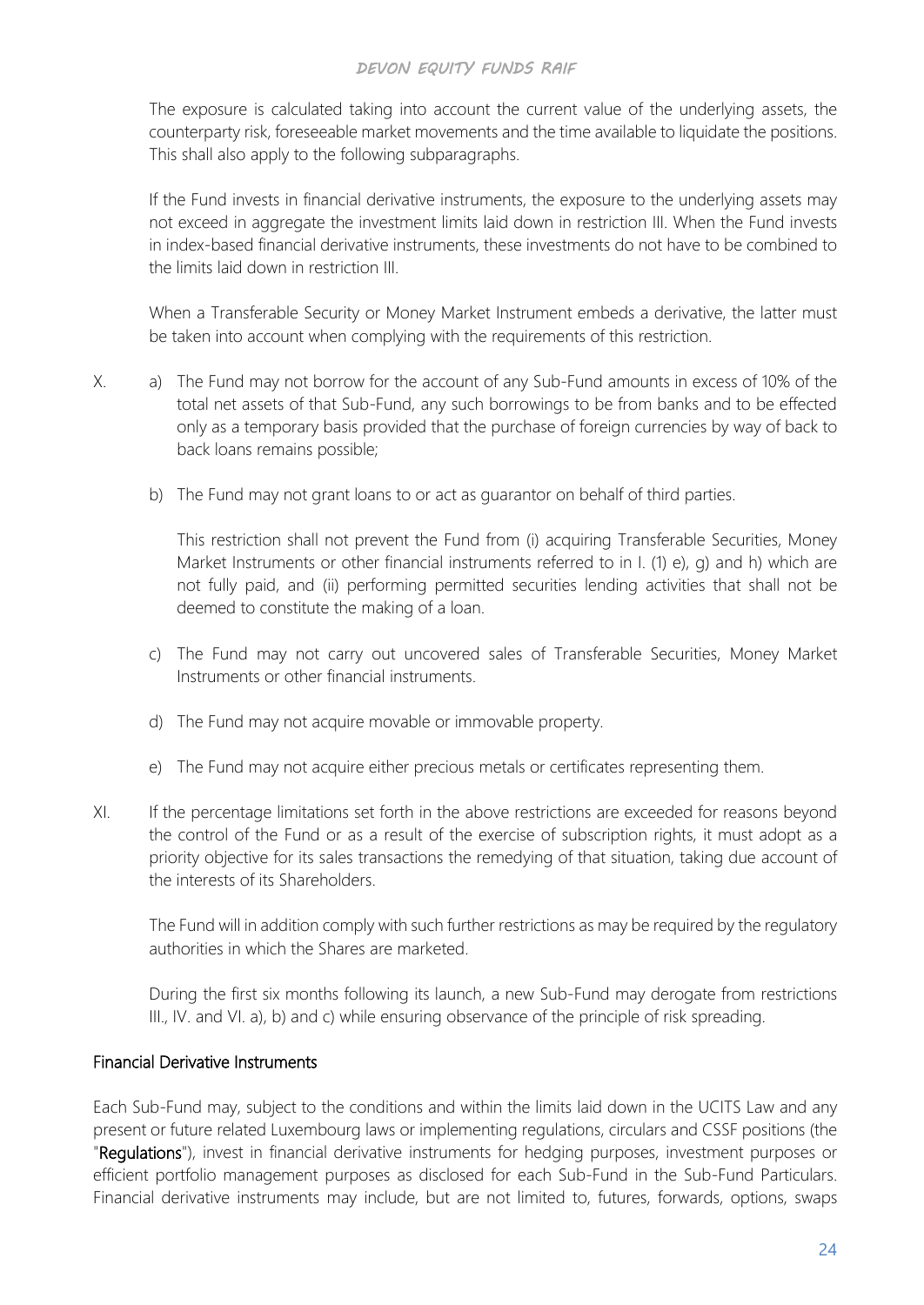(including, but not limited to, total return swaps, credit and credit-default, interest rate and inflation swaps), swaptions and forward foreign currency contracts. New financial derivative instruments may be developed which may be suitable for use by the Fund and the Fund may employ such financial derivative instruments in accordance with the Regulations and collateral received will be according to its collateral policy.

The conditions of use and the limits applicable shall in all circumstances comply with the provisions laid down in the UCITS Law, in the rules and regulations of the CSSF and the Prospectus.

Under no circumstances shall these operations cause the Fund and its Sub-Funds to diverge from its investment policies and restrictions.

The counterparties to such transactions must be subject to prudential supervision rules considered by the CSSF as equivalent to those prescribed by Union law and specialised in this type of transaction. The counterparties to such transactions will generally be financial institutions headquartered in an OECD member state and have directly or at parent-level an investment grade credit rating from an internationally recognised rating agency. Details of the selection criteria and a list of approved counterparties is available at the registered office of the Fund.

## <span id="page-32-0"></span>Use of techniques and instruments relating to transferable securities and money market instruments

Each Sub-Fund must comply with the Grand Ducal Regulations of 8 February 2008 and the requirements of ESMA Guidelines 2014/937 adopted by ESMA concerning ETFs and other UCITS issues as also specified within CSSF Circular 14/592 amending and/or supplementing the existing rules governing OTC derivative instruments, efficient portfolio management techniques and the management of collateral received in the context of such instruments and techniques.

The Fund may employ techniques and instruments related to Transferable Securities and Money Market Instruments provided that such techniques or instruments are considered by the Board as economically appropriate for the efficient portfolio management considering the investment objectives of each Sub-Fund.

Under no circumstances shall these operations cause a Sub-Fund to diverge from its investment objectives as laid down in this Prospectus or result in additional risk higher than its risk profile as described in the Sub-Fund specific text in this Prospectus. Such techniques and instruments may be used by any Sub-Fund for the purpose of generating additional capital or income or for reducing costs or risk, to the extent permitted by and within the limits set forth in (i) article 11 of the Grand Ducal Regulation of 8 February 2008 relating to certain definitions of the Luxembourg Law, (ii) CSSF Circular 08/356 relating to the rules applicable to undertakings for collective investments when they use certain techniques and instruments relating to transferable securities and money market instruments, (iii) CSSF Circular 14/592 and (iv) any other applicable laws and regulations.

The risk exposure to a counterparty generated through efficient portfolio management techniques and OTC financial derivative instruments must be combined when calculating counterparty risk limits referred to in the investment restriction III. above.

All revenues arising from efficient portfolio management techniques, net of direct and indirect operational costs and fees, will be returned to the Sub- Fund concerned.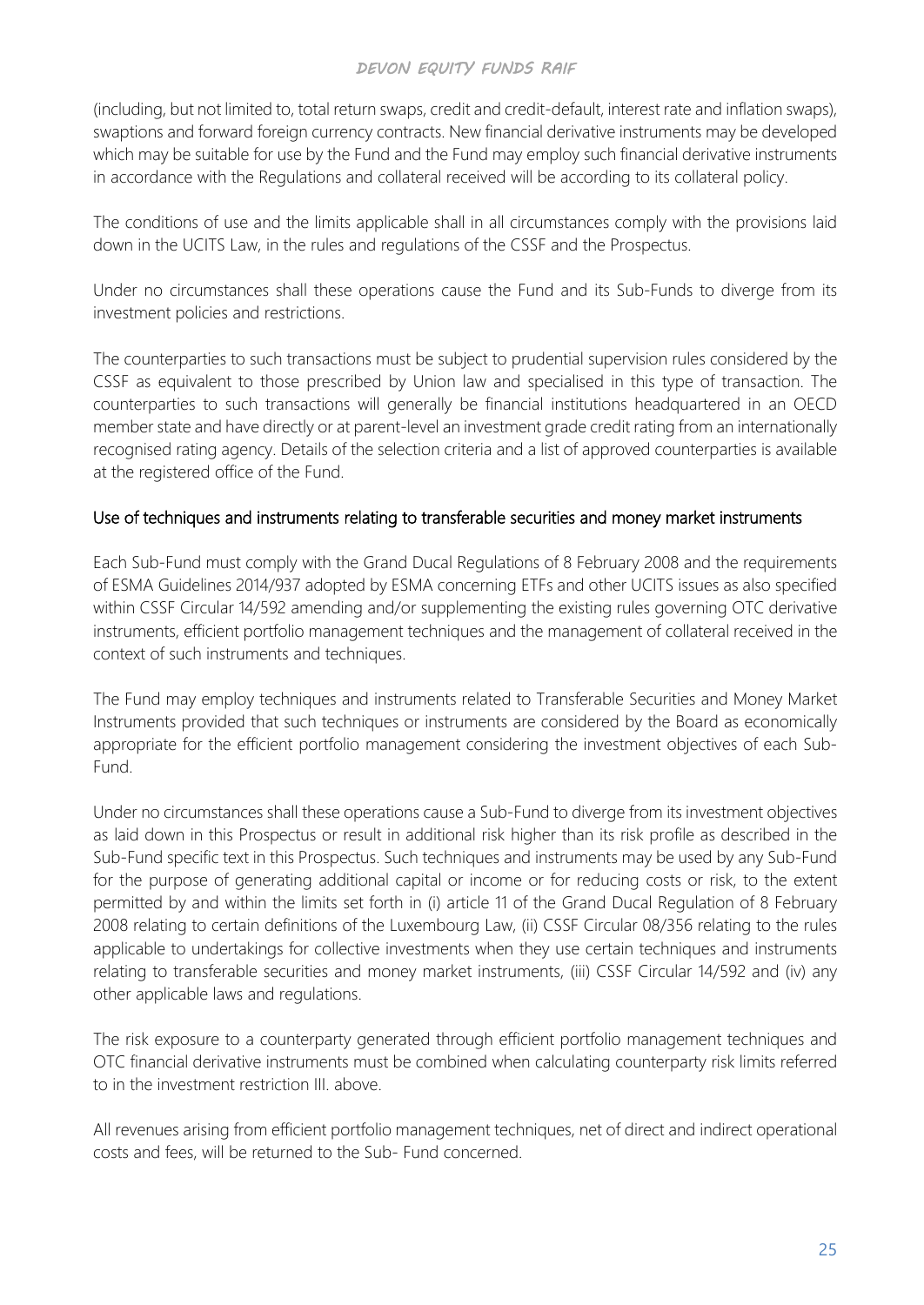In particular, fees and cost may be paid to agents of the Fund and other intermediaries providing services in connection with efficient portfolio management techniques as normal compensation of their services. Such fees may be calculated as a percentage of gross revenues earned by the Sub-Fund through the use of such techniques. Information on direct and indirect operational costs and fees that may be incurred in this respect as well as the identity of the entities to which such costs and fees are paid – as well as any relationship they may have with the AIFM and the Investment Manager or the Depositary will be available in the annual report of the Fund.

The counterparties to such transactions will generally be financial institutions headquartered in an OECD member state and have directly or at parent-level an investment grade credit rating from an internationally recognised rating agency. Details of the selection criteria and a list of approved counterparties is available at the registered office of the Fund.

Investors should note that the investment policies of the Sub-Funds currently do not provide for the possibility to enter into securities lending and/or repurchase (or reverse repurchase) transactions and to invest in Total Return Swaps. Should the Board decide to provide for such possibility, the Prospectus, including this section, will be updated prior to the entry into force of such decision in order for the Fund to comply with the disclosure requirements of Regulation (EU) 2015/2365 of the European Parliament and of the Council of 25 November 2015 on transparency of securities financing transactions and of reuse and amending Regulation (EU) No 648/2012 ("SFTR").

## <span id="page-33-0"></span>Management of collateral and collateral policy

#### *General*

In the context of OTC financial derivative instruments and efficient portfolio management techniques, each Sub-Fund concerned may receive collateral with a view to reduce its counterparty risk. This section sets out the collateral policy applied by the Fund in such case.

## *Eligible collateral*

Collateral received by the relevant Sub-Fund may be used to reduce its counterparty risk exposure if it complies with the criteria set out in applicable laws, regulations and circulars issued by the CSSF from time to time notably in terms of liquidity, valuation, issuer credit quality, correlation, risks linked to the management of collateral and enforceability. In particular, collateral should comply with the following conditions:

- (a) Any collateral received other than cash should be of high quality, highly liquid and traded on a Regulated Market or multilateral trading facility with transparent pricing in order that it can be sold quickly at a price that is close to pre-sale valuation;
- (b) It should be valued on at least a daily basis and assets that exhibit high price volatility should not be accepted as collateral unless suitably conservative haircuts are in place;
- (c) It should be issued by an entity that is independent from the counterparty and is expected not to display a high correlation with the performance of the counterparty;
- (d) It should be sufficiently diversified in terms of country, markets and issuers with a maximum exposure of 20% of the Sub-Fund's Net Asset Value to any single issuer on an aggregate basis, taking into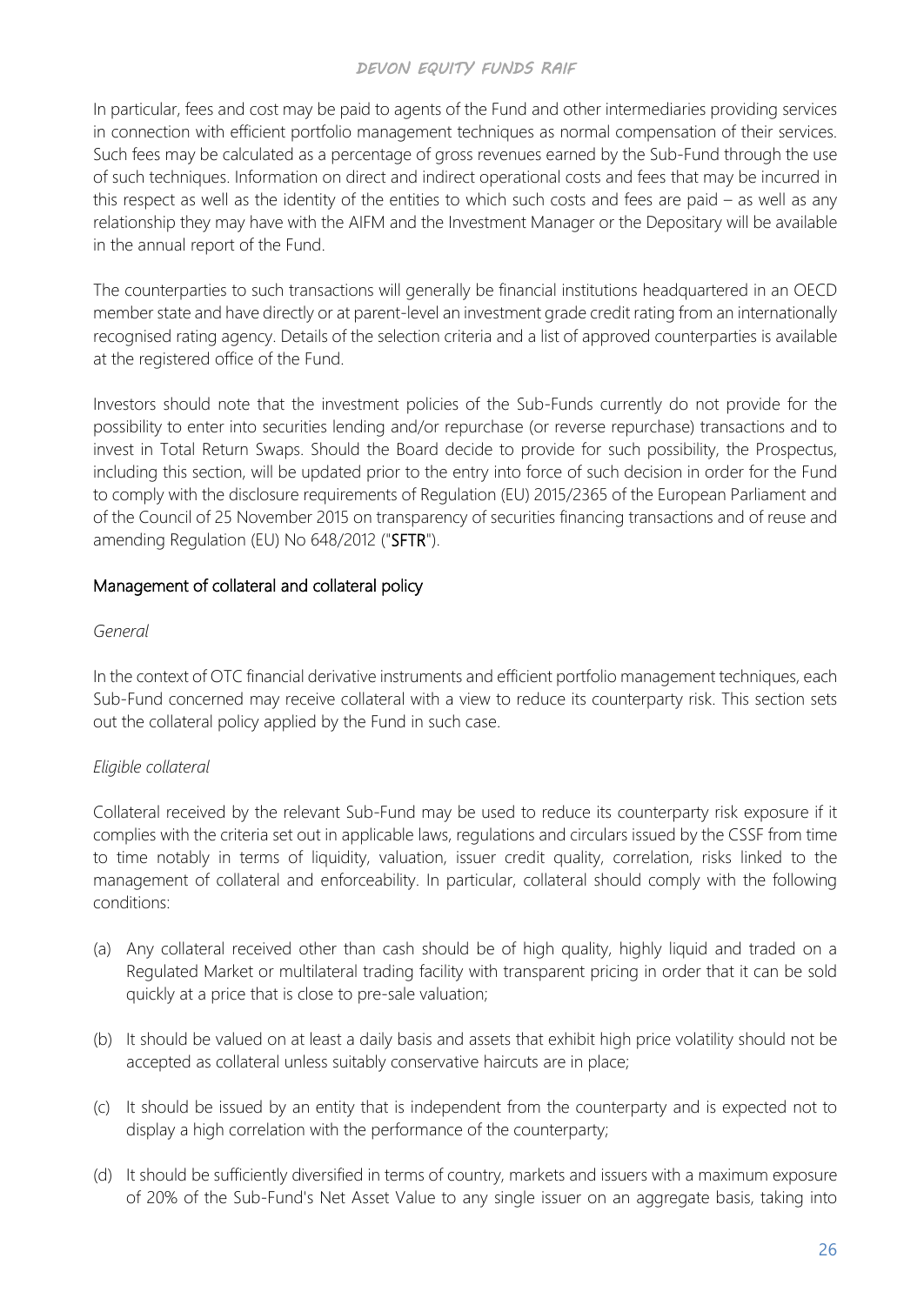account all collateral received. By way of derogation, a Sub-Fund may be fully collateralised in different Transferable Securities and Money Market Instruments issued or guaranteed by a Member State, one or more of its local authorities, a third country, or a public international body to which one or more Member States belong. In such event, the relevant Sub-Fund should receive securities from at least six different issues, but securities from any single issue should not account for more than 30% of the Sub-Fund's Net Asset Value;

- (e) It should be capable of being fully enforced by the relevant Sub-Fund at any time without reference to or approval from the counterparty;
- (f) Where there is a title transfer, the collateral received will be held by the Depositary. For other types of collateral arrangement, the collateral can be held by a third party depositary which is subject to prudential supervision, and which is unrelated to the provider of the collateral.

Subject to the abovementioned conditions, collateral received by the Sub-Funds may consist of:

- (a) Cash and cash equivalents, including short-term bank certificates and Money Market Instruments;
- (b) Bonds issued or guaranteed by a Member State of the OECD or by their local public authorities or by supranational institutions and undertakings with EU, regional or worldwide scope;
- (c) Shares or units issued by money market UCIs calculating a daily net asset value and being assigned a rating of AAA or its equivalent;
- (d) Bonds issued or guaranteed by first class issuers offering adequate liquidity.

Cash collateral received shall only be:

- − placed on deposit with entities prescribed in the UCITS Law;
- − invested in high-quality government bonds;
- − used for the purpose of reverse repo transactions provided the transactions are with credit institutions subject to prudential supervision and the Fund is able to recall at any time the full amount of cash on accrued basis;
- invested in short-term money market funds as defined in the CESR Guidelines on a Common Definition of European Money Market Funds (Ref. CESR/10-049).

Re-invested cash collateral should be diversified in accordance with the diversification requirements applicable to non-cash collateral. In case of reinvestment of cash collateral such reinvestment may (i) create leverage with corresponding risks and risk of losses and volatility, (ii) introduce market exposures inconsistent with the objectives of the Sub-Fund concerned, or (iii) yield a sum less than the amount of collateral to be returned.

At the date of this Prospectus, the Fund only receives cash collateral and cash collateral will not be reused.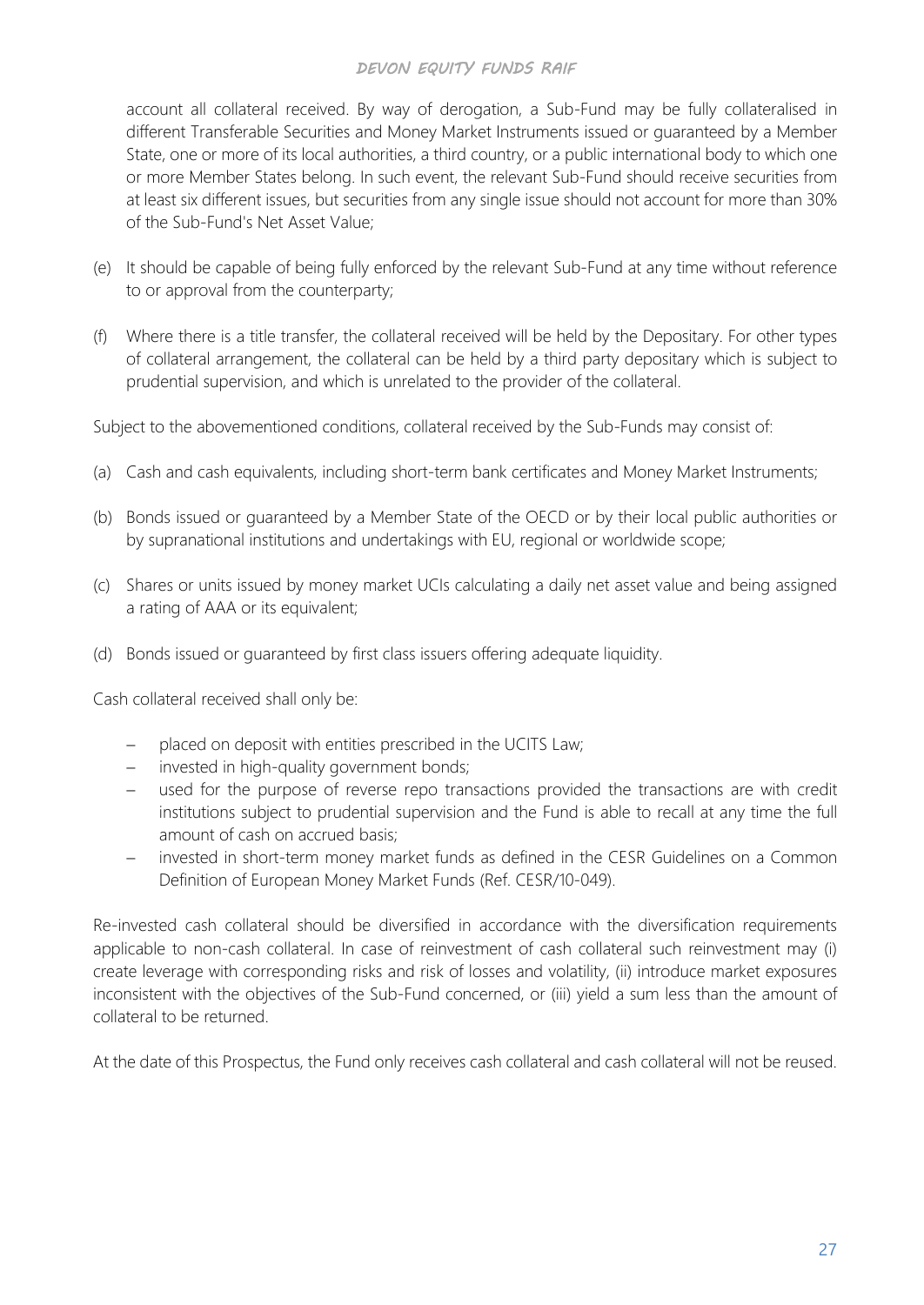#### *Level of collateral*

To the extent applicable, the Investment Manager shall determine for each Sub-Fund the required level of collateral for OTC financial derivative instruments and efficient portfolio management techniques by reference to the applicable counterparty risk limits set out in this Prospectus and taking into account the nature and characteristics of transactions, the creditworthiness and identity of counterparties and prevailing market conditions.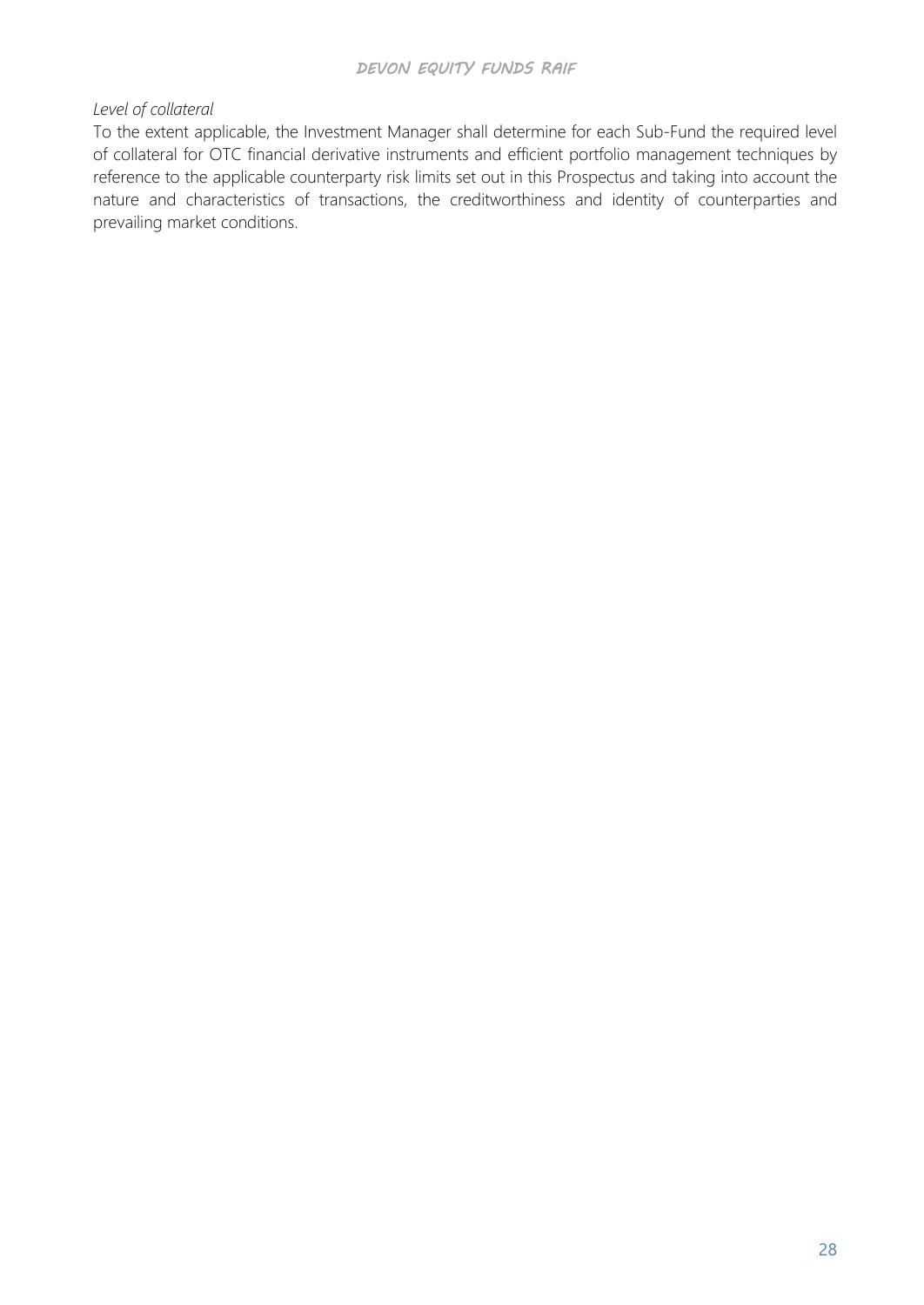# 4. SHARES

Shares will be issued in registered form only. Shareholders shall receive a confirmation of their shareholding.

Fractions of Shares up to three decimal places will be issued if so decided by the Board. Such fractions of Shares shall not be entitled to vote but shall be entitled to participate in the net assets and any distributions attributable to the relevant Class of Shares on a pro rata basis.

The Fund may issue fully or partly paid in Shares, as disclosed in the relevant Sub-Fund Particulars. In the latter case, Shares must be paid in to the extent of a minimum of 5%; they are of no par value and carry no preferential or pre-emptive rights. Each Share of the Fund, irrespective of its Sub-Fund, is entitled to one vote at any general meeting of Shareholders, in compliance with Luxembourg law and the Articles.

### Shares Classes and Features

The following Share Classes are currently available, as indicated in the Sub-Fund Particular:

• Class I Shares are available for subscription only by Eligible Investors.

The Board reserves the right to create additional share classes in the Sub-Funds from time to time.

Classes for which income is accumulated are designated "Acc". No dividends will be paid to Shareholders of these Classes.

### *Hedged Share Classes ("HSC")*

Classes designated "HSC" will apply hedging techniques aimed to mitigate foreign exchange risk between the reference currency of the Sub-Fund and the currency of the HSC, while taking into account practical considerations including transaction costs. All expenses arising from hedging transactions are borne separately by the Shareholders of the relevant HSC.

### Currency considerations

Payments to and from the Shareholder should normally be made in the relevant Class Currency.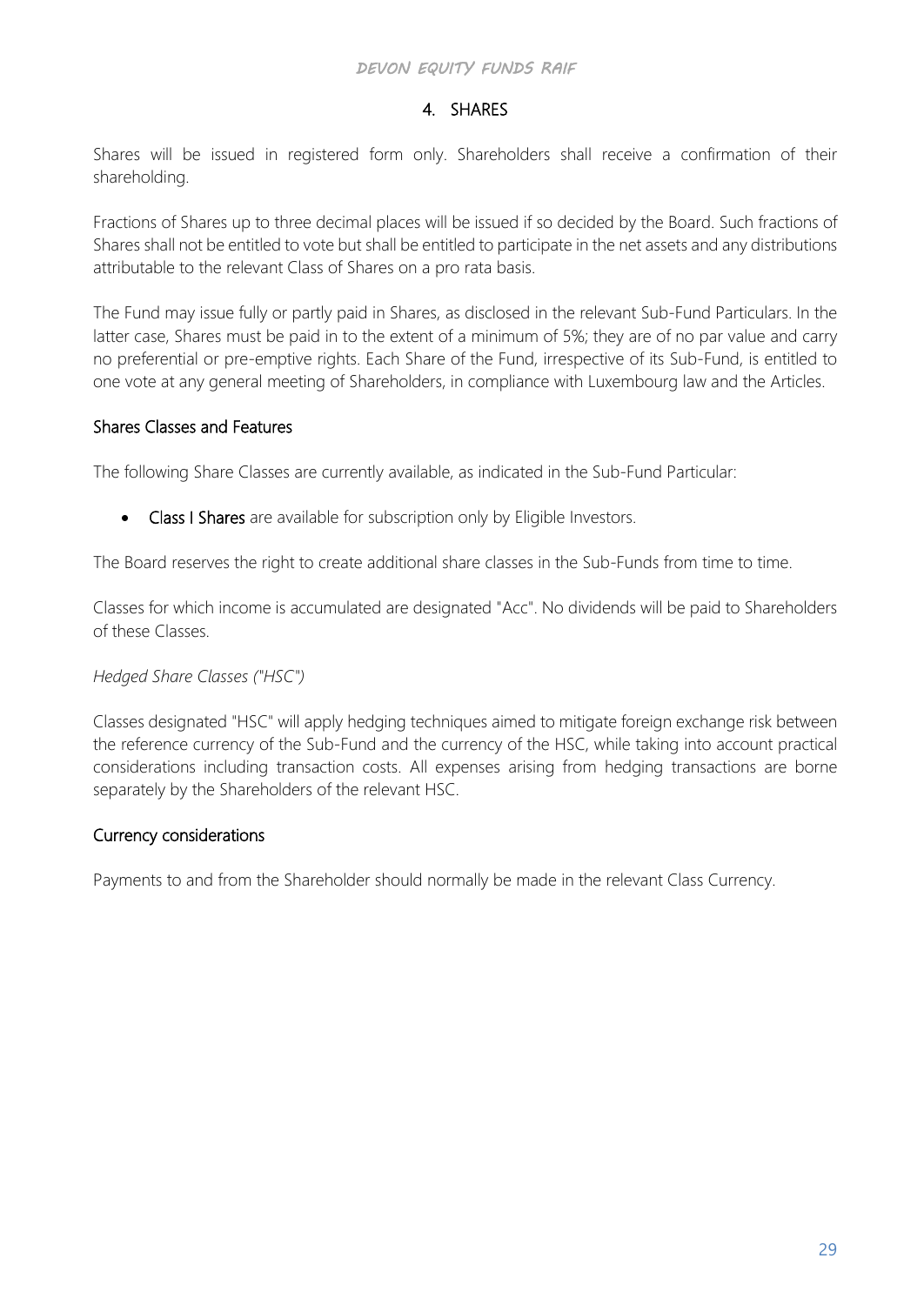# 5. HOW TO DEAL

### OFFERING DETAILS

### Initial Offer

Applications for subscription may be made during the Initial Offer Period specified for each Class in the relevant Sub-Fund Particulars.

### Initial Issue Price

Unless otherwise provided for a Sub-Fund in the relevant Sub-Fund Particular, during any Initial Offer Period, the issue price per Share of each Class is the price specified in the relevant Sub-Fund Particulars plus any applicable subscription charge as set forth in the relevant Sub-Fund Particular.

### Minimum Initial Subscription and Holding Amounts

The Board may set and waive at its sole discretion, a minimum initial subscription amount and a minimum holding amount per Class in each Sub-Fund, to be specified in the relevant Sub-Fund Particulars.

### Subsequent Subscriptions

Unless otherwise provided for a Sub-Fund in the relevant Sub-Fund Particular, if the Board determines that it is in the interest of Shareholders of a Sub-Fund to accept subscriptions after the Initial Offer Period, applications for subscription may be made on or prior to any day that is a Valuation Day for the Sub-Fund or Class concerned (or on such other days as the Board may from time to time determine), subject to any prior notice requirements specified in the relevant Sub-Fund Particulars. The Board may discontinue the issue of new Shares in any Sub-Fund or Class at any time in its discretion.

### Minimum Subsequent Subscription Amount

The Board will set and waive at its sole discretion, a minimum subsequent subscription amount, to be specified in the relevant Sub-Fund Particulars.

### Prior Notice Requirements

The Board may at its sole discretion, refuse to accept any application for subscription received after the first day of any prior notice period specified for each Class in the relevant Sub-Fund Particulars.

### Subscription Price Per Share

After any Initial Offer Period, the subscription price per Share of each Class is the Net Asset Value per Share of such Class, determined as at the relevant Valuation Day increased by any applicable subscription charge as specified in the relevant Sub-Fund Particulars.

## Subscription in kind

The Board may decide to issue Shares against contribution in kind in accordance with Luxembourg law. In particular, in such case, the assets contributed must be valued in a report issued by the Fund's Auditor,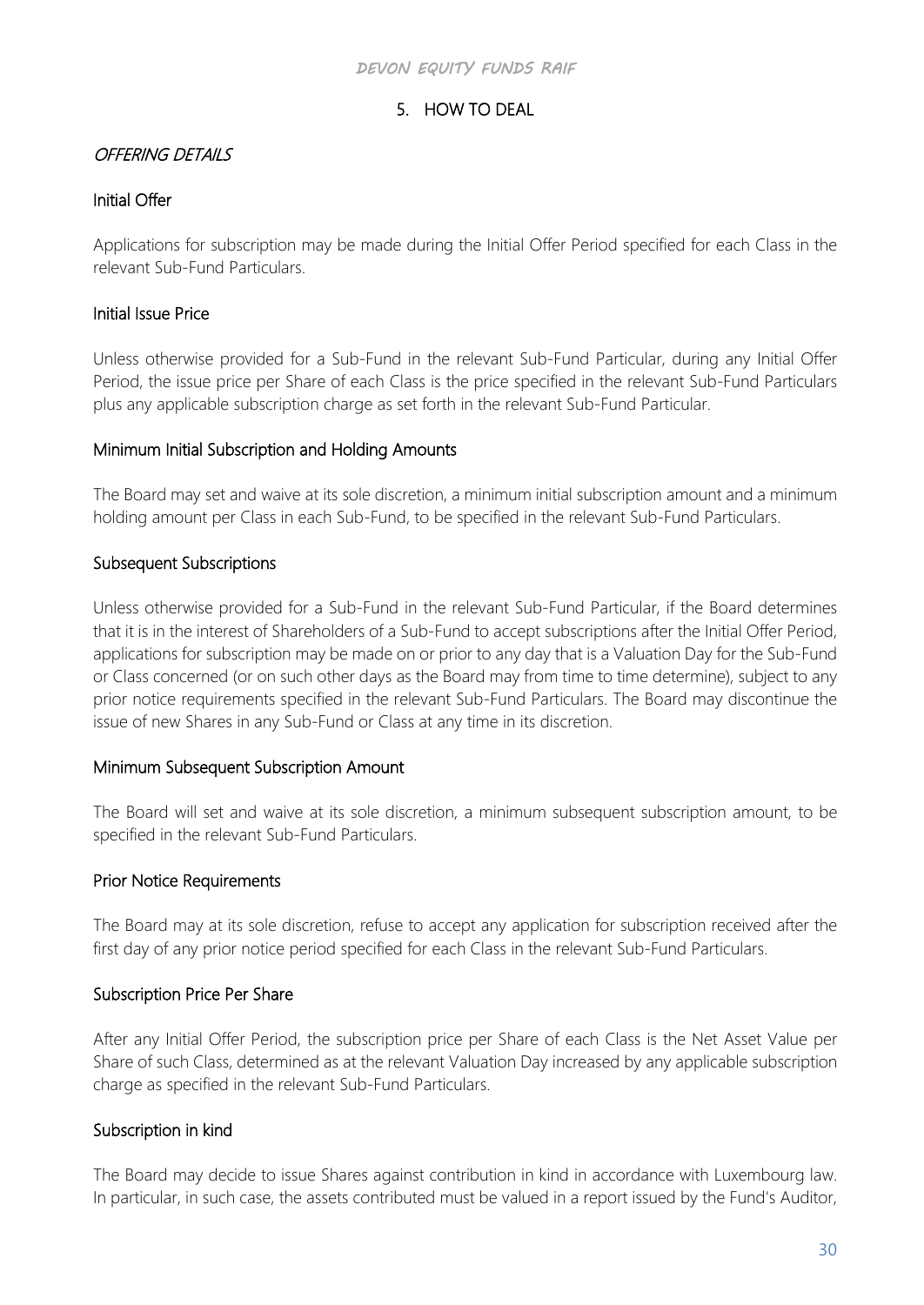to the extent required by Luxembourg law. Any costs incurred in connection with a contribution in kind shall be borne by the relevant Shareholder or by a third party, but will not be borne by the Fund unless the Board considers that the subscription in kind is in the interest of the Fund or made to protect the interests of the Fund.

### Payment of Subscription Price

Unless otherwise provided for a Sub-Fund in the relevant Sub-Fund Particular, the subscription price of the Shares subscribed must be received in cleared funds by the Depositary or its agent in the reference currency of the Class concerned no later than the date specified in the relevant Sub-Fund Particulars. Unless otherwise specified in the relevant Sub-Fund Particulars, no interest will be paid on payments received prior to the closing date of any Initial Offer Period or prior to any Valuation Day.

### Acceptance of Subscriptions

The Board reserves the right to accept or refuse any application to subscribe Shares in whole or in part.

### Suspension of Subscriptions

The Board will suspend the subscription of Shares of any Sub-Fund whenever the determination of the Net Asset Value of such Sub-Fund or Class is suspended as further detailed under section 6. "Net Asset Value".

### Restrictions on Ownership

Shares are, in accordance with the requirements of the 2016 Law exclusively restricted to Investors who qualify as Eligible Investors. In addition, the Board has the discretion to reject any subscription request received from investors qualifying as Specified US Person, or any other investors whose subscription would cause a tax burden, or an obligation for the Fund to register with any authority, and to redeem at any time the Shares of any Shareholder who become a US Person.

## Fight against Money Laundering and Financing of Terrorism

Pursuant to international rules and Luxembourg laws and regulations (comprising but not limited to the law of 12 November 2004 on the fight against money laundering and financing of terrorism, as amended) as well as any regulation and circular applicable to the Fund, obligations have been imposed on all professionals of the financial sector to prevent the UCIs from acts of money laundering and financing of terrorism. As a result of such provisions, the registrar agent of a Luxembourg UCI must in principle ascertain the identity of the subscriber in accordance with Luxembourg laws and regulations. The Administrative Agent may require subscribers to provide any document it deems necessary to effect such identification. In addition, the Administrative Agent, as delegate of the Fund, may request any other information that the Fund may require in order to comply with its legal and regulatory obligations, including but not limited to the above mentioned laws and regulations the CRS Law and the FATCA Law (as defined in section 10. "Taxation").

In case of delay or failure by an Investor to provide the documents required, the subscription request will not be accepted and in case of redemption, payment of redemption proceeds delayed. Neither the Fund nor the Administrative Agent have any liability for delays or failure to process deals as a result of the Investor providing no or only incomplete documentation.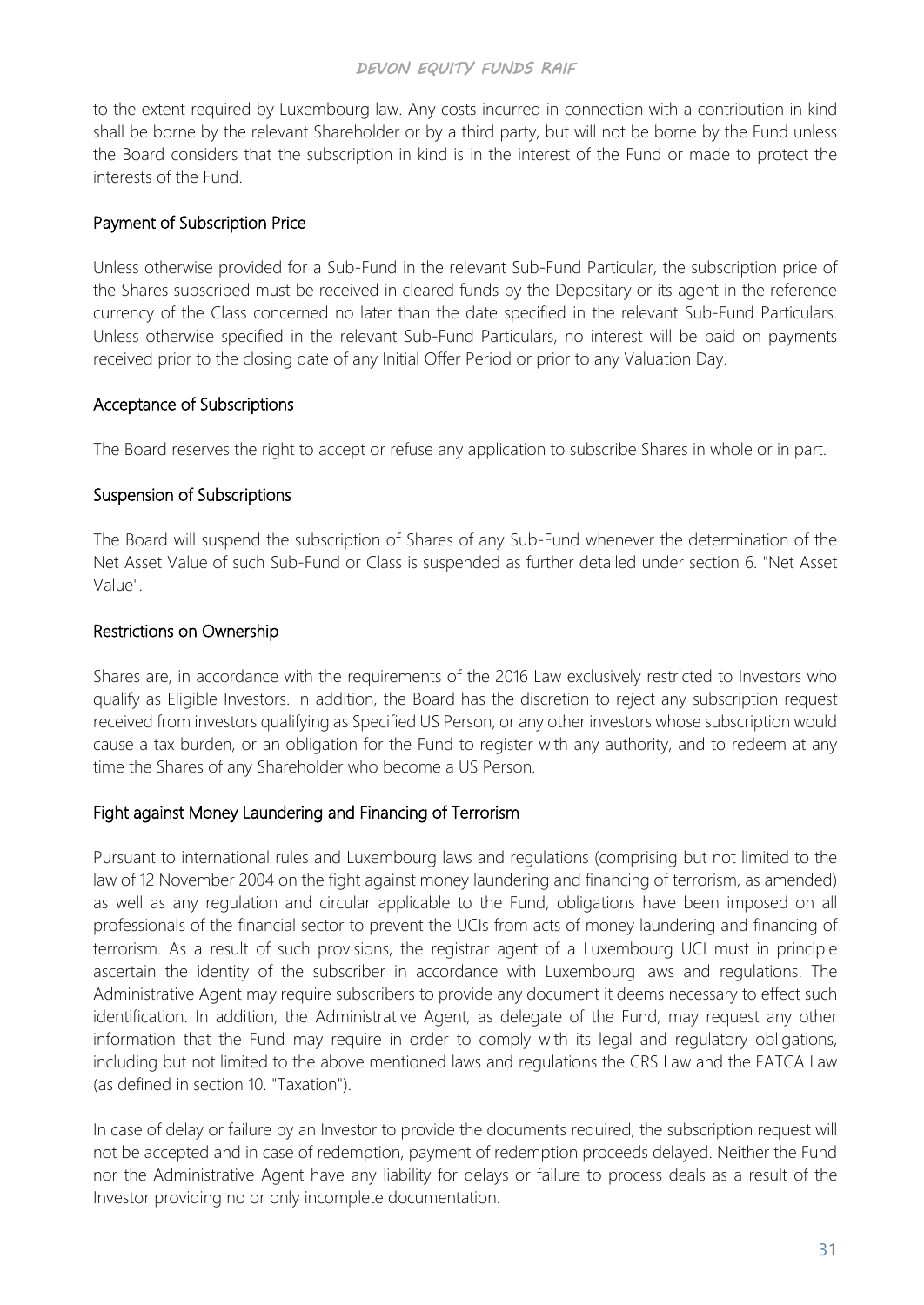Shareholders may be requested to provide additional or updated identification documents from time to time pursuant to ongoing client due diligence requirements under relevant laws and regulations.

# Late Trading and Market Timing

Late trading ("Late Trading") is to be understood as the acceptance of a subscription or redemption order after the cut-off time for the relevant Valuation Day and the execution of such order at the price applicable on such Valuation Day. Market timing ("Market Timing") is to be understood as an arbitrage method through which an investor systematically subscribes and redeems Shares within a short time period, by taking advantage of time differences and/or imperfections or deficiencies in the method of determination of the Net Asset Values concerned.

The Fund shall comply with any relevant provisions contained in CSSF Circular 04/146 of 17 June 2004 concerning the protection of undertakings for collective investment and their investors against Late Trading and Market Timing practices.

The Fund reserves the right to refuse orders from any person who is engaging in Late Trading activities and to take appropriate measures to protect Shareholders.

In order to protect the interests of the Fund and the Shareholders against Market Timing practices, the Fund reserves the right to reject any application to subscribe or convert for Shares from any investor engaging in such practices or suspected of engaging in such practices and to take such further action as it, in its discretion, may deem appropriate or necessary.

## Luxembourg Register of Beneficial Owners

The Luxembourg Law of 13 January 2019 creating a Register of Beneficial Owners (the "RBO Law") entered into force on the 1 March 2019. The RBO Law requires all companies registered on the *Registre de Commerce et des Sociétés* of Luxembourg, including the Fund, to obtain and hold information on their beneficial owners ("Beneficial Owners") at their registered office. The Fund must register Beneficial Ownerrelated information with the Luxembourg Register of Beneficial Owners, which is established under the authority of the Luxembourg Ministry of Justice.

The RBO Law broadly defines a Beneficial Owner, in the case of corporate entities such as the Fund, as any natural person(s) who ultimately owns or controls the Fund through direct or indirect ownership of a sufficient percentage of the Shares or voting rights or ownership interest in the Fund, including through bearer Shareholders, or through control via other means, other than a company listed on a Regulated Market that is subject to disclosure requirements consistent with EU law or subject to equivalent international standards which ensure adequate transparency of ownership information.

A shareholding of 25% plus one Share or an ownership interest of more than 25% in the Fund held by a natural person shall be an indication of direct ownership. A shareholding of 25% plus one Share or an ownership interest of more than 25% in the Fund held by a corporate entity, which is under the control of a natural person(s), or by multiple corporate entities, which are under the control of the same natural person(s), shall be an indication of indirect ownership.

In case the aforementioned Beneficial Owner criteria are fulfilled by an investor with regard to the Fund, this investor is obliged by law to inform the Fund in due course and to provide the required supporting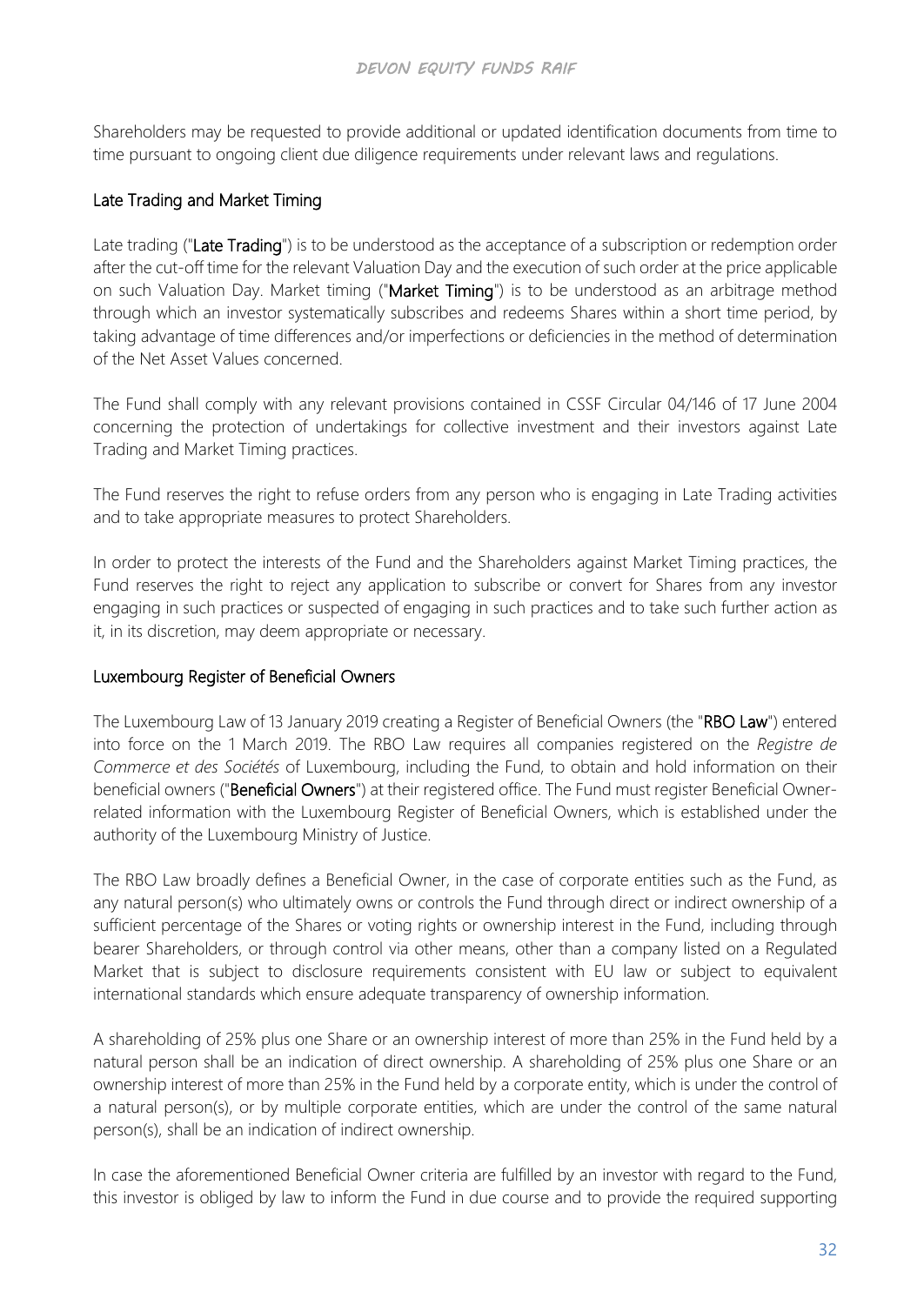documentation and information which is necessary for the Fund to fulfill its obligation under the RBO Law. Failure by the Fund and the relevant Beneficial Owners to comply with their respective obligations deriving from the RBO Law will be subject to criminal fines. Should an investor be unable to verify whether they qualify as a Beneficial Owner, the investor may approach the Fund for clarification.

For both purposes the following e-mail address may be used: [enquiries@devonem.com](mailto:enquiries@devonem.com)

### **REDEMPTION**

#### Redemption Procedure

Subject to the restrictions provided in this Prospectus and the relevant Sub-Fund Particulars, any Shareholder may apply for the redemption of some or all of his/her/its Shares or of a fixed amount. Shares will be redeemed at a price based on the Net Asset Value per Share determined as at the relevant Valuation Day, as specified in the relevant Sub-Fund Particulars. If the value of a Shareholder's holding on the relevant Valuation Day is less than the fixed amount which the Shareholder has applied to redeem, the Shareholder will be deemed to have requested the redemption of all of his/her/its Shares.

### Prior Notice Requirements

The Board may at its sole discretion, refuse to accept any application for redemption received after the first day of any prior notice period specified in the relevant Sub-Fund Particulars. Such applications will be dealt with as of the next Valuation Day.

#### Minimum Holding Amount

If, as a result of a redemption, the value of a Shareholder's holding would become less than the minimum holding amount specified for each Class in the relevant Sub-Fund Particulars, the Board may decide that the redeeming Shareholder shall be deemed to have requested the conversion of the rest of his/her/its Shares into Shares of the Class of the same Sub-Fund with a lower minimum holding amount (subject to the fulfilment of any requirements imposed on such Class) and, if the redeeming Shareholder was holding Shares of the Class with the lowest minimum holding amount, the Board may decide that the redeeming Shareholder shall be deemed to have requested the redemption of all of his/her/its Shares. The Board may also at any time decide to compulsorily redeem or convert all Shares from any Shareholder whose holding is less than the minimum holding amount specified for each Class in the relevant Sub-Fund Particulars. Before any such compulsory redemption or conversion, each Shareholder concerned will receive one months' prior notice to increase his/her/its holding above the applicable minimum holding amount at the applicable Net Asset Value per Share.

### Redemption Charge

In each Class of each Sub-Fund, a redemption charge may be charged or waived in whole or in part, as specified in the relevant Sub-Fund Particulars.

### Redemption Price per Share

The redemption price per Share of each Class is the Net Asset Value per Share of such Class determined as at the relevant Valuation Day reduced by any applicable redemption charge, as specified in the relevant Sub-Fund Particulars.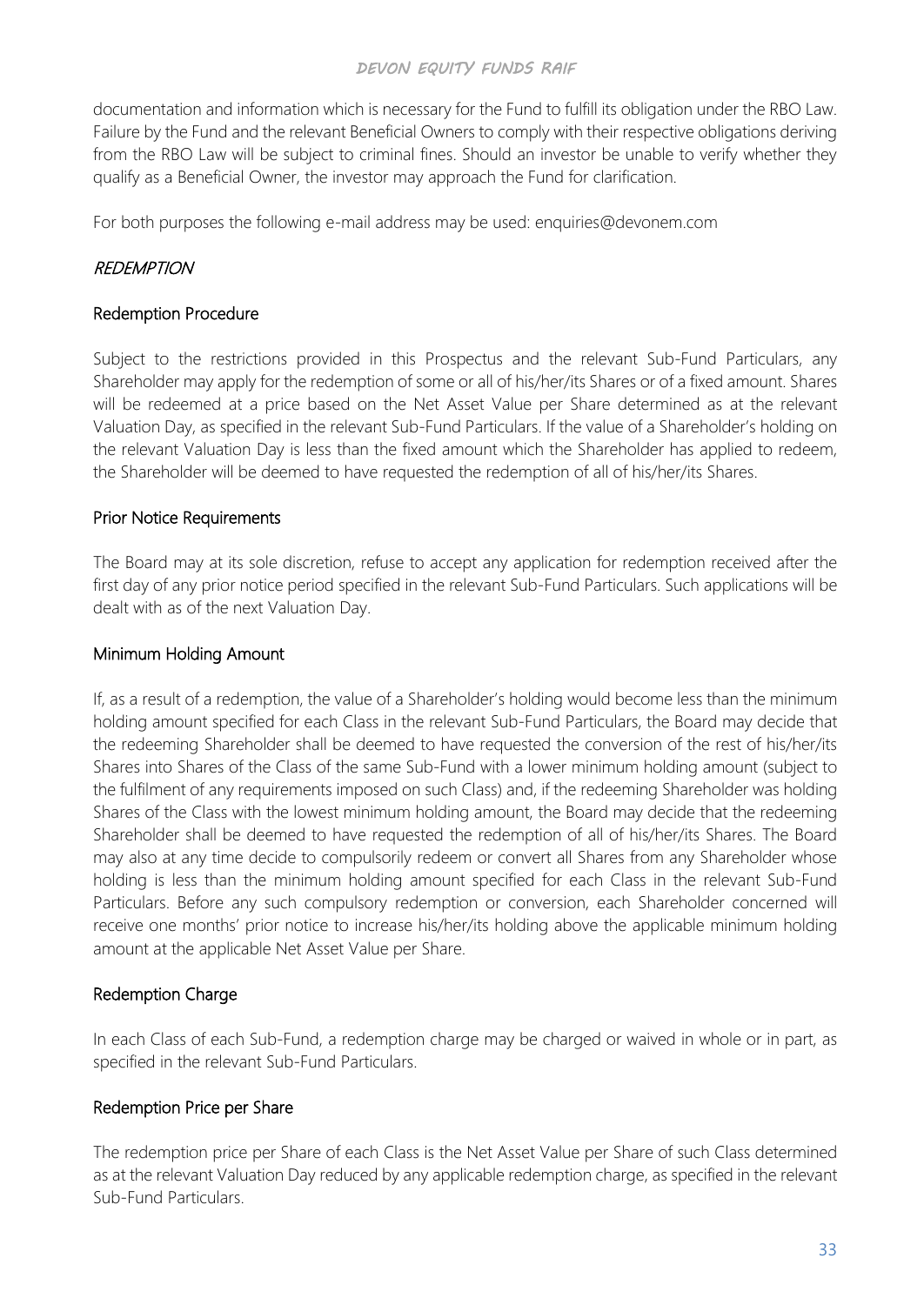### Payment of Redemption Proceeds

Redemption proceeds, net of any applicable redemption charge, are paid in the reference currency of the relevant Sub-Fund or Class specified in the relevant Sub-Fund Particulars within three Business Days following the relevant Valuation Day.

### Redemptions in kind

In exceptional circumstances, the Board may request that a Shareholder accepts redemption in kind i.e. receives a portfolio of stocks from the relevant Class of equivalent value to the appropriate cash redemption payment. In such circumstances, the Shareholder must specifically accept the redemption in kind. The Shareholder may always request a cash redemption payment in the reference currency of the Class. Where the Shareholder agrees to accept redemption in kind the Shareholder will, as far as possible, receive a representative selection of the Class' holdings pro rata to the number of Shares redeemed and the Board will make sure that the remaining Shareholders do not suffer any loss there from. The value of the redemption in kind will be subject to an evaluation report drawn up by the Auditor of the Fund to the extent required by, and in accordance with the requirements of, Luxembourg law. The specific costs for such redemptions in kind, in particular the costs of the special audit report, will have to be borne by the Shareholder or by a third party, but will not be borne by the Fund unless the Board considers that the redemption in kind is in the interest of the Fund or made to protect the interests of the Fund.

### Compulsory Redemption of Shares

If the Board becomes aware that a Shareholder is holding Shares for the account of a person who does not meet the Shareholder eligibility requirements specified in this Prospectus, or is holding Shares in breach of any law or regulation or otherwise in circumstances having, or which may have, adverse regulatory, tax or fiscal consequences for the Fund or a majority of its Shareholders, or otherwise be detrimental to the interests of the Fund, the Board may compulsorily redeem such Shares in accordance with the provisions of the Articles. Shareholders are required to notify the Fund and the Administrative Agent immediately if they cease to meet the Shareholder eligibility requirements specified in this Prospectus, or hold Shares for the account or benefit of any person who does not or has ceased to meet such requirements, or hold Shares in breach of any law or regulation or otherwise in circumstances having, or which may either have adverse regulatory, tax or fiscal consequences for the Fund or be detrimental to the interests of the Fund.

If the Board becomes aware that a Shareholder has failed to provide any information or declaration required by the Board within ten days of being requested to do so, the Board may compulsorily redeem the relevant Shares in accordance with the provisions of the Articles.

### Large Redemptions

Unless otherwise provided for a Sub-Fund in the relevant Sub-Fund Particular, if, on any Valuation Day, redemption requests relate to more than 10% of the Shares in issue in a specific Sub-Fund, the Board may decide that part or all of such requests for redemption will be deferred for such period as the Board considers being in the best interest of the Sub-Fund. On the next Valuation Day following such deferral period, these redemption requests will be met in priority to later requests.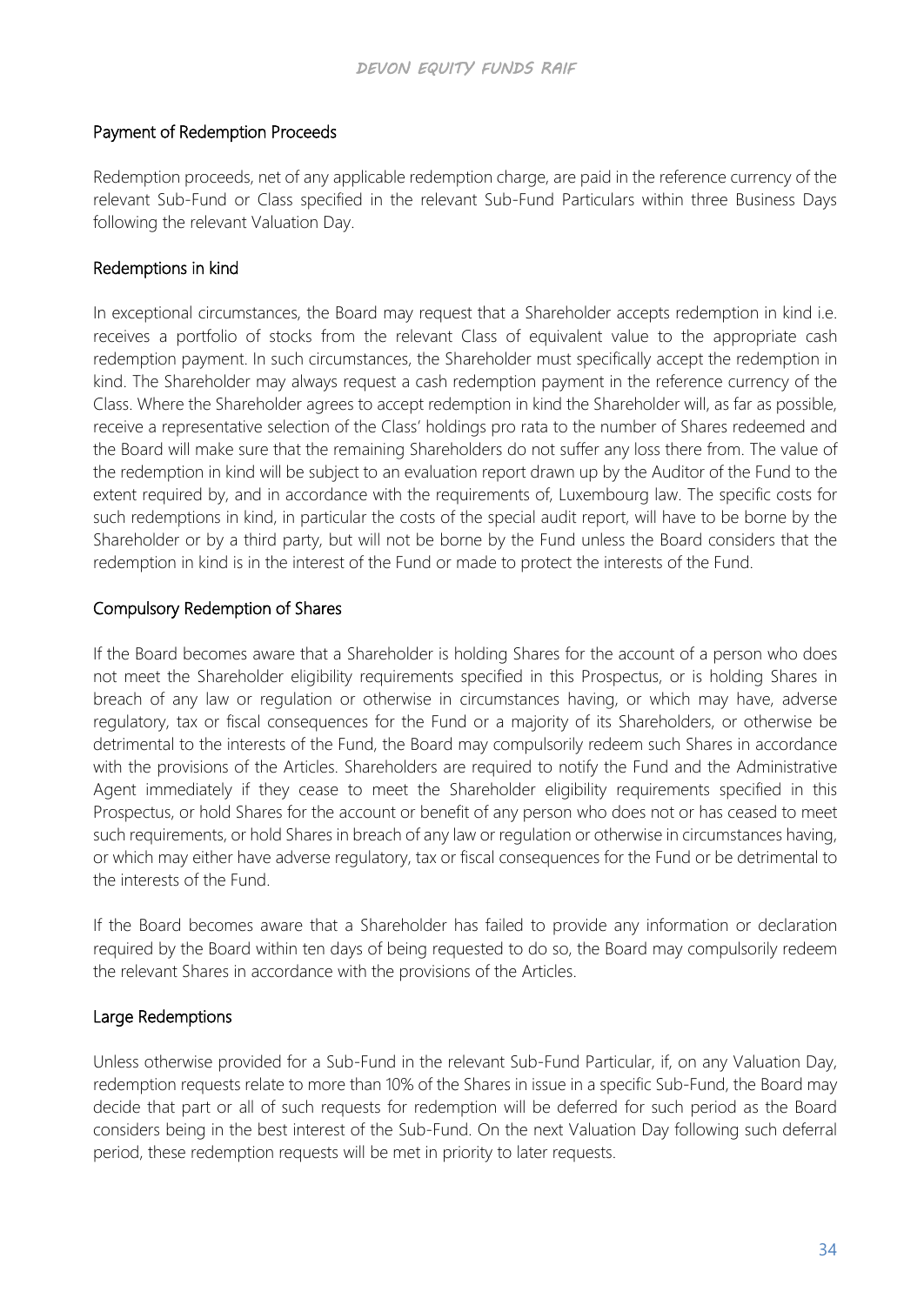In exceptional circumstances relating to a lack of liquidity of certain investments made by certain Sub-Funds and the related difficulties in determining the Net Asset Value of the Shares of certain Sub-Funds, the treatment of redemption requests may be postponed and/or the issue and redemptions of Shares suspended by the Board. Further details in this regard are contained in the relevant Sub-Fund Particulars.

For such reasons the treatment of redemption requests may be postponed in exceptional circumstances including if a lack of liquidity may result in difficulties to determine the Net Asset Value of the Shares of the Fund and consequently a suspension of issues and redemptions of the Shares of the Fund.

### Suspension of Redemptions

Redemption of Shares of any Sub-Fund or Class will be suspended whenever the determination of the Net Asset Value of such Sub-Fund or Class is suspended as further detailed under section 6. "Net Asset Value".

### Revocability of Redemption Requests

In normal circumstances, applications for redemptions of Shares are irrevocable and may not be withdrawn by any Shareholder. In the event of suspension of the determination of the Net Asset Value of the relevant Sub-Fund, the Shareholders of the relevant Sub-Fund who have made an application for redemption of their Shares may give written notice to the Fund that they wish to withdraw their application. Furthermore, the Board may, at its sole discretion and taking due account of the principle of equal treatment between Shareholders and the interest of the relevant Sub-Fund, decide to accept any withdrawal of an application for redemption.

# **CONVERSION**

### **Conversion**

Conversion facilities are available or not to all Shareholders in accordance with the applicable Sub-Funds Particulars. The attention of Shareholders is drawn to the taxation risks associated with investing in feeder Sub-Funds under the heading "Taxation". References to "Sub-Funds" in the rest of this section shall exclude feeder Sub-Funds.

Conversions between Sub-Funds are made at the relevant subscription price and redemption price and may only be made into the equivalent Class in the Sub-Fund into which the Shareholder wishes to convert. For example, a holding in an I EUR Class of a Sub-Fund may be converted to a holding in another I Class of the same currency denomination. Conversion requests should be presented directly to the Administrative Agent.

Conversion requests should be made in writing and sent to the Administrative Agent. The Administrative Agent will also accept conversion requests in electronic format (in such format or method and under such conditions as shall be deemed acceptable by the Administrative Agent from time to time and subject to applicable legal and regulatory provisions).

Requests for conversions, once made, may not be withdrawn except in the event of a suspension or deferral of the right to redeem Shares of the Class from which the conversion is to be made or deferral of the right to subscribe for Shares of the Class into which conversion is to be made. A conversion fee of up to 1% of the gross amount being switched (as determined below under 'F') may be charged in respect of conversions for the benefit of the distributor of the Fund or other intermediaries as applicable.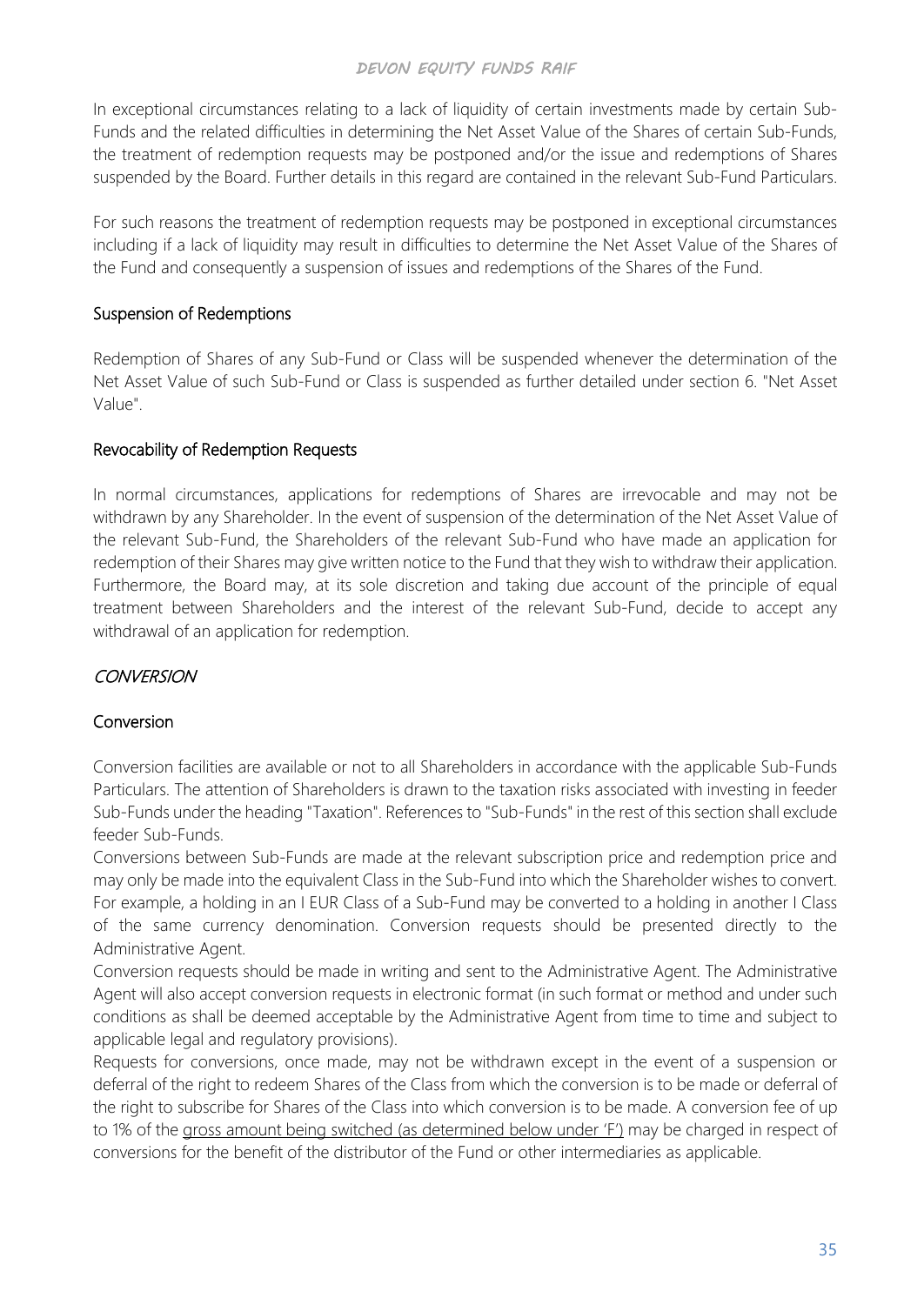If as a result of a partial conversion of Shares, the Shareholder's balance of Shares in a particular Class falls below the minimum holding amount, the Fund may require that these Shares be converted or redeemed. Contract notes will normally be issued within two Business Days following the applicable Valuation Day. The rate at which all or any part of a holding of Shares (the "original Sub-Fund") is converted on any Valuation Day into Shares of another Sub-Fund (the "new Sub-Fund") will be determined in accordance with (or as nearly may be) the following formula:

 $A = ((B \times C \times E) - F)$  $\Box$ 

Where:

- A is the number of Shares of the new Sub-Fund to be allotted;
- B is the number of Shares of the original Sub-Fund to be converted;
- C is the Net Asset Value per Share of the original Sub-Fund ruling on the relevant Valuation Day;
- D is the Net Asset Value per Share of the new Sub-Fund ruling on the relevant Valuation Day;
- E is, in the case of a conversion involving two Sub-Funds which do not have the same base currency, the exchange rate determined by the Depositary for converting the currency of B into the currency of A; and
- F is a conversion fee of up to 1% of the gross amount being switched (i.e.  $B \times C$ ).

Shareholders should note that a switch of Shares of one Class for Shares in another Class of another Sub-Fund may in some jurisdictions be a realisation for the purposes of capital gains taxation. A Shareholder whose Shares of one Class have been switched into Shares of another Class following submission of a switching request, will not be given a right by law to reverse the transaction except as a new transaction.

# TRANSFER OF SHARES

Transfer of Shares may only be carried out if the transferee qualifies as an Eligible Investor.

Transfers should be in the form prescribed by the Fund and should be completed and delivered to the Administrative Agent. The Board reserves the right to require any transferee to execute a subscription Application Form as if such transferee were an original subscriber for the Shares.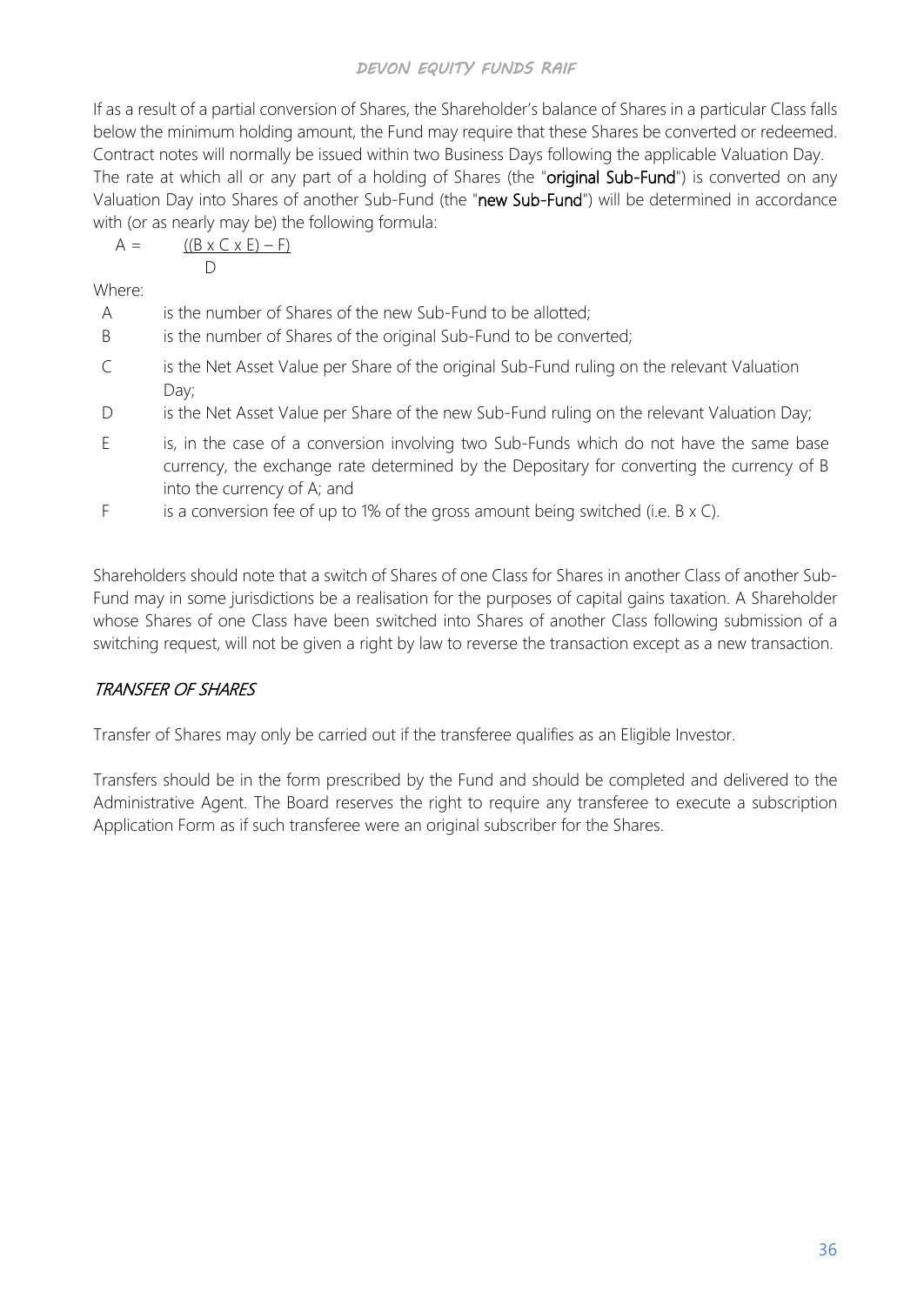# 6. NET ASSET VALUE

# Net Asset Value

The Net Asset Value per Share of each Class in each Sub-Fund will be determined in respect of any Valuation Day in the currency of the relevant Class, as determined by the Directors. It will be calculated on the relevant Valuation Day by dividing the Net Asset Value of the Sub-Fund attributable to such Class by the number of Shares in issue of that Class. The resulting Net Asset Value per Share will be rounded to the nearest smallest unit of the currency denomination of the Class concerned.

The Net Asset Value of each Sub-Fund will be determined in accordance with the Articles in the following manner.

The assets of each Sub-Fund shall be deemed to include:

(i) all cash balances and deposits, including any interest accrued thereon;

(ii) all bills and demand notes and accounts receivable (including proceeds of securities sold but not settled);

(iii) all bonds, time notes, shares, stock, units/shares in undertakings for collective investment, debenture stocks, subscription rights, warrants, options and other investments and securities owned or contracted for by the Fund on behalf of the Sub-Fund;

(iv) all stock, stock dividends, cash dividends and cash distributions receivable by the Sub-Fund to the extent that information thereon is reasonably available to the Sub-Fund (provided that the Fund on behalf of the Sub-Fund may make adjustments with regard to fluctuations in the market value of securities caused by trading ex-dividends, ex-rights, or similar practices);

(v) all interest accrued on any interest-bearing securities owned by the Sub-Fund except to the extent that the same is included or reflected in the principal amount of such security;

(vi) the launch expenses of the Fund insofar as the same have not been written off, provided that such preliminary expenses may be written off directly pro rata among the assets of all Sub-Funds; and

(vii) all other permitted assets of every kind and nature, including prepaid expenses.

The value of such assets shall be determined as follows:

(i) the value of any cash balances or deposits, bills and demand notes and accounts receivable, prepaid expenses, cash dividends and interest declared or accrued as aforesaid and not yet received shall be deemed to be the full amount thereof, unless in any case the same is unlikely to be paid or received in full, in which case the value thereof shall be arrived at after making such discount as the Directors may consider appropriate in such case to reflect the true value thereof;

(ii) the value of securities, Money Market Instruments and/or financial derivative instruments which are listed on any official stock exchange or dealt in on any Regulated Market are valued at the last available price in accordance with the Fund's current accounting policies;

(iii) in the event that any of the securities, including Money Market Instruments or financial derivative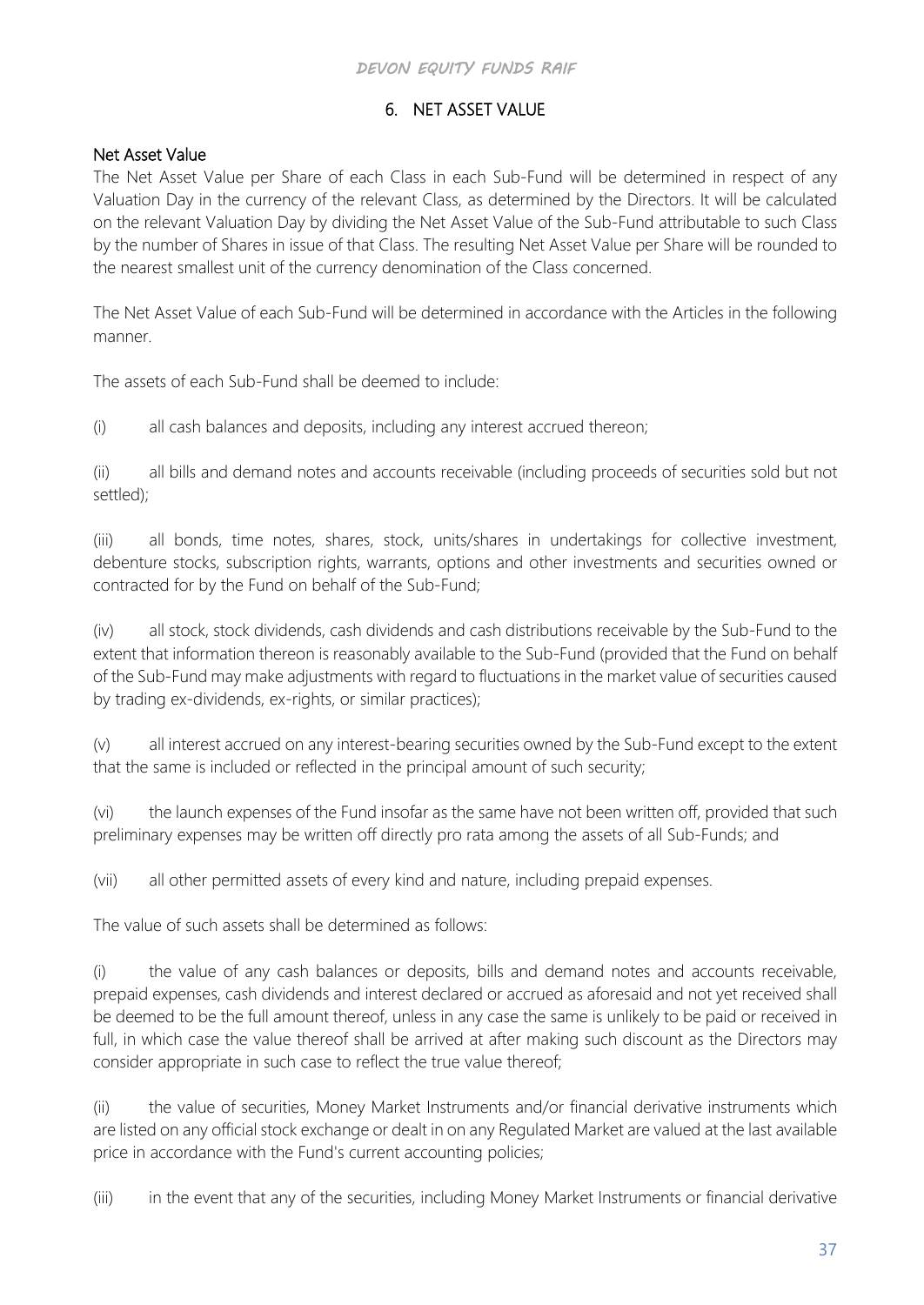instruments held by the Sub-Fund on the relevant day are not listed on any stock exchange or dealt in on any Regulated Market or if, with respect to securities, Money Market Instruments and/or financial derivative instruments listed on any stock exchange or dealt in on any other Regulated Market, the basis of the price as determined pursuant to sub-paragraph (ii) is not representative of the fair market value of the relevant securities, the value of such securities will be determined based on the reasonably foreseeable sales price determined prudently and in good faith subject to applicable rules and regulations;

(iv) the financial derivative instruments which are not listed on any official stock exchange or traded on any other Regulated Market will be valued in a reliable and verifiable manner on a daily basis and verified by a competent professional appointed by the Fund in accordance with market practice;

(v) units or shares in open-ended investment funds shall be valued at their last available net asset value reduced by any applicable redemption charge, where applicable;

(vi) the value of Money Market Instruments neither listed or dealt in on a stock exchange nor dealt in on any other Regulated Market shall be based on the nominal value plus any accrued interest or an amortised cost basis;

(vii) in the event that the above mentioned calculation methods are inappropriate or misleading, the Directors may adjust the value of any investment or permit another method of valuation to be used for the assets of the Sub-Fund; and

(viii) in circumstances where the interests of the Fund or its Shareholders so justify (for example, the avoidance of market timing practices), the Directors have delegated to the Investment Manager the discretion to take appropriate measures, such as applying a fair value pricing methodology, to adjust the value of the Fund's assets, subject to the review by and ultimate responsibility of the AIFM. The Investment Manager in exercising the discretion to apply the fair-value pricing methodology (including the decision not to apply the same) shall act with due care, skill and diligence and in good faith, in consultation with the Administrative Agent.

In relation to (v) above and wherever practicable, the last available Net Asset Value shall be deemed to include the Net Asset Value calculated on the same Valuation Day for any Underlying Sub-Fund which itself has a valuation point at or before the Fund's Valuation Point.

### The liabilities of a Sub-Fund shall be deemed to include:

(i) all loans, bills and accounts payable;

(ii) all accrued or payable administrative expenses (including management and advisory fees, depositary fee and corporate agents' fee as well as the costs of incorporation and registration, legal publications and prospectus printing, financial reports and other documents made available to Shareholders, marketing and advertisement costs);

(iii) all known liabilities, present and future, including all matured contractual obligations for payments of money or property, including the amount of any unpaid dividends declared by the Fund in respect of a Sub-Fund where the Valuation Day falls on the record date for determination of the persons entitled thereto, or is subsequent thereto;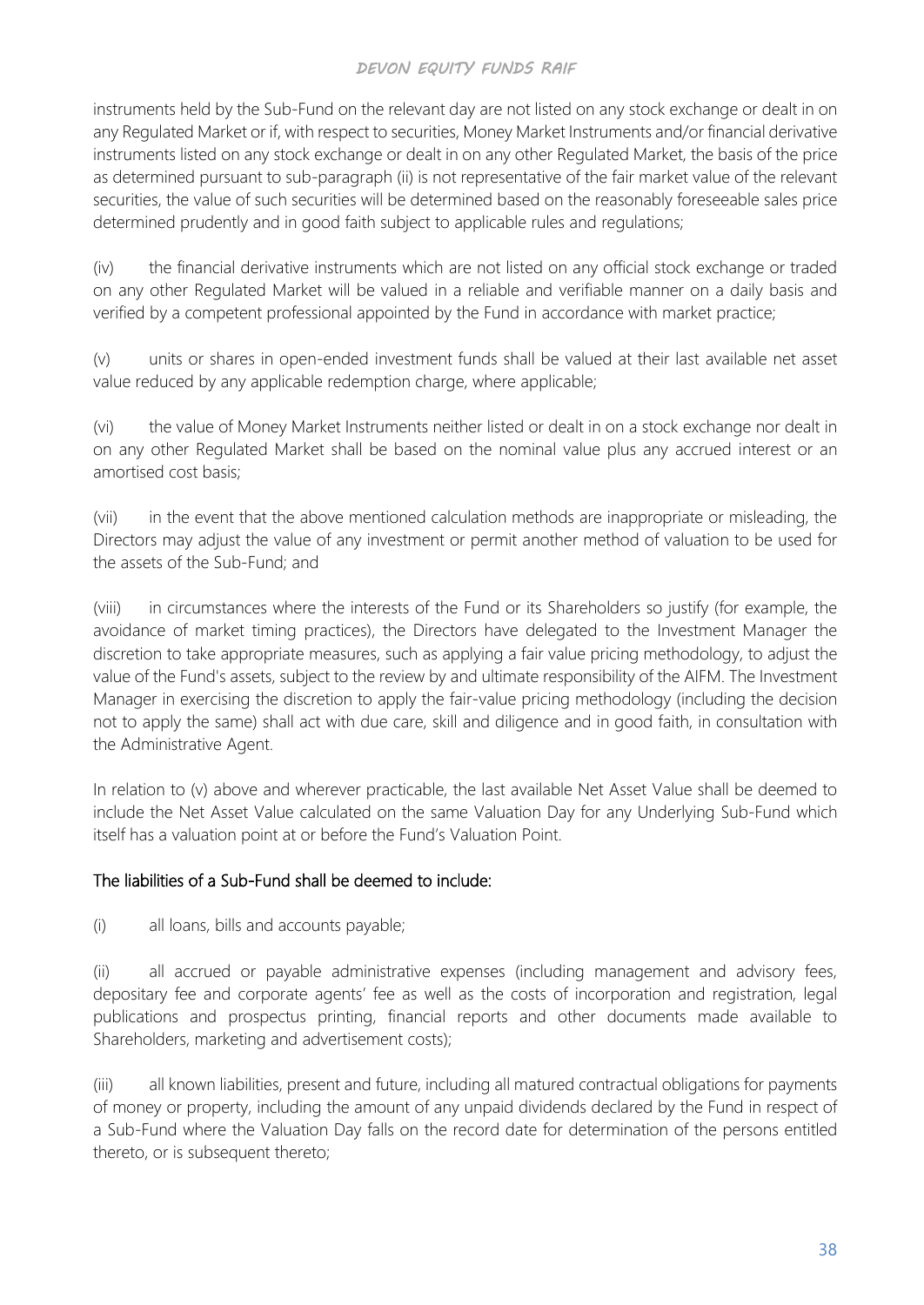(iv) an appropriate provision for future taxes based on capital and income to the Valuation Day, as determined from time to time by the Fund in respect of a Sub-Fund, and other reserves (if any) authorised and approved by the Directors; and

(v) all other liabilities of the Sub-Fund of whatsoever kind and nature except liabilities represented by Shares in the relevant Sub-Fund. In determining the amount of such liabilities, the Fund may calculate administrative and other expenses of a regular or recurring nature on an estimated figure for yearly or other periods in advance, and may accrue the same in equal proportions over any such period.

In calculating the Net Asset Value, the Administrative Agent may rely upon such automatic pricing services as it shall determine or, if so instructed by the Fund, the AIFM or the Investment Manager, it may use information provided by particular pricing services, brokers, market makers or other intermediaries. In such circumstances, the Administrative Agent shall not, in the absence of fraud, negligence or wilful default on the part of the Administrative Agent, be liable for any loss suffered by the Fund or any Shareholder by reason of any error in the calculation of the Net Asset Value resulting from any inaccuracy in the information provided by any such pricing service, broker, market maker or other intermediary.

### Suspension of the Calculation of the Net Asset Value

The Fund may temporarily suspend the calculation of the Net Asset Value of one or more Sub-Funds and in consequence the issue, redemption and conversion of Shares in any of the following events:

- a) during any period when any of the principal stock exchanges or any other Regulated Market on which any substantial portion of the Fund's investments of the relevant Sub-Fund for the time being are quoted, is closed (otherwise than for ordinary holidays), or during which dealings are restricted or suspended; or
- b) any period when the net asset value of one or more Investment Funds, in which the Fund will have invested and the units or the shares of which constitute a significant part of the assets of the Fund, cannot be determined accurately so as to reflect their fair market value as at the Valuation Day; or
- c) during the existence of any state of affairs which constitutes an emergency as a result of which disposal or valuation of investments of the relevant Sub-Fund by the Fund is impracticable; or
- d) during any breakdown in the means of communication normally employed in determining the price or value of any of the Fund's investments or the current prices or values on any market or stock exchange; or
- e) during any period when the Fund is unable to repatriate funds for the purpose of making payments on the redemption of such Shares or during which any transfer of funds involved in the realisation or acquisition of investments or payments due on redemption of such Shares cannot in the opinion of the Board and/or the AIFM be effected at normal rates of exchange; or
- f) if the Fund or the relevant Sub-Fund is being or may be wound-up on or following the date on which notice is given of the meeting of Shareholders at which a resolution to wind up the Fund or the Sub-Fund is proposed; or
- g) if the Board and/or the AIFM has determined that there has been a material change in the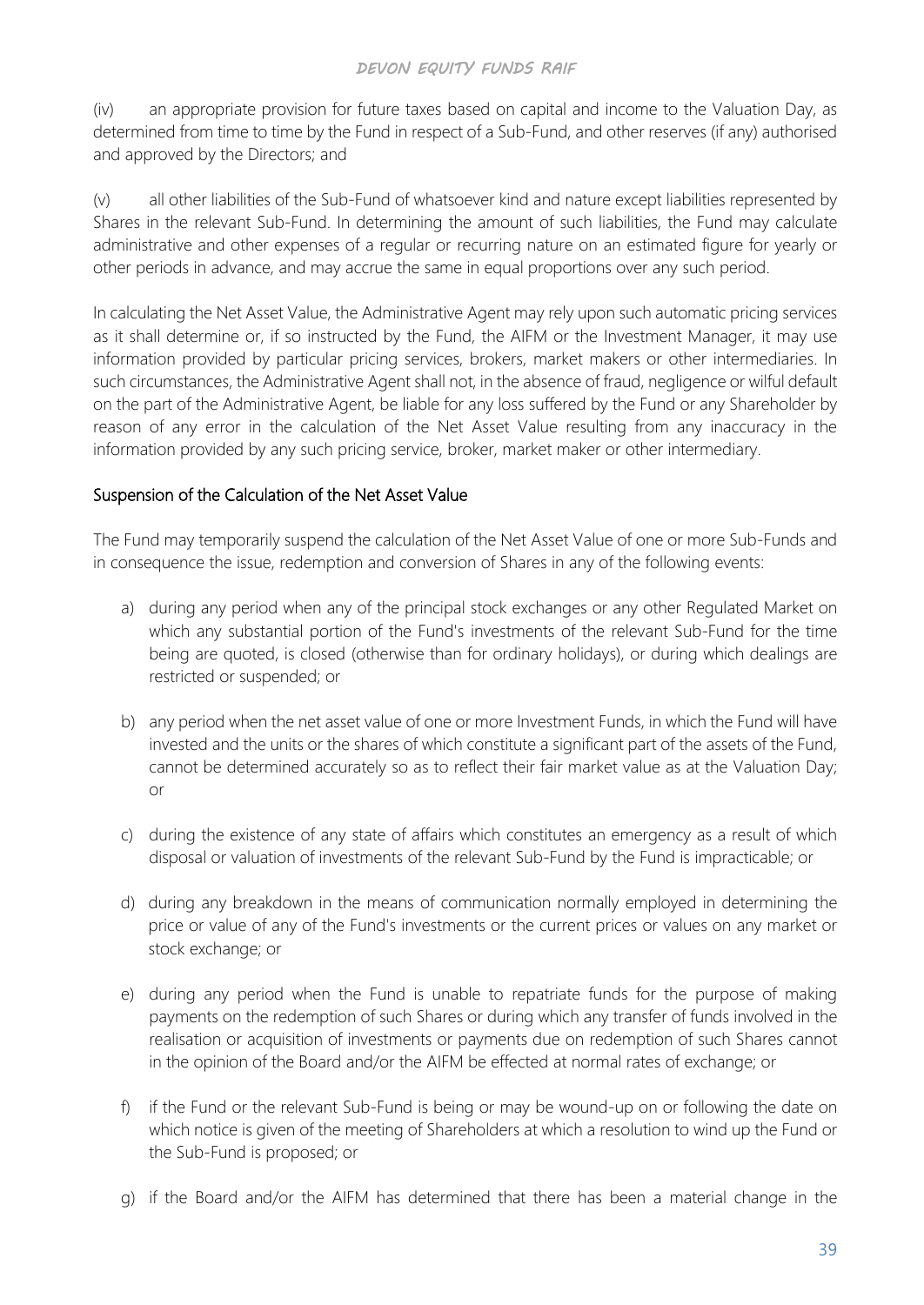valuations of a substantial proportion of the investments of the Fund attributable to a particular Sub-Fund in the preparation or use of a valuation or the carrying out of a later or subsequent valuation; as well as

h) during any other circumstance or circumstances where a failure to do so might result in the Fund or its Shareholders incurring any liability to taxation or suffering other pecuniary disadvantages or any other detriment which the Fund or its Shareholders might so otherwise have suffered.

Notice of the beginning and of the end of any period of suspension shall be given by the Fund to all the Shareholders affected, i.e. having made an application for subscription, redemption or conversion of Shares for which the calculation of the Net Asset Value has been suspended.

### Swing pricing

A Sub-Fund may suffer a reduction in value of its investment as a result of the transaction costs incurred in the purchase and sale of its underlying investments and the spread between the buying and selling prices of such investments caused by large subscriptions and/or redemptions in and out of that Sub-Fund. This is known as "dilution".

In order to counter this and to protect Shareholders' interests, the Sub-Fund may apply a "swing pricing" as part of its valuation policy and as indicated in the Sub-Fund Particulars.

This will mean that in certain circumstances, the Board may make adjustments in the calculations of the Net Asset Values per Share, to counter the impact of dealing and other costs on occasions when these are deemed to be significant.

If on any Valuation Day the aggregate transactions in Shares of a Sub-Fund result in a net increase or decrease of Shares which exceeds a threshold set by the Board from time to time (relating to the cost of market dealing for the Sub-Fund), the Net Asset Value will be adjusted by an amount (not exceeding 0.25% of the Net Asset Value) which reflects both the estimated fiscal charges and dealing costs that may be incurred by the Sub-Fund and the estimated bid/offer spread of the assets in which the Sub-Fund invests. This maximum amount will not vary even in case of change of market conditions (i.e. it will not be increased in unusual market conditions). The adjustment will be an addition when the net movement results in an increase of all Shares of a Sub-Fund and a deduction when it results in a decrease.

The AIFM has implemented a swing pricing mechanism policy, which has been approved by the Board as well as specific operational procedures governing the day-to-day application of the swing pricing mechanism. The applicable swing factor will be determined on the basis of the below mentioned factors and is then approved by the Board.

Swing pricing is applied on the capital activity of a Sub-Fund and does not address the specific circumstances of each individual investor transaction. The decision to swing is based on the overall netflows into a Sub-Fund, not per Share Class. The swing pricing adjustments aims to protect the overall performance of a Sub-Fund, to the benefit of existing investors.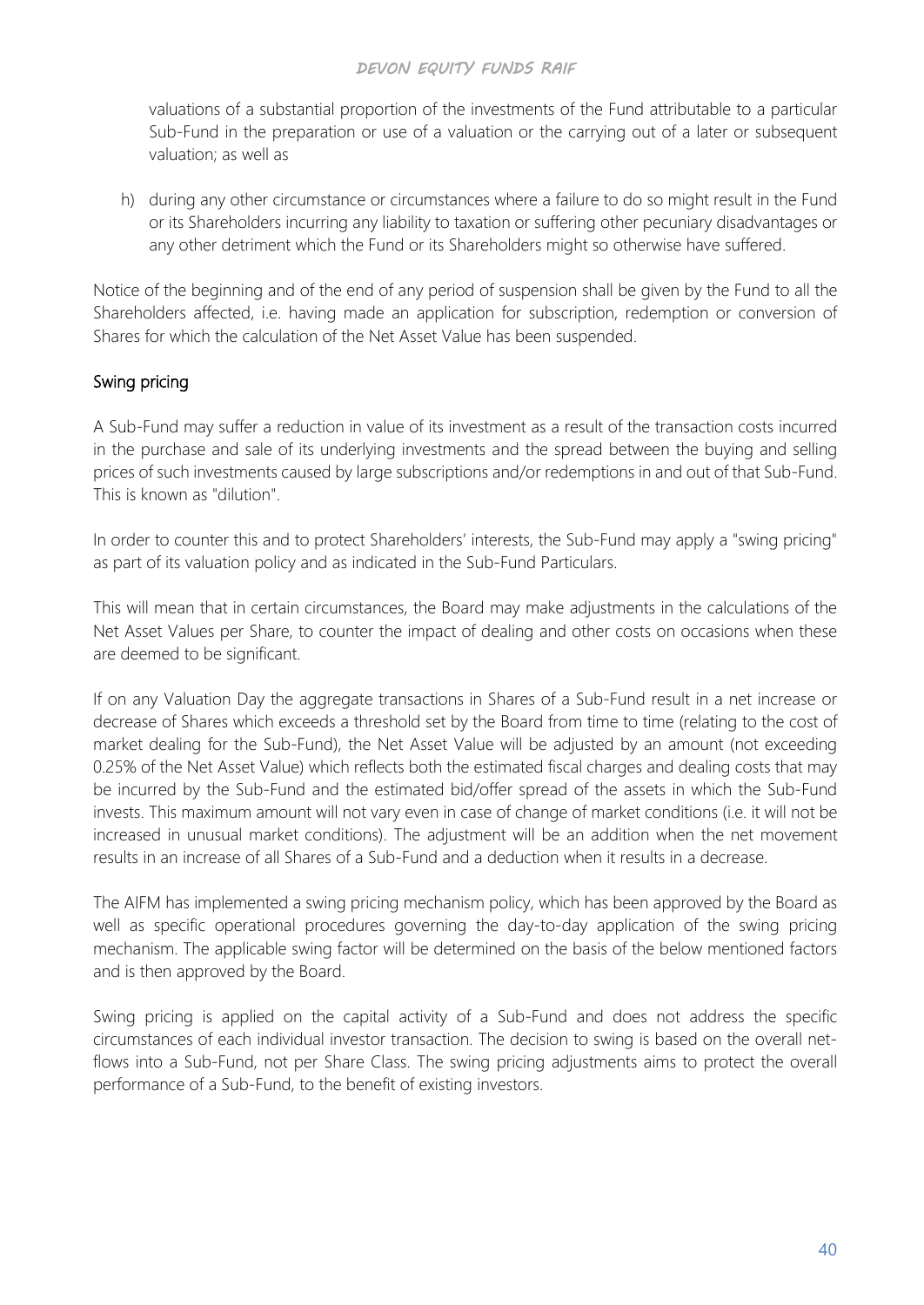## 7. MANAGEMENT AND ADMINISTRATION OF THE FUND

### **Directors**

The Directors are responsible for the overall Fund's management and control including the determination, in collaboration with the AIFM, of investment policy of each Sub-Fund. The Board of the Fund is composed as follows:

- Richard Pavry, CEO of Devon Equity Management Limited
- Sophie Mosnier, independent director
- Joachim Kuske, independent director

Each of the Directors is entitled to remuneration for his/her services at a rate determined by the Fund from time to time in the general meetings. In addition, each Director may be paid reasonable expenses incurred while attending meetings of the Board or general meetings of the Fund.

### Alternative Investment Fund Manager

The Directors have designated FundRock Management Company S.A. as the Fund's external AIFM, within the meaning of article 4 of the 2013 Law and article 5 of the AIFMD and pursuant to the provisions of an alternative investment management agreement (the "Alternative Investment Management Agreement"). FundRock Management Company S.A. is a limited liability company ("*société anonyme*") incorporated under the laws of the Grand Duchy of Luxembourg on 10 November 2004. The AIFM is registered with the Luxembourg Trade and Companies' Register under the number B 104 196 and is authorised by the CSSF to act as alternative investment fund manager for AIFs established in Luxembourg, in accordance with the provisions of the 2013 Law.

The AIFM is in charge of the portfolio management, risk management and marketing functions. In fulfilling its responsibilities set forth by the 2013 Law, the AIFMD and the Alternative Investment Fund Management Agreement, it is permitted to delegate its functions and duties to third parties, provided that it retains responsibility and oversight over such delegates. The appointment of third parties is subject to the approval of the Fund. The AIFM's liability shall not be affected by the fact that it has delegated its functions and duties to third parties.

The AIFM has delegated its portfolio management function to Devon Equity Management Limited, with registered office at 123, Victoria Street, London SW1E 6DE, United Kingdom (the "Investment Manager"), pursuant to the terms of an investment management agreement. In such capacity, the Investment Manager shall perform the discretionary management of the portfolios of the Sub-Funds under the supervision and responsibility of the AIFM.

Devon Equity Management Limited is the global distributor of the Fund pursuant to a distribution agreement entered into with the Fund.

In the framework of its risk management function, the AIFM implements appropriate risk management systems in order to detect, measure, manage and follow in an adequate manner all risks relating to the investment strategies and assets of each Sub-Fund and to those which are exposed or potentially exposed to such risks. In accordance with the 2013 Law, the AIFM has adopted appropriate liquidity management tools and procedures allowing to measure the liquidity risk of each Sub-Fund, so as to ensure that the liquidity profile of the Sub-Funds' investments is in line with the Sub-Funds' obligations and notably that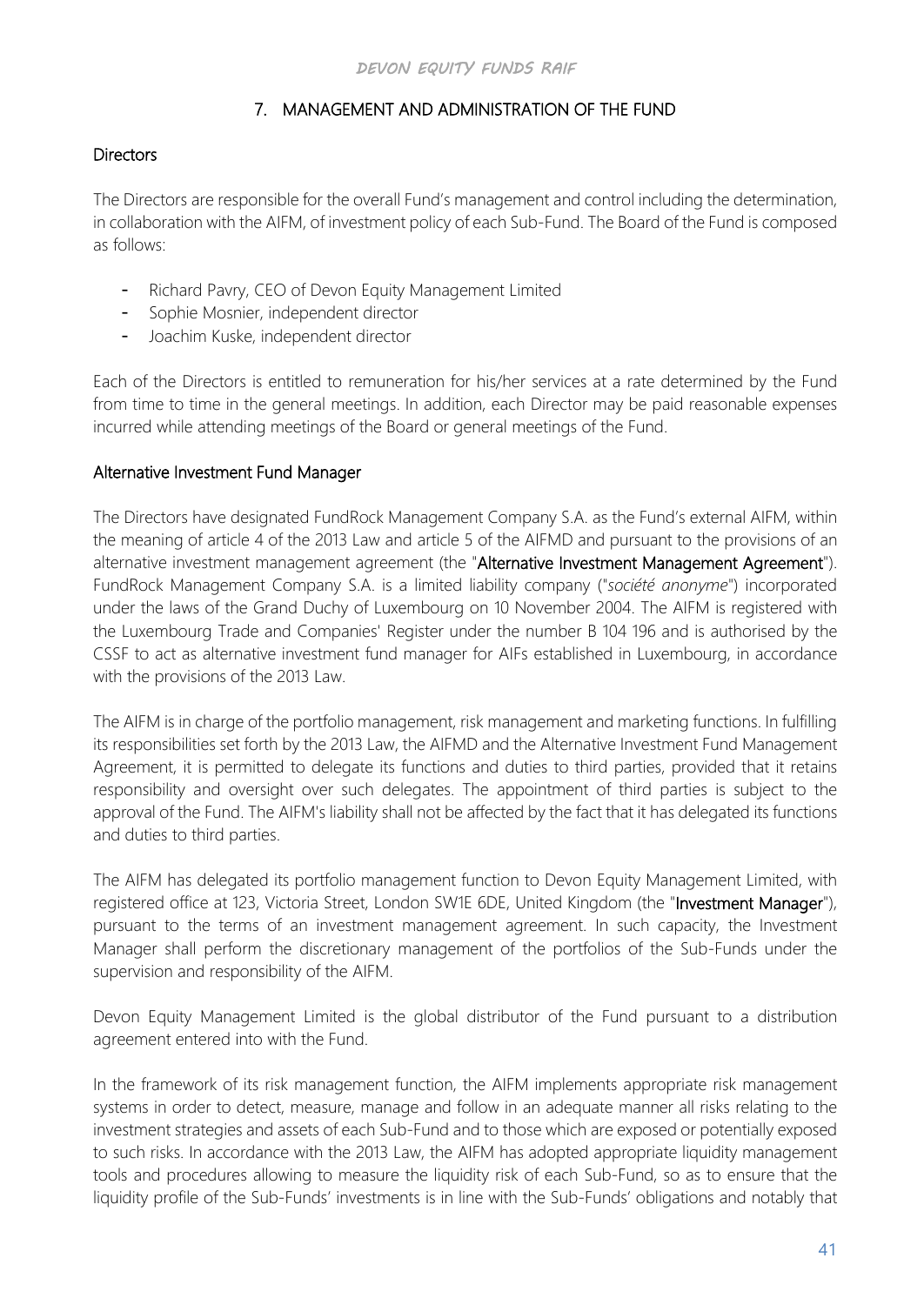they will be in a position to satisfy the shareholders' redemption request in accordance with the provisions of this Prospectus and the Articles. The AIFM proceeds, on a regular basis, with stress tests simulating normal and exceptional circumstances in order to evaluate and measure the liquidity risk of the Sub-Funds. The AIFM ensures, for each Sub-Fund, the coherence of the investment strategy, the liquidity profile and the redemption policy.

The AIFM will perform the valuation of the Fund's assets. For this purpose, the AIFM has adopted valuation policies and procedures to ensure that any valuation of each of the Fund's assets is performed impartially and with all due skill, care and diligence. In accordance with applicable law, the AIFM will ensure that the valuation task is functionally independent from the portfolio management, and the remuneration policy and other measures ensure that conflicts of interest are mitigated. The AIFM may also appoint an external valuer, where justified by special circumstances, to perform the valuation of the Fund's assets. In such case, this Prospectus will be updated to reflect this appointment and provide the Shareholders with information on the appointed entity.

The AIFM has adopted a best execution policy in order to obtain the best result possible when passing or executing orders. Investors can obtain from the AIFM the relevant information on that best execution policy. Appropriate information on the best execution policy and on any material changes to that policy are available upon request to the AIFM.

The AIFM shall ensure that its decision-making procedures and its own organisational structure ensure the fair treatment of Shareholders. In addition, the AIFM shall ensure on an on-going basis that Shareholders are treated fairly and equitably. No preferential treatment is expected to be granted to any Shareholder. However, if applicable, information on any preferential treatment, the type of Shareholders who obtain such preferential treatment, and where relevant, their legal or economic links with the Fund or the AIFM, will be made available in the annual report of the Fund.

In the context of its activities, the AIFM shall at all times:

- a) Act honestly, with due skill, care and diligence and fairly in conducting its activities;
- b) Act in the best interests of the Fund or the Shareholders of the Fund and the integrity of the market;
- c) Have and employ effectively the resources and procedures that are necessary for the proper performance of its business activities;
- d) Take all reasonable steps to avoid conflict of interest and, when they cannot be avoided, to identify, manage and monitor and, where applicable, disclose those conflicts of interest in order to prevent them adversely affecting the interests of the Fund and its Shareholders and to ensure that the Fund is fairly treated;
- e) Comply with all regulatory requirements applicable to the conduct of its business activities so as to promote the best interest of the Fund or its Shareholders and the integrity of the market; and
- f) Treat all Shareholders fairly.

The AIFM has adopted appropriate policies in order to identify, manage, monitor and disclose conflicts and potential conflicts of interest entailing a material risk of damage to the Fund's or the Shareholders' interests. Shareholders should consult the AIFM or the Fund in order to obtain a list of such potential conflicts of interest.

Where conflicts of interest cannot be avoided and there is a material risk to the Fund's or the Shareholders' interests, the AIFM shall inform Shareholders of the general nature or causes of such conflicts and develop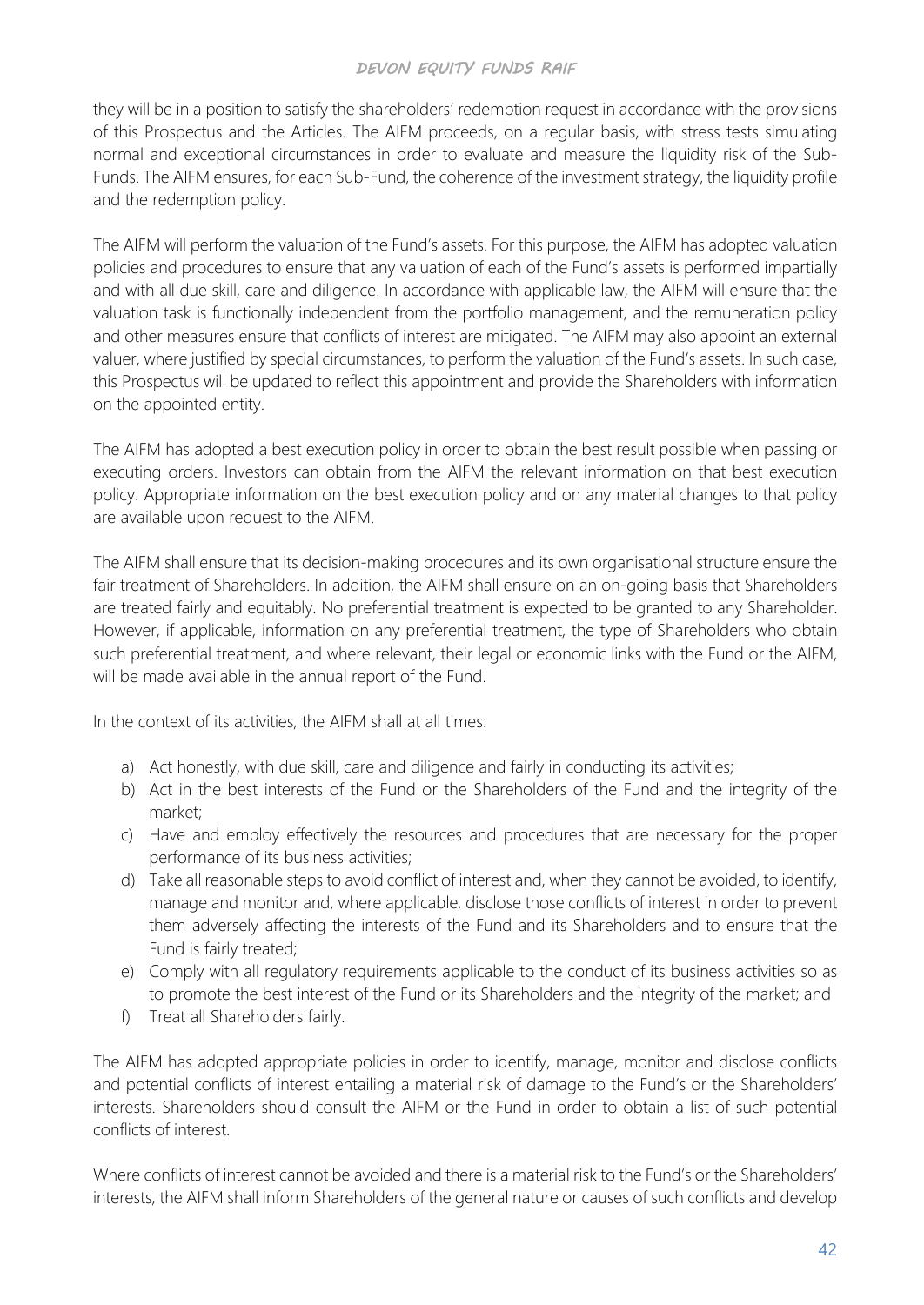appropriate policies and procedures in order to mitigate such conflicts while ensuring that Shareholders are treated fairly and that the Fund is treated in an equitable manner. Information in that respect will be disclosed to Shareholders in the Fund's annual reports.

The AIFM disposes of additional own funds of a sufficient amount and an appropriate insurance policy to cover the potential liability risks arising out of professional negligence in its capacity as alternative investment fund manager of the Fund.

The AIFM Agreement is terminable on giving at least three months written notice by either party. The AIFM shall be remunerated as detailed under section 8. "Fees and Expenses".

### Investment Manager

Devon Equity Management Limited has been appointed as the investment manager of the Fund pursuant to the investment management agreement entered into for an unlimited period of time.

Devon Equity Management Limited is a limited company incorporated under the laws of England and Wales on 11 April 2019 and is authorised and regulated by the Financial Conduct Authority under number 841960.

The Investment Manager will manage the investment and reinvestment of the assets of the Sub-Funds in accordance with the Sub-Funds' investment policies and restrictions.

The Investment Manager shall be remunerated as disclosed in section 8. "Fees and Expenses".

The Investment Manager has adopted a best execution policy in order to obtain the best result possible when passing or executing orders. Investors can obtain from the Investment Manager the relevant information on that best execution policy. Appropriate information on the best execution policy and on any material changes to that policy are available upon request to the Investment Manager.

## **Depositary**

The Fund has appointed J.P. Morgan Bank Luxembourg S.A. as its Depositary by way of a depositary agreement, as amended from time to time (the "Depositary Agreement").

J.P. Morgan Bank Luxembourg S.A. was incorporated in Luxembourg as a public limited company ("*société anonyme*") on 16 May 1973; it is licensed to engage in all banking operations under the laws of the Grand Duchy of Luxembourg. The Depositary has a fully paid up subscribed capital of USD 11 million. J.P. Morgan Bank Luxembourg S.A. is qualified as a credit institution within the meaning of Luxembourg law of 5 April 1993 on the financial sector, as amended.

As part of the implementation of the J.P. Morgan legal entity strategy within Europe, J.P. Morgan Bank Luxembourg S.A. will merge into J.P. Morgan AG which at the same time will change its legal form from a German Stock Corporation (*Aktiengesellschaft*) to a European Company (*Societas Europaea*), being J.P. Morgan SE (the "Merger").

The date when the Merger takes legal effect will be the date on which the local court of Frankfurt registers the Merger in the commercial register (the "Merger Date"), which is expected to be on or around 22 January 2022. As from the Merger Date, J.P. Morgan SE will, as legal successor of J.P. Morgan Bank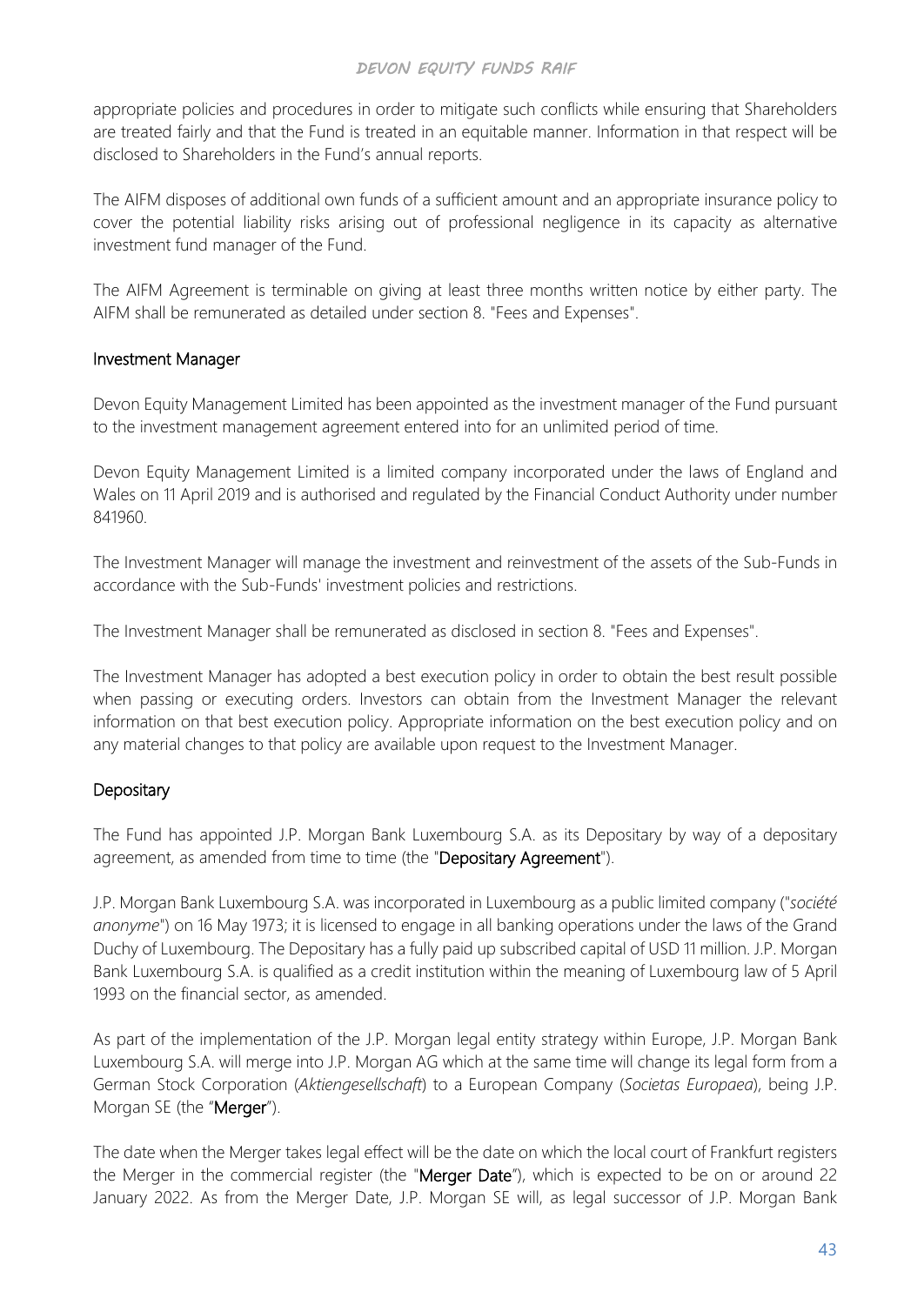Luxembourg S.A., continue to act as Depositary through its Luxembourg Branch. As a result of the universal succession mechanism generated by virtue of the Merger, all rights and obligations that J.P. Morgan Bank Luxembourg S.A. currently has under the existing Depositary Agreement with the Fund, will be assumed by J.P. Morgan SE, Luxembourg Branch as from the Merger Date.

Effective as from the Merger Date, J.P. Morgan SE will be a European Company (*Societas Europaea*) organized under the laws of Germany, with registered office at Taunustor 1 (TaunusTurm), 60310 Frankfurt am Main, Germany and registered with the commercial register of the local court of Frankfurt under number HRB 16861. It will be a credit institution subject to direct prudential supervision by the European Central Bank (ECB), the German Federal Financial Supervisory Authority (*Bundesanstalt für Finanzdienstleistungsaufsicht*, BaFin) and *Deutsche Bundesbank*, the German Central Bank. J.P. Morgan SE, Luxembourg Branch will be authorized by the CSSF to act as depositary and fund administrator. J.P. Morgan SE, Luxembourg Branch will be registered in the Luxembourg Trade and Companies' Register  $(RCS)$  under number B  $[XXX \, XXX]$ <sup>[5](#page-51-0)</sup> and will be subject to the supervision of the aforementioned home State supervisory authorities as well as local supervision by the CSSF.

The relationship between the Fund and the Depositary is subject to the terms of the Depositary Agreement. Under the terms of the Depositary Agreement, the Depositary is responsible for the safekeeping of the assets of the Fund, which will be held either directly or through other financial institutions to which the Depositary has delegated in accordance with the 2013 Law all or part of its safekeeping duties according to the Depositary Agreement. The Depositary shall assume its duties and responsibilities in accordance with the provisions of the 2013 Law and the 2016 Law. The Depositary must act honestly, fairly, professionally, independently and in the interest of the Fund and its Shareholders.

The Depositary has the power to appoint sub-custodians, agents and delegates ("Correspondent(s)") to hold the assets of the Fund. The Depositary's liability will not be affected by the fact that it has entrusted to a Correspondent some or all of the assets in its safekeeping.

Information about the safe-keeping functions which have been delegated, the identification of the relevant delegates, the conflicts of interests that may arise from these delegations and more generally the potential conflicts of interest between the Fund, the Shareholders, the AIFM and the Depositary is available at the registered office of the Depositary. Information on the fees perceived by the Depositary is disclosed in the Depositary Agreement, available at the Fund's registered office.

# Paying Agent

J.P. Morgan Bank Luxembourg S.A.<sup>[6](#page-51-1)</sup> also acts as Paying Agent for the Fund pursuant to the Depositary Agreement.

The Paying Agent is responsible for receiving payments for subscriptions of Shares and depositing such payments in the Fund's bank accounts opened with the Depositary and distributing income and dividends to the Shareholders. The Paying Agent shall make payment of proceeds from the repurchase of Shares from time to time.

<span id="page-51-0"></span><sup>5</sup> **Note**: Will be inserted once available.

<span id="page-51-1"></span><sup>6</sup> Legal successor: J.P. Morgan SE, Luxembourg Branch. (expected merger date: on or around 22 January 2022 – please refer to the section "7. MANAGEMENT AND ADMINISTRATION OF THE FUND", item "Depositary" above for more details).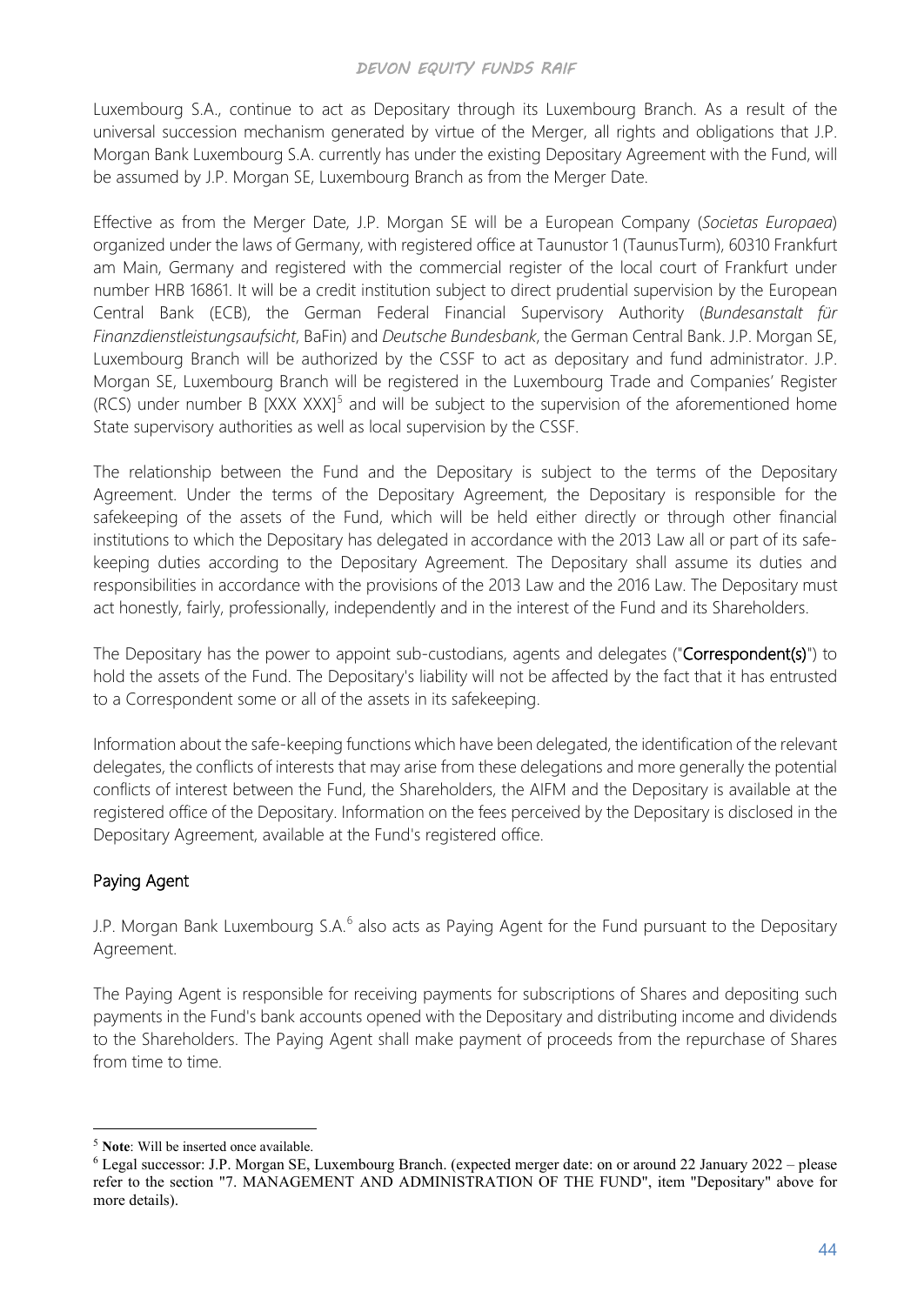Information on the fees perceived by the Paying Agent is disclosed in the Depositary Agreement, available at the Fund's registered office.

### Administrative Agent

J.P. Morgan Bank Luxembourg S.A. acts as administrative, registrar and transfer agent for the Fund pursuant to a central administration agreement entered into between the Fund, the AIFM and J.P. Morgan Bank Luxembourg S.A.

J.P. Morgan Bank Luxembourg S.A. was incorporated in Luxembourg as a public limited company ("société anonyme") on 16 May 1973; it is licensed to engage in all banking operations under the laws of the Grand Duchy of Luxembourg.

As part of the implementation of the J.P. Morgan legal entity strategy within Europe, J.P. Morgan Bank Luxembourg S.A. will merge into J.P. Morgan AG which at the same time will change its legal form from a German Stock Corporation (*Aktiengesellschaft*) to a European Company (*Societas Europaea*), being J.P. Morgan SE (the "Merger").

The date when the Merger takes legal effect will be the date on which the local court of Frankfurt registers the Merger in the commercial register (the "Merger Date"), which is expected to be on or around 22 January 2022. As from the Merger Date, J.P. Morgan SE will, as legal successor of J.P. Morgan Bank Luxembourg S.A., continue to act as Administrative Agent through its Luxembourg Branch. As a result of the universal succession mechanism generated by virtue of the Merger, all rights and obligations that J.P. Morgan Bank Luxembourg S.A. currently has under the existing administration agreement with the Fund, will be assumed by J.P. Morgan SE, Luxembourg Branch as from the Merger Date.

Effective as from the Merger Date, J.P. Morgan SE will be a European Company (*Societas Europaea*) organized under the laws of Germany, with registered office at Taunustor 1 (TaunusTurm), 60310 Frankfurt am Main, Germany and registered with the commercial register of the local court of Frankfurt. It will be a credit institution subject to direct prudential supervision by the European Central Bank (ECB), the German Federal Financial Supervisory Authority (*Bundesanstalt für Finanzdienstleistungsaufsicht*, BaFin) and *Deutsche Bundesbank*, the German Central Bank. J.P. Morgan SE, Luxembourg Branch will be authorized by the CSSF to act as depositary and will be specialized in depositary, fund administration, and related services. J.P. Morgan SE, Luxembourg Branch will be registered in the Luxembourg Trade and Companies' Register (RCS) under number B  $[XXX \, XXX]$  and will be subject to the supervision of the aforementioned home State supervisory authorities as well as local supervision by the CSSF.

The Administrative Agent is responsible for processing of the issue (registration), redemption and conversion of the Shares and settlement arrangements thereof, keeping the register of the Fund's Shareholders, calculating the Fund's Net Asset Value as well as the Net Asset Value per Share, maintaining the records, verifying that Investors qualify as Eligible Investors under the 2016 Law and other general administrative functions as more fully described in the central administration agreement.

<span id="page-52-0"></span><sup>7</sup> **Note**: Will be inserted once available.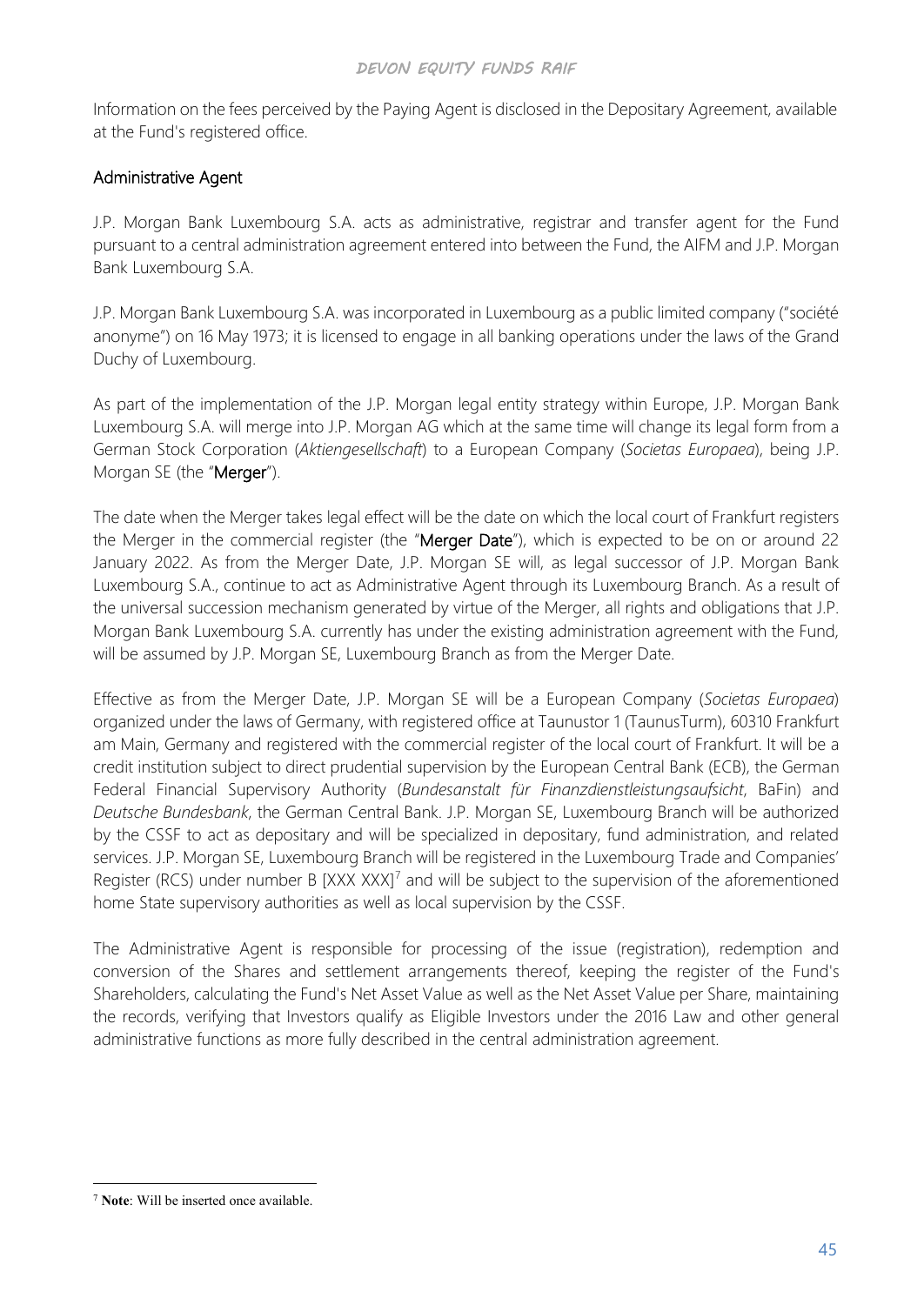### Approved Statutory Auditor

PriceWaterhouseCoopers, *société coopérative*, has been appointed as approved statutory auditor (*réviseur d'entreprise agréé*) of the Fund and will audit the Fund's annual financial statements.

### Legal Adviser

The Fund's legal adviser is Elvinger Hoss Prussen, *société anonyme*, 2, place Winston Churchill, L-1340 Luxembourg, Grand Duchy of Luxembourg.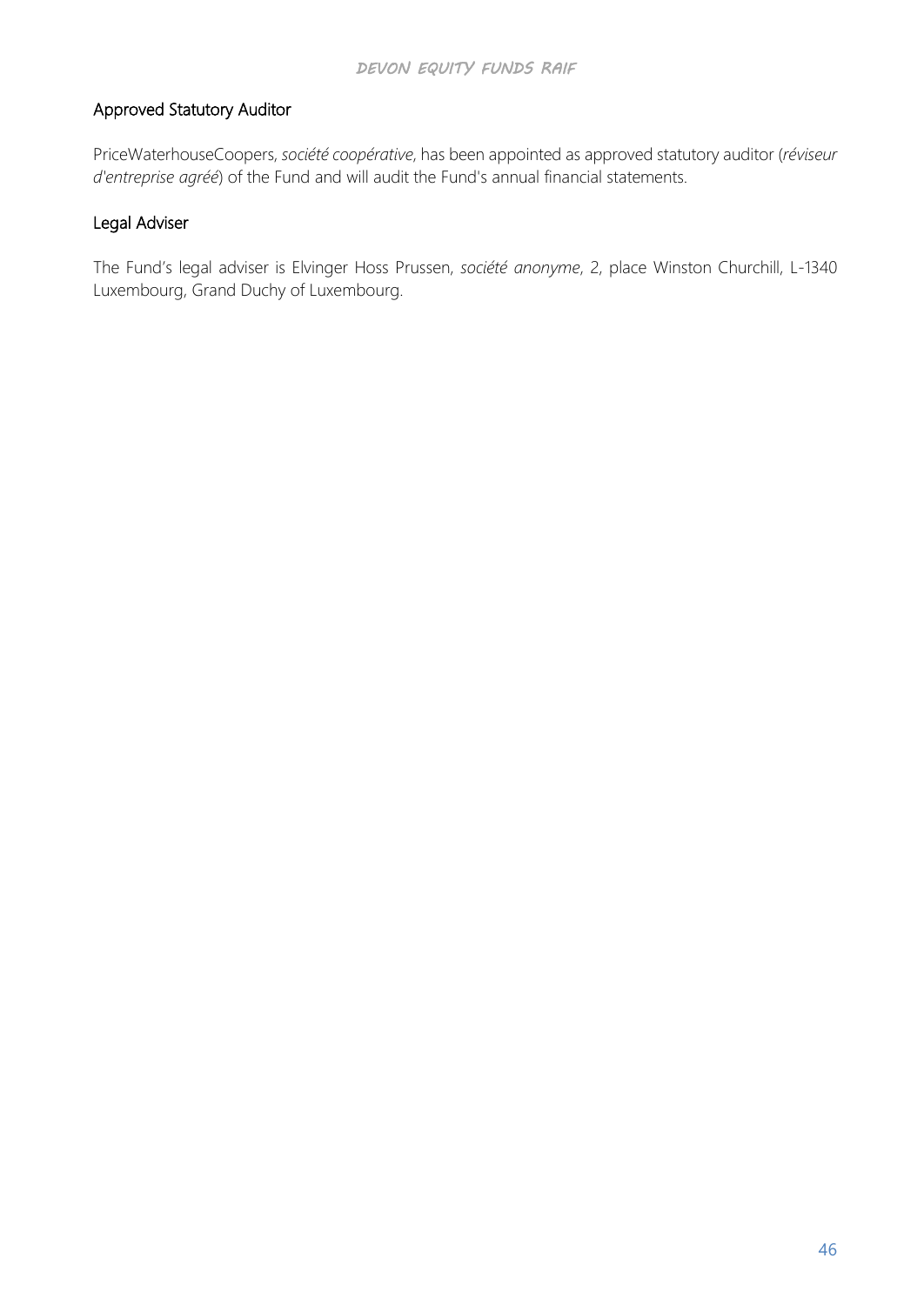## 8. FEES AND EXPENSES

### Investment Management Fee

The Investment Manager is entitled to an investment management fee as detailed in the relevant Sub-Fund Particulars, calculated as at each Valuation Day by reference to the Net Asset Value of the relevant Sub-Fund and payable monthly in arrears, unless otherwise provided for in the relevant Sub-Fund Particulars.

The investment management fee will be paid by the Fund to the Investment Manager.

### AIFM, Depositary and Administrative Fee

The AIFM, the Depositary and the Administrative Agent are entitled to receive out of the assets of each Sub-Fund fees calculated in accordance with normal banking practice in Luxembourg, as disclosed in the respective agreements and at the registered office of the Fund.

In addition, the AIFM, the Depositary and the Administrative Agent are entitled to be reimbursed by the Fund for their respective reasonable out-of-pocket expenses properly incurred in carrying out its duties as such and for the charges of any correspondents.

All the above charges are subject to review from time to time.

### Other Fees and Expenses

The Fund also pays the costs and expenses (i) of all transactions carried out by it or on its behalf and (ii) of the administration of the Fund, including (a) the charges and expenses of the legal advisers and Auditor, (b) brokers' commissions (if any) and any issue or transfer taxes chargeable in connection with any securities transactions, (c) all taxes and corporate fees payable to governments or agencies, (d) the fees payable to the AIFM as well as to any appointed delegated entity, (e) interest on borrowings, (f) communication expenses with respect to investor services and all expenses of meetings of Shareholders and of preparing, printing and distributing financial and other reports, proxy forms, prospectuses and similar documents, (g) the cost of insurance (if any), (h) litigation and indemnification expenses and extraordinary expenses not incurred in the ordinary course of business, being inter alia the cost of obtaining and maintaining the listing of the Shares, as the case may be and marketing and promotional expenses and (iii) all other organisational and operating expenses.

The maximum of the aggregate AIFM, Depositary and Administrative Agent fee, together with the Investment Management Fee, the directors, the cost of directors & officers insurance, audit costs and the taxe d'abonnement will be capped at 1% of the net assets of the relevant Sub-Fund per year at the expense of the fee payable to the Investment Manager.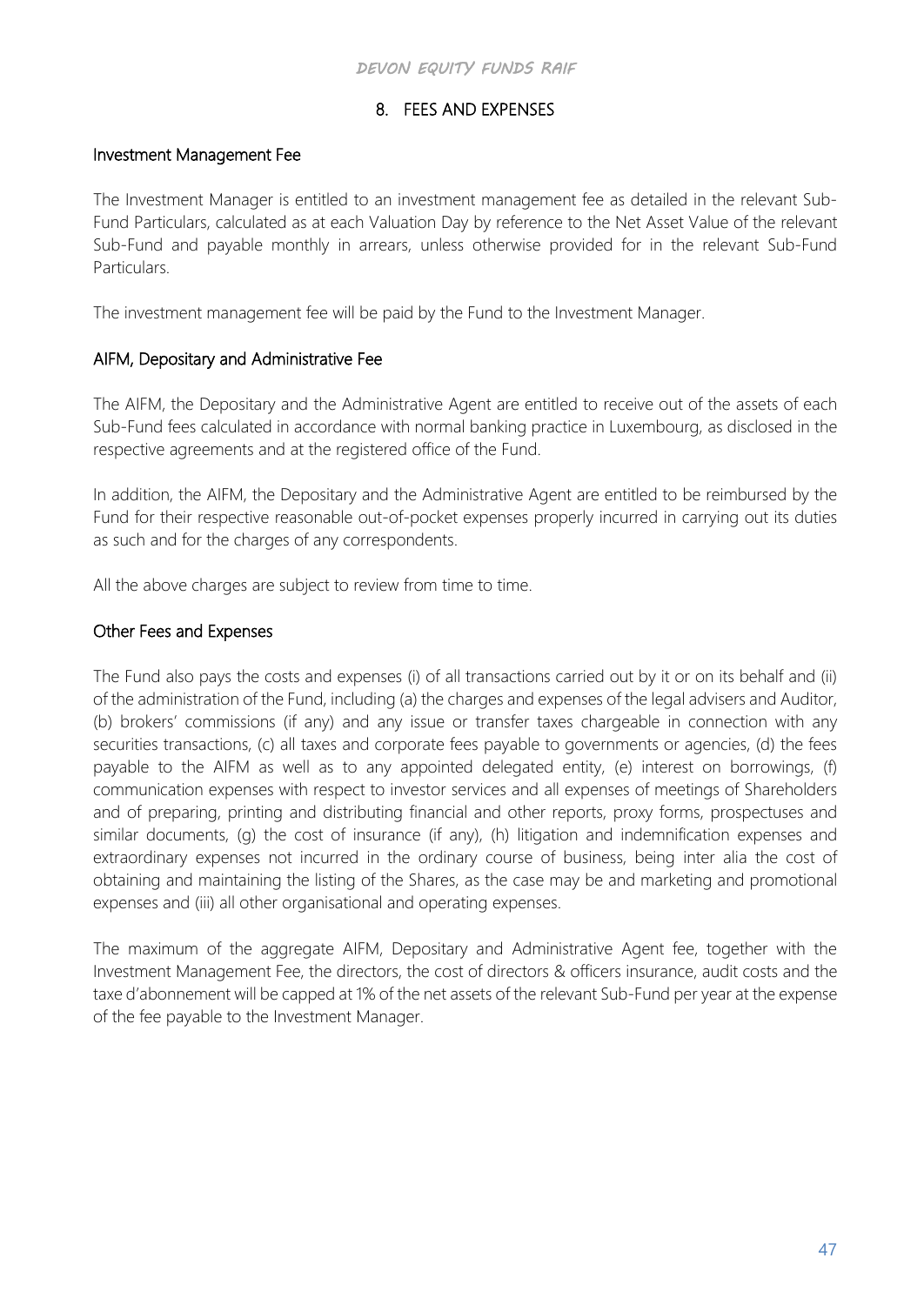### Formation and launching expenses of new Sub-Funds

The costs and expenses for the formation of the Fund and the initial issue of its Shares will be borne by the first Sub-Funds of the Fund and amortized over a period not exceeding 5 years. Any additional Sub-Fund(s) which may be created in the future shall bear their own formation expenses to be amortized over a period not exceeding 5 years.

Costs and expenses not attributable to a particular Class or Sub-Fund are allocated between all the Classes respective to shares pro-rata to their respective Net Asset Value.

In the case of amortised costs allocated pro-rata, the Directors reverse the right to recalculate such allocation over the course of the amortisation period if they believe that such is fair and equitable in light of the changes in the Sub-Funds' respective Net Asset Value.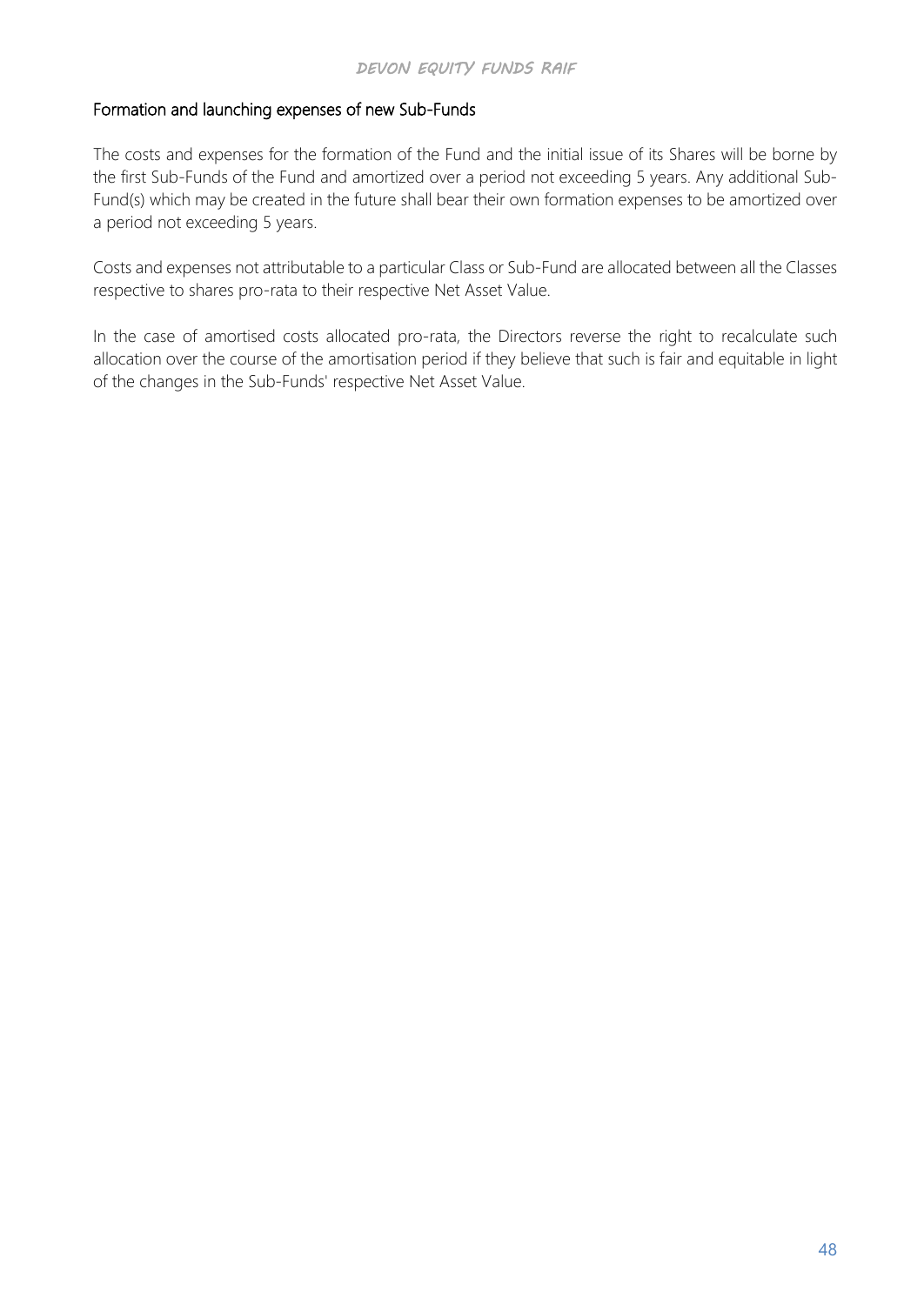# 9. DISTRIBUTION POLICY

In each Class of Shares within each Sub-Fund, the Fund may issue Capitalisation Shares and Distribution Shares (as defined hereunder).

Distribution Shares may pay a dividend to their holders whereas Capitalisation Shares capitalise their entire earnings.

No distribution may be made if, as a result, the Net Asset Value of the Fund would fall below Euro 1,250,000.

Interim dividends may be distributed as the Board may determine in compliance with applicable law.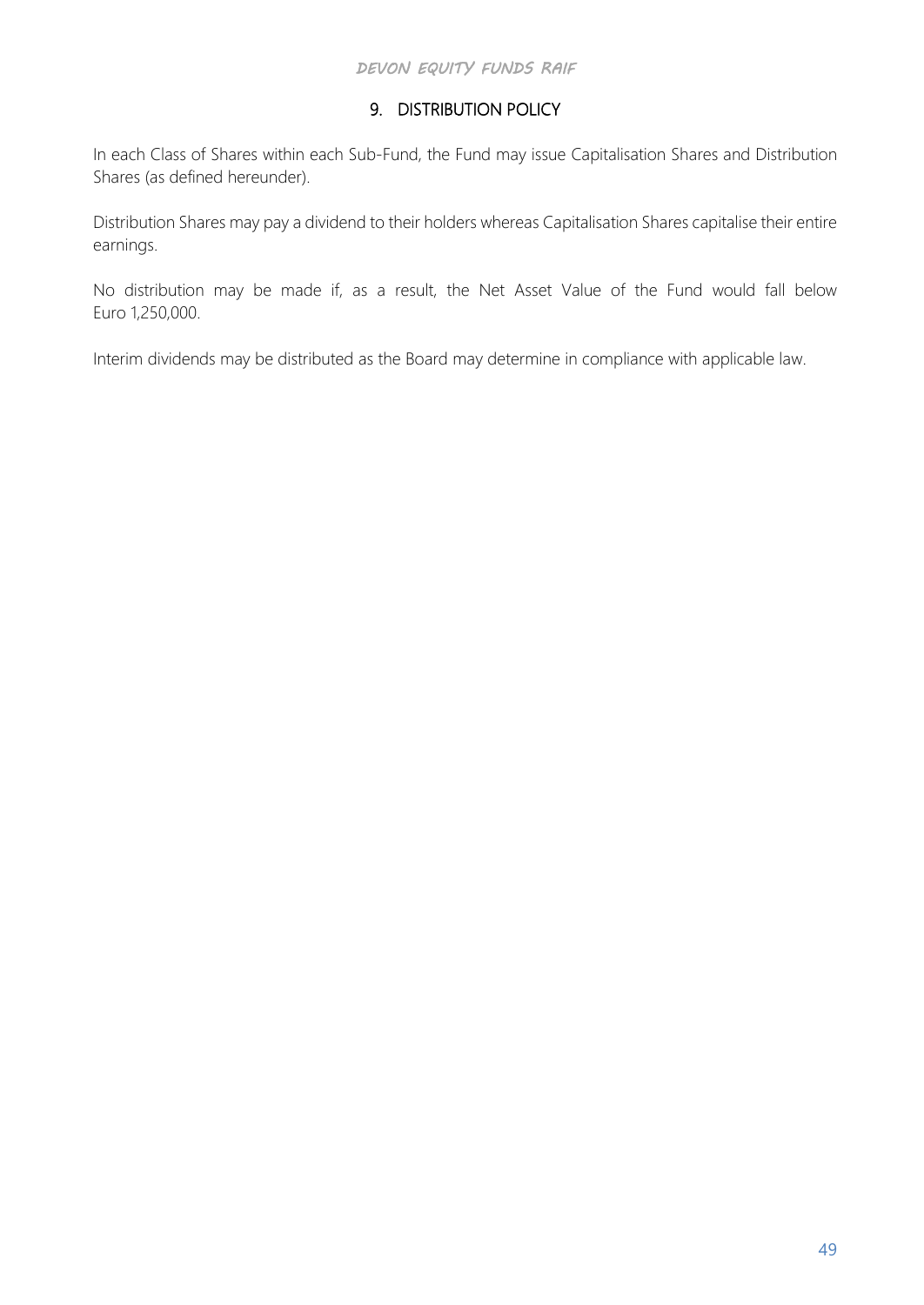### 10. TAXATION

The following information is based on the laws, regulations, decisions and practice currently in force in Luxembourg and is subject to changes therein, possibly with retrospective effect. This tax section is a short summary of certain Luxembourg tax principles that may be or may become relevant with respect to the investments in the Fund. IT DOES NOT PURPORT TO BE A COMPREHENSIVE DESCRIPTION OF ALL LUXEMBOURG TAX LAWS AND CONSIDERATIONS THAT MAY BE RELEVANT TO A DECISION TO INVEST IN, OWN, HOLD, OR DISPOSE OF SHARES. IT DOES NOT CONSTITUTE AND SHOULD NOT BE CONSIDERED AS TAX ADVICE TO ANY PARTICULAR INVESTOR OR POTENTIAL INVESTOR. Prospective investors should consult their own professional advisers as to the implications of buying, holding or disposing of Shares and to the provisions of the laws of the jurisdiction in which they are subject to tax. This summary does not describe any tax consequences arising under the laws of any state, locality or other taxing jurisdiction other than Luxembourg.

## Taxation of the Fund

The Fund is subject to a subscription tax (*taxe d'abonnement*) levied at the rate of 0.01% *per annum* based on its Net Asset Value at the end of the relevant quarter, calculated and paid quarterly.

However, subscription tax exemption is applicable to:

- the portion of the Fund's assets invested in other Luxembourg UCIs subject themselves to the subscription tax;
- the Fund as well as its individual compartments (i) whose sole object is the collective investment in Money Market Instruments and the placing of deposits with credit institutions, and (ii) the weighted residual portfolio maturity does not exceed 90 days, and (iii) that has obtained the highest possible rating from a recognised rating agency;
- the Fund as well as its individual compartments, the Shares of which are reserved for (i) institutions for occupational retirement provision, or similar investment vehicles, set up on one or more employers' initiative for the benefit of their employees; and (ii) companies of one or more employers investing funds they hold in order to provide retirement benefits to their employees; and
- The Fund as well as its compartments whose investment policy provides that at least 50% of their assets shall be invested in one or several microfinance institutions.

## Withholding tax

Withholding tax in source countries

Interest and dividend income received by the Fund may be subject to non-recoverable withholding tax in the source countries. The Fund may further be subject to tax on the realised or unrealised capital appreciation of its assets in the countries of the investments. However, the Fund benefits from certain double tax treaties entered into by Luxembourg providing for an exemption withholding tax or a reduction of withholding tax.

### *Investor withholding tax*

Distributions made by the Fund as well as liquidation proceeds and capital gains derived therefrom are made free and clear from withholding tax in Luxembourg.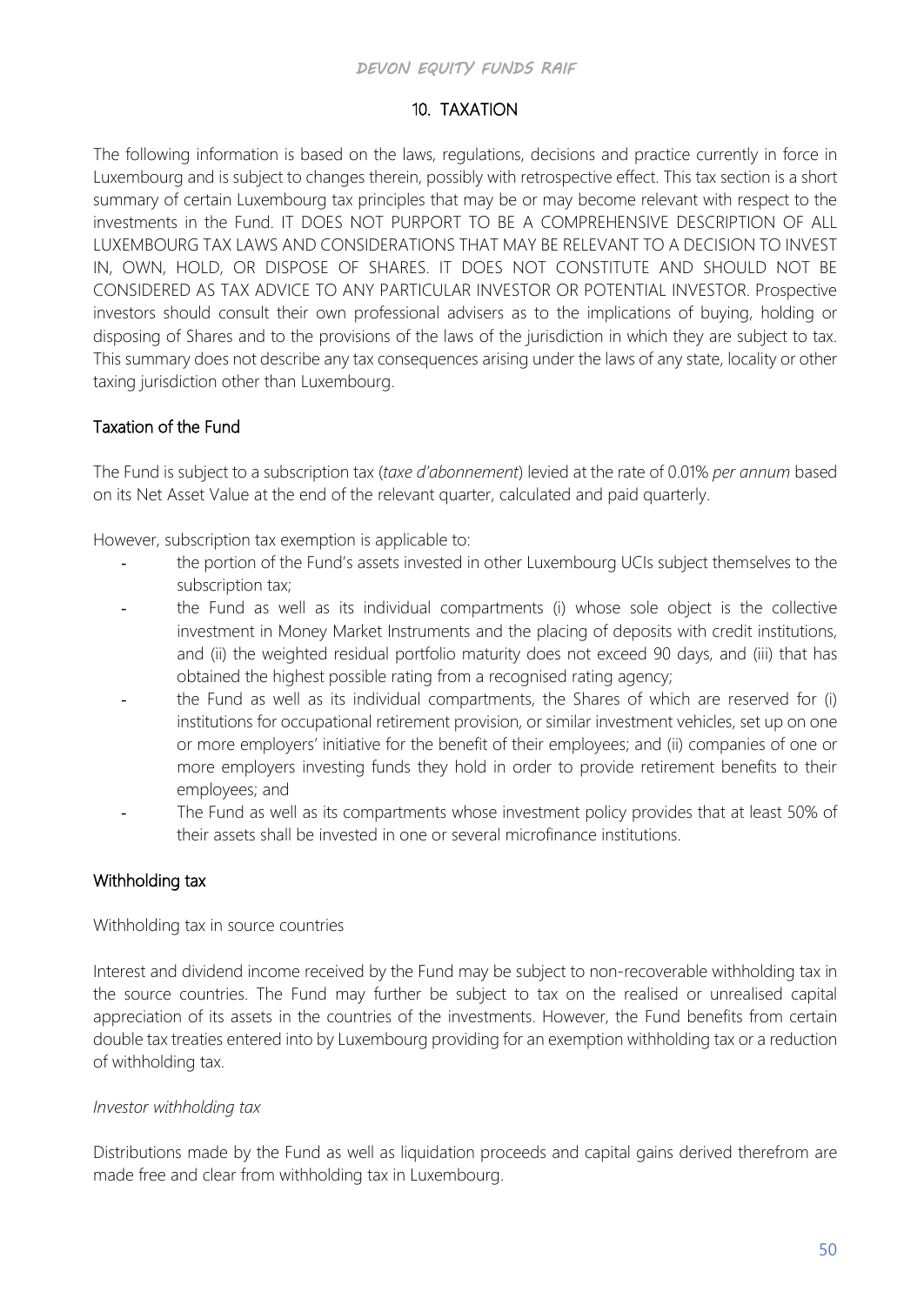### Taxation of the Shareholders

#### Luxembourg-resident individuals Shareholders

A Luxembourg resident individual Shareholder is subject to Luxembourg personal income tax levied at progressive rates with respect to income or gains derived from the Shares.

Capital gains realised upon the disposal of the Shares held by a resident individual Shareholder who acts in the course of the management of his/her private wealth, are not subject to income tax, unless said capital gains qualify either as speculative gains or as gains on a substantial participation:

Speculative gains are subject to progressive income tax if the Shares are disposed of within six months after their subscription or purchase.

Capital gains realised on a substantial participation more than six months after the acquisition thereof are taxed at half the average combined tax rate.

A participation is deemed to be substantial where a resident individual Shareholder holds or has held, either alone or together with his spouse or partner and/or minor children, directly or indirectly at any time within the five years preceding the disposal, more than 10% of the capital of the Fund in which she/he hold the substantial participation.

A Shareholder is also deemed to alienate a substantial participation if she/he acquired free of charge, within the five years preceding the transfer, a participation that was constituting a substantial participation in the hands of the alienator (or the alienators in case of successive transfers free of charge within the same five-year period).

#### Luxembourg-resident corporate Shareholders

A fully taxable resident corporate Shareholder will in principle be subject to corporate income tax, municipal business tax and an employment fund surcharge at ordinary rates ("Corporation Taxes"), in respect of income or gains derived from the Shares.

Luxembourg corporate resident Shareholders which benefit from a special tax regime, such as, for example, (i) undertakings for collective investment subject to the UCITS Law, (ii) specialized investment funds subject to the law of 13 February 2007 relating to specialized investment funds, (iii) reserved alternative investment funds (not opting for the treatment as a venture capital vehicle for Luxembourg tax purposes) subject to the 2016 Law or (iv) family wealth management companies subject to the law of 11 May 2007 related to family wealth management companies, are exempt from Corporation Taxes in Luxembourg and are instead subject to an annual subscription tax (*taxe d'abonnement*).

The Shares shall be part of the taxable net wealth of the Luxembourg resident corporate Shareholder subject to net wealth tax levied on a yearly basis at a rate of 0.5%. A reduced rate of 0.05% is available for the part of the net wealth exceeding EUR 500,000,000.

Luxembourg corporate resident Shareholders which benefit from a special tax regime, such as, for example, (i) undertakings for collective investment subject to the UCITS Law, (ii) vehicles governed by the law of 22 March 2004 on securitization, (iii) companies governed by the law of 15 June 2004 on venture capital vehicles, (iv) specialized investment funds subject to the law of 13 February 2007 relating to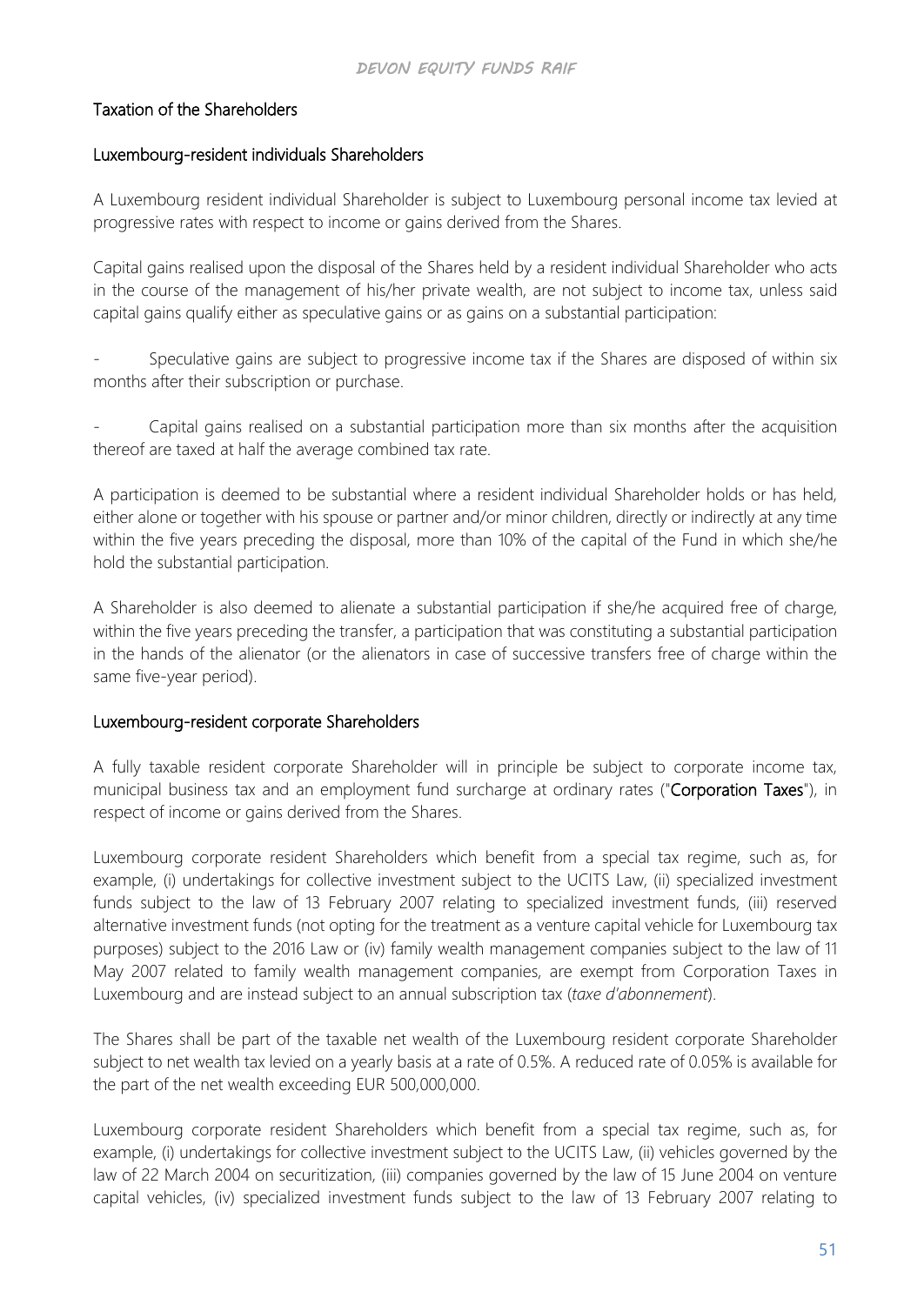specialized investment funds, (v) reserved alternative investment funds subject to the 2016 Law or (vi) family wealth management companies subject to the law of 11 May 2007 related to family wealth management companies, or (vii) a professional pension institution governed by the law of 13 July 2005 on institutions for occupational retirement provision in the form of pension savings companies with variable capital and pension savings associations are exempt from net wealth tax.

A minimum net wealth tax may however be due under certain circumstances by certain resident corporate investors.

#### Non-Luxembourg resident Shareholders

Shareholders not domiciled, resident or not having a permanent establishment or permanent representative in Luxembourg for taxation purposes are not liable to any corporation, income, transfer, capital or other taxes on holding, sale, purchase or repurchase of Shares in the Fund.

#### Residence

An Investor will not become resident, or deemed to be resident, in Luxembourg by reason only of holding the Shares.

#### Automatic Exchange of Information

#### *CRS*

The Organisation for Economic Co-operation and Development ("OECD") has developed a common reporting standard ("CRS") to achieve a comprehensive and multilateral automatic exchange of information on a global basis.

On 29 October 2014, Luxembourg signed the OECD's multilateral competent authority agreement ("Multilateral Agreement") to automatically exchange information under the CRS. On 9 December 2014, Council Directive 2014/107/EU amending Directive 2011/16/EU as regards mandatory automatic exchange of information in the field of taxation ("DAC2") was adopted to implement the CRS among the EU Member States. The CRS and the DAC2 were implemented into Luxembourg law by the law of 18 December 2015 on the automatic exchange of financial account information in the field of taxation ("CRS Law").

The CRS Law requires Luxembourg financial institutions to identify their financial account holders (including certain entities and their controlling persons) and establish if they are fiscally resident in (i) an EU Member State other than Luxembourg or (ii) a jurisdiction which has signed the Multilateral Agreement and which is identified in the list of reportable jurisdictions published by Grand Ducal Decree ("CRS Reportable Accounts"). The first official list of CRS reportable jurisdictions was published on 24 March 2017 and is updated from time to time. Luxembourg financial institutions will then report the information on such CRS Reportable Accounts to the Luxembourg tax authorities (*Administration des Contributions Directes*), which will thereafter automatically transfer this information to the competent foreign tax authorities on a yearly basis.

Accordingly, the Fund may require its Shareholders to provide information or documentation in relation to the identity and fiscal residence of financial account holders (including certain entities and their controlling persons) in order to ascertain their CRS status; and report information regarding a Shareholder and his/her/its account holding in the Fund to the Luxembourg tax authorities (*Administration des*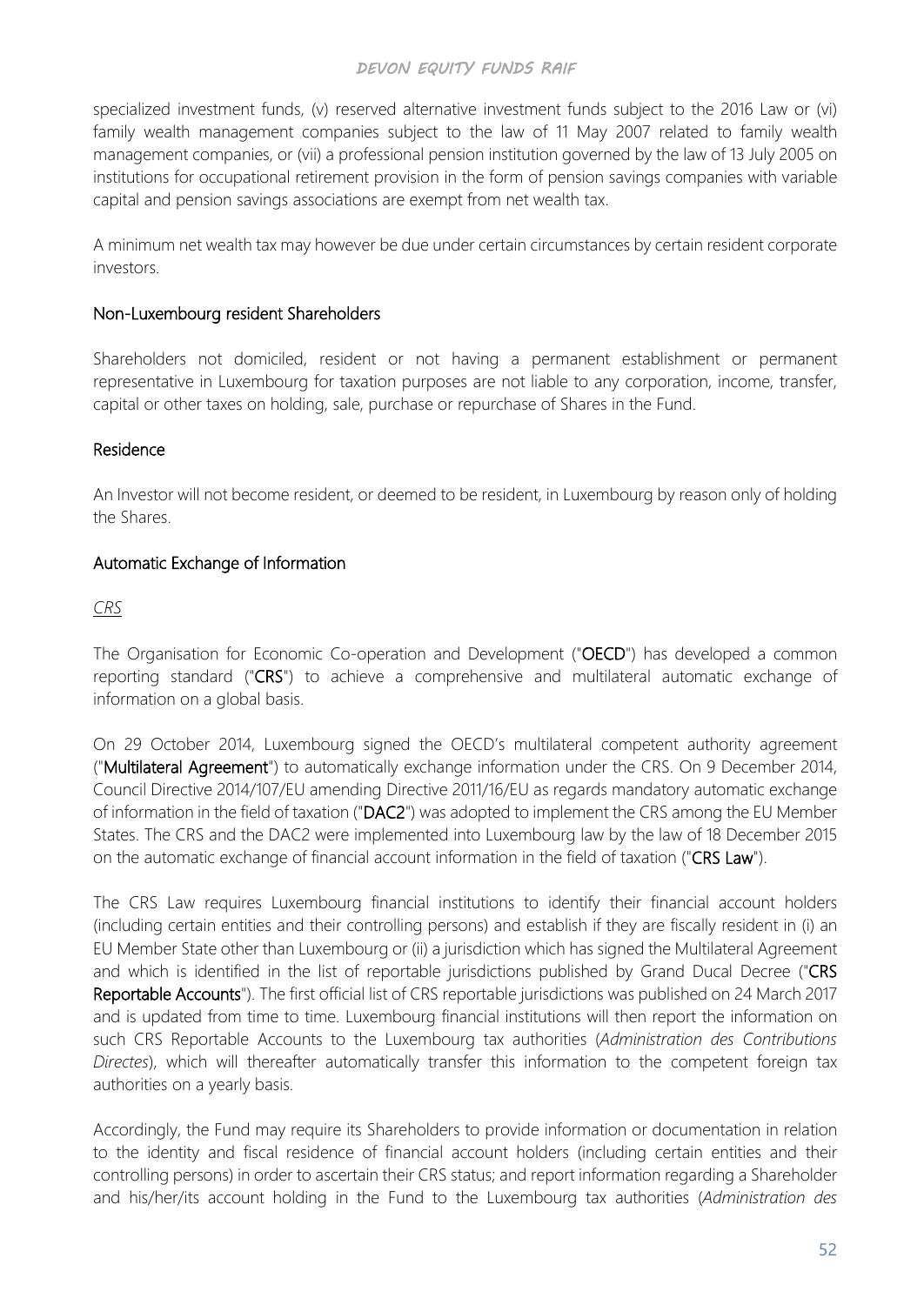*Contributions Directes*) if such an account is deemed a CRS Reportable Account under the CRS Law.

By investing in the Fund, the Shareholders acknowledge that (i) the Fund is responsible for the treatment of the personal data provided for in the CRS Law; (ii) the personal data will *inter alia* be used for the purposes of the CRS Law; (iii) the personal data may be communicated to the Luxembourg tax authorities (*Administration des Contributions Directes*) and to the tax authorities of CRS reportable jurisdictions; (iv) responding to CRS-related questions is mandatory; and (v) the Shareholders have a right of access to and rectification of the data communicated to the Luxembourg tax authorities (*Administration des Contributions Directes*).

The Fund reserves the right to refuse any subscription for Shares if the information provided or not provided does not satisfy the requirements under the CRS Law.

Prospective investors should consult their professional advisor on the individual impact of the CRS.

## Foreign Account Tax Compliance Act (FATCA)

The Foreign Account Tax Compliance Act ("FATCA") requires financial institutions outside the U.S. ("foreign financial institutions" or "FFIs") to pass information about "Financial Accounts" held by "Specified U.S. Persons", directly or indirectly, to the U.S. tax authorities (the Internal Revenue Service, "IRS") on an annual basis. A 30% withholding tax is imposed on certain U.S. source income of any FFI that fails to comply with this requirement.

On 28 March 2014, the Grand Duchy of Luxembourg entered into a Model 1 Intergovernmental Agreement ("Luxembourg IGA") with the United States of America and a memorandum of understanding in respect thereof. The Fund would hence have to comply with this Luxembourg IGA as implemented into Luxembourg law by the Law of 24 July 2015 relating to FATCA ("FATCA Law") in order to comply with the provisions of FATCA rather than directly complying with the U.S. Treasury Regulations implementing FATCA. Under the FATCA Law and the Luxembourg IGA, the Fund may be required to collect information aiming to identify its financial account holders (including certain entities and their controlling persons) that are Specified U.S. Persons for FATCA purposes ("FATCA Reportable Accounts"). Any such information on FATCA Reportable Accounts provided to the Fund will be shared with the Luxembourg tax authorities (Administration des Contributions Directes) which will exchange that information on an automatic basis with the IRS.

The Fund intends to comply with the provisions of the FATCA Law and the Luxembourg IGA to be deemed compliant with FATCA and will thus not be subject to the 30% withholding tax with respect to its share of any such payments attributable to actual and deemed U.S. investments of the Fund. The Fund will continually assess the extent of the requirements that FATCA, and notably the FATCA Law, place upon it.

To ensure the Fund's compliance with FATCA, the FATCA Law and the Luxembourg IGA in accordance with the foregoing, the Fund may:

a) request information or documentation, including W-9 or W-8 tax forms, a Global Intermediary Identification Number, if applicable, or any other valid evidence of a Shareholder's FATCA registration with the IRS or a corresponding exemption, in order to ascertain that Shareholder's FATCA status;

b) report information concerning a Shareholder and his/her/its account holding in the Fund to the Luxembourg tax authorities (Administration des Contributions Directes) if such account is deemed a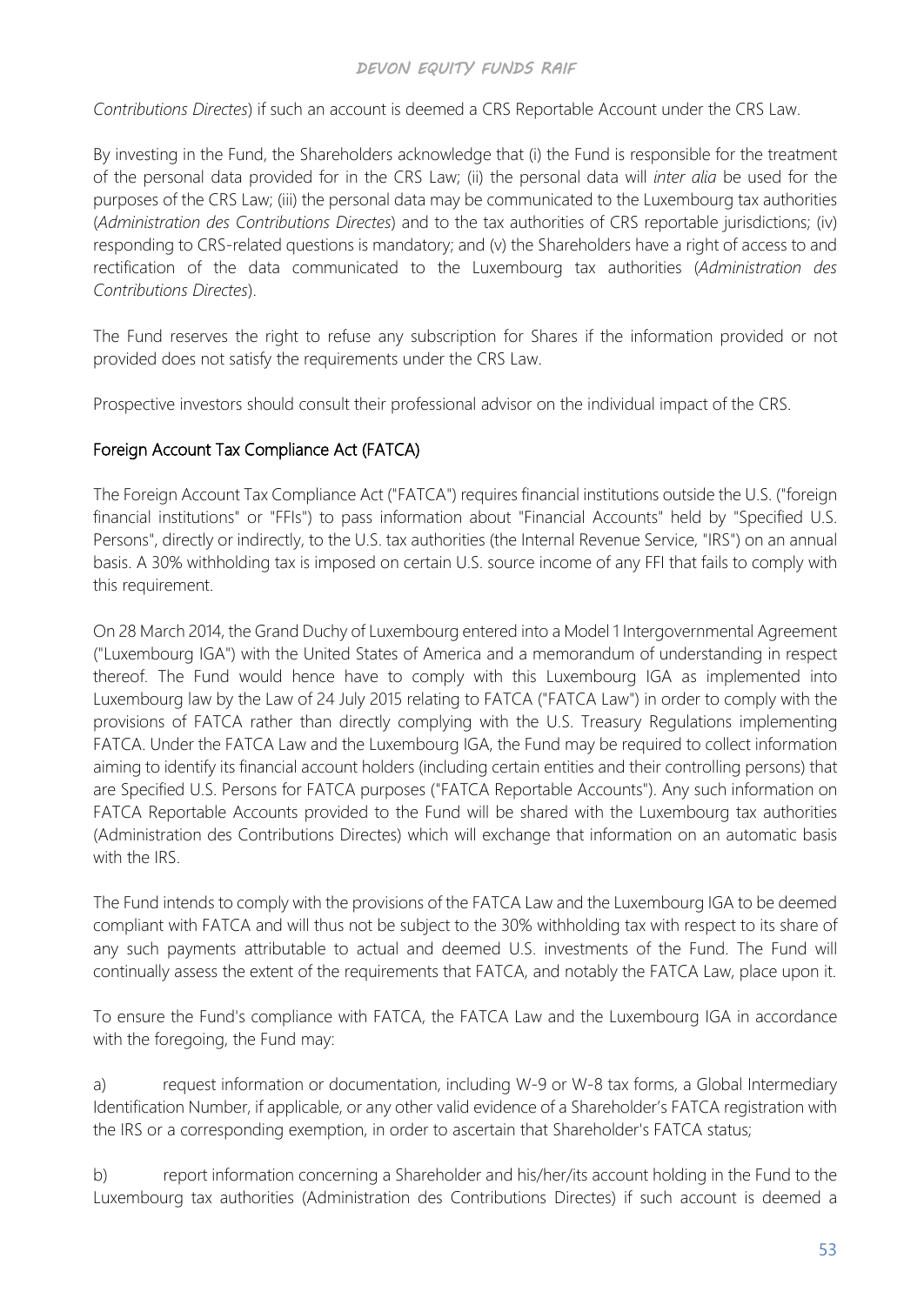FATCA Reportable Account under the FATCA Law and the Luxembourg IGA;

c) report information to the Luxembourg tax authorities (Administration des Contributions Directes) concerning payments to Shareholders with FATCA status of a non-participating foreign financial institution;

d) deduct applicable U.S. withholding taxes from certain payments made to a Shareholder by or on behalf of the Fund in accordance with FATCA, the FATCA Law and the Luxembourg IGA; and

e) divulge any such personal information to any immediate payer of certain U.S. source income as may be required for withholding and reporting to occur with respect to the payment of such income. By investing in the Fund, the Shareholders acknowledge that (i) the Fund is responsible for the treatment of the personal data provided for in the FATCA Law; (ii) the personal data will inter alia be used for the purposes of the FATCA Law; (iii) the personal data may be communicated to the Luxembourg tax authorities (Administration des Contributions Directes) and to the IRS; (iv) responding to FATCA-related questions is mandatory; and (v) the Shareholders have a right of access to and rectification of the data communicated to the Luxembourg tax authorities (Administration des Contributions Directes).

The Fund reserves the right to refuse any subscription for Shares if the information provided or not provided does not satisfy the requirements under FATCA, the FATCA Law and the Luxembourg IGA.

Prospective investors should consult their professional advisor on the individual impact of FATCA.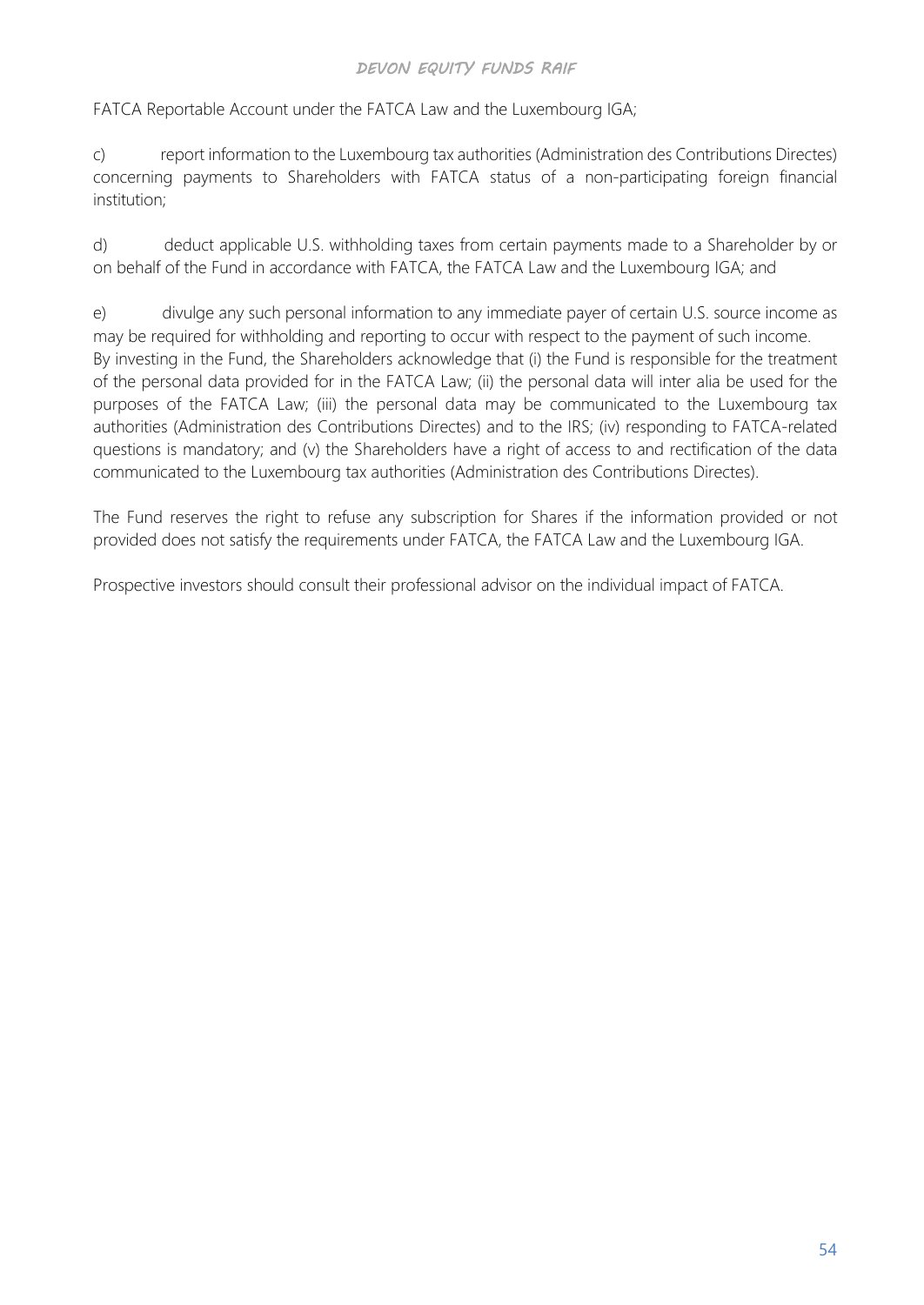# 11. GENERAL INFORMATION

### Reports

The financial year of the Fund starts on 1 January and ends on 31 December in each year. The first financial year of the Fund will start on the date of its incorporation and will close on 31 December 2020.

Audited financial statements of the Fund made up to 31 December in each year will be prepared in Euro and will be available to Shareholders within six months from the end of the period to which they relate.

Copies of the latest annual report will be sent free of charge on request.

### Meetings of Shareholders

The annual general meeting of Shareholders of the Fund will be held at the registered office of the Fund or at such other place in the Grand Duchy of Luxembourg as may be specified in the convening notice at any date and time decided by the Board but no later than within six months from the end of the Fund's financial year.

Notices of all general meetings, setting forth the agenda and specifying the time and place of the meeting and the conditions of admission thereto and referring to quorum and majority requirements, will be sent to Shareholders in the manner prescribed in the 1915 Law, at least 8 days prior to the meeting, to their mailing or emailing addresses referred to in the register of Shareholders.

If so permitted by law, the convening notice may be sent to a Shareholder by any other means of communication having been accepted by such Shareholder including email, regular mail, courier services or any other means satisfying the conditions provided for under the 1915 Law.

Meetings of Shareholders of any given Sub-Fund or Class shall decide upon matters relating to that Sub-Fund or Class only.

### Liquidation of the Fund – Liquidation or Amalgamation of Sub-Funds

# Liquidation of the Fund

The Fund has been established for an unlimited period. However, the Fund may, at any time, be liquidated by a resolution of the general meeting of Shareholders taken in the same conditions that are required by law to amend the Articles. The Board may propose at any time to the Shareholders to liquidate the Fund.

Any decision to liquidate the Fund will be published in the RESA.

As soon as the decision to liquidate the Fund is taken, the issue, redemption or conversion of Shares in all Sub-Funds is prohibited and shall be deemed void.

The liquidation of the Fund will be conducted by one or more liquidators, who may be individuals or legal entities and who will be appointed by a meeting of Shareholders. This meeting will determine their powers and compensation.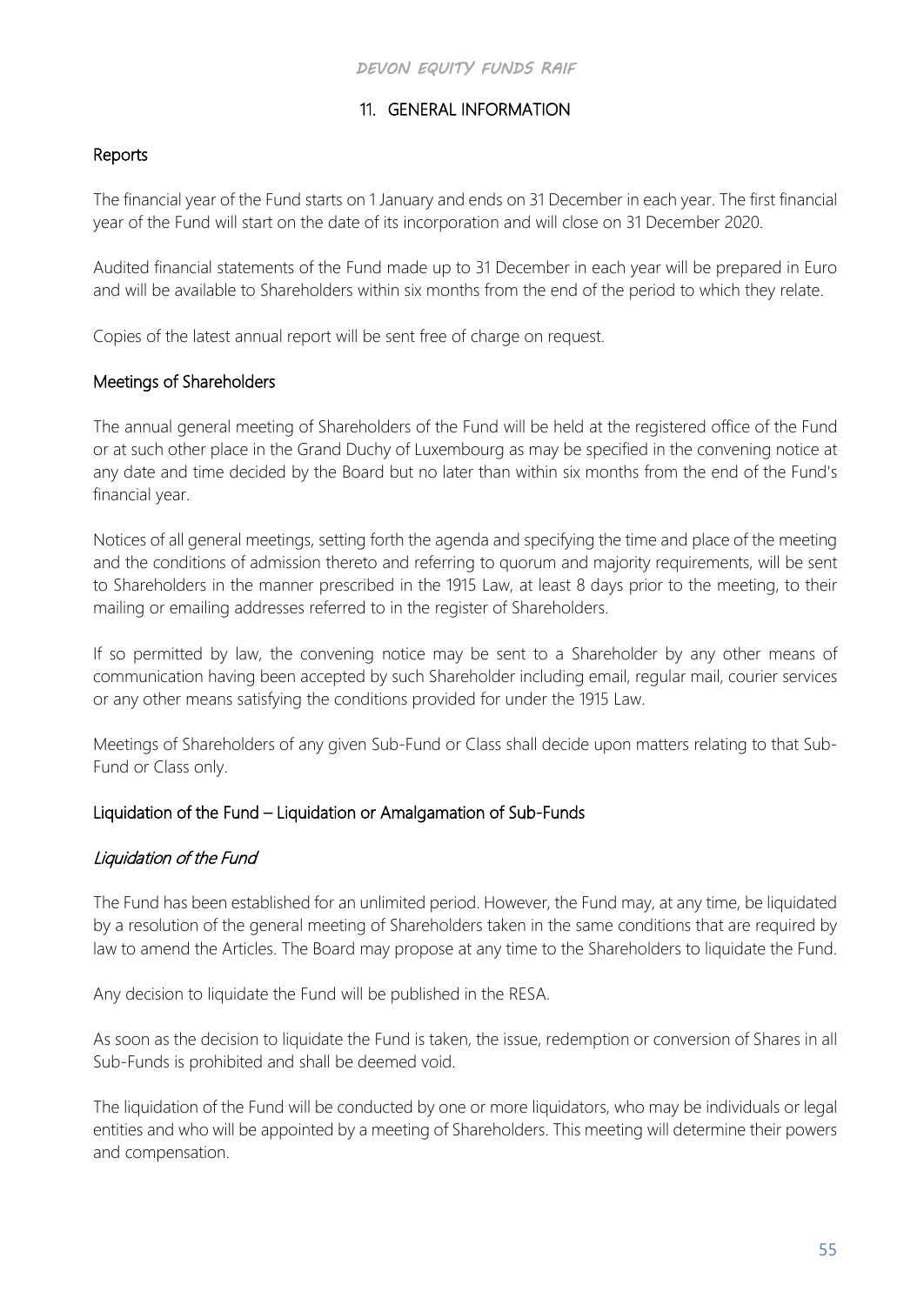Any liquidation of the Fund shall be carried out in accordance with the provisions of the 2016 Law. Such Law specifies the steps to be taken to enable Shareholders to participate in the distribution of the liquidation proceeds and provides upon finalisation of the liquidation that the assets be deposited in escrow with the *Caisse de Consignation* to be held for the benefit of the relevant Shareholders. Amounts not claimed from escrow within the relevant prescription period will be liable to be forfeited in accordance with the provisions of Luxembourg law.

#### Liquidation or Amalgamation of Sub-Funds

The Sub-Funds may be established for a limited or unlimited period, as specified in the relevant Sub-Fund Particulars.

If the net assets of any Sub-Fund or Class fall below or do not reach an amount determined by the Board to be the minimum level for such Sub-Fund or such Class to be operated in an economically efficient manner or if a change in the economic or political situation relating to the Sub-Fund or Class concerned justifies it or if the Board deems it to be in the interest of the Shareholders, the Board has the discretionary power to liquidate such Sub-Fund or Class by compulsory redemption of Shares of such Sub-Fund or Class at the Net Asset Value per Share determined as at the Valuation Day at which such a decision shall become effective. The decision to liquidate will be published by the Fund prior to the effective date of the liquidation and the publication will indicate the reasons for, and the procedures of, the liquidation operations. Unless the Board decides otherwise in the interest of, or in order to ensure equal treatment of, the Shareholders, the Shareholders of the Sub-Fund or Class concerned may continue to request redemption or conversion of their Shares free of redemption or conversion charges (but taking into account actual realisation prices of investments and realisation expenses).

Notwithstanding the powers conferred to the Board by the preceding paragraph, a general meeting of Shareholders of any Sub-Fund or Class may, upon proposal from the Board and with its approval, redeem all the Shares of such Sub-Fund or Class and refund to the Shareholders the Net Asset Value of their Shares (taking into account actual realisation prices of investments and realisation expenses) determined as at the Valuation Day at which such decision shall take effect. There shall be no quorum requirements for such a general meeting of Shareholders at which resolutions shall be adopted by simple majority of those present or represented.

Assets which could not be distributed to the relevant Shareholders upon the closure of the liquidation of a Sub-Fund or Class, will be deposited with the *Caisse de Consignation* to be held for the benefit of the relevant Shareholders. Amounts not claimed will be forfeited in accordance with Luxembourg Law.

Upon the circumstances provided for under the second paragraph of this section, the Board may decide to allocate the assets of any Sub-Fund to those of another existing Sub-Fund within the Fund or to another UCI, or to another sub-fund within such other UCI (the "new Sub-Fund") and to re-designate the Shares of the Sub-Fund concerned as Shares of the new Sub-Fund (following a split or consolidation, if necessary and the payment of the amount corresponding to any fractional entitlement to Shareholders). Such decision will be notified to the Shareholders concerned (and, in addition, the notification will contain information in relation to the new Sub-Fund), one month before the date on which the amalgamation becomes effective in order to enable Shareholders to request redemption or conversion of their Shares, free of charge, during such period. After such period, the decision commits the entirety of Shareholders who have not used this possibility, provided however that, if the amalgamation is to be implemented with a Luxembourg UCI of the contractual type ("*fonds commun de placement*") or a foreign based UCI, such decision shall be binding only on the Shareholders who are in favour of such amalgamation.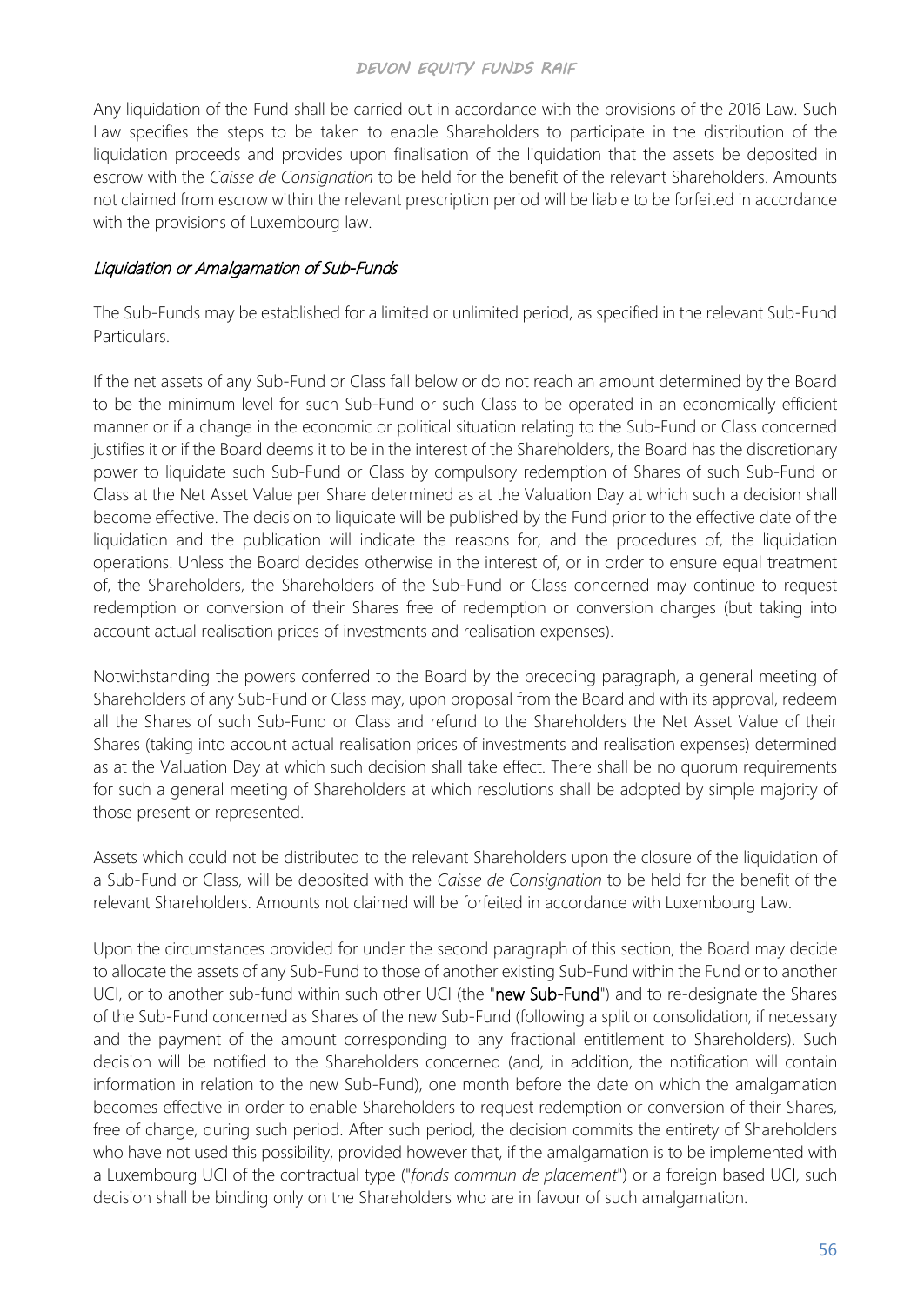Notwithstanding the powers conferred to the Board by the preceding paragraph, a contribution of the assets and liabilities attributable to any Sub-Fund to another Sub-Fund of the Fund may be decided upon by a general meeting of the Shareholders, upon proposal from the Board and with its approval, of the contributing Sub-Fund for which there shall be no quorum requirements and which shall decide upon such an amalgamation by resolution adopted by simple majority of those present or represented.

Notwithstanding the powers conferred above to the Board, a contribution of the assets and liabilities attributable to any Sub-Fund to another UCI or to a sub-fund within such other UCI may be decided by a general meeting of Shareholders and shall require a resolution of the Shareholders of the contributing Sub-Fund where no quorum is required and adopted by a simple majority of the Shares present or represented at such meeting, except when such amalgamation is to be implemented with a Luxembourg UCI of the contractual type ("*fonds commun de placement*") or a foreign based UCI, in which case resolutions shall be binding only on the Shareholders of the contributing Sub-Fund who have voted in favour of such amalgamation.

# Documentation

A copy of the Prospectus and the last published annual financial report may be obtained without cost on request from an Eligible Investor willing to subscribe for Shares in the Fund.

Copies of the material agreements mentioned in this Prospectus may be inspected during usual business hours on any Business Day at the registered office of the Fund.

Any other financial information to be published concerning the Fund, including the latest Net Asset Value, the historical performance of the Sub-Funds, the issue and repurchase price of the Shares and any suspension of such valuation, will be made available to the public at the registered offices of the Fund, the AIFM, the Depositary and any distributor (if any).

## Shareholders Complaint

Any investor enquiries or complaints should be submitted to the Administrator's office at 6 route de Trèves, Senningerberg L-2633 Luxembourg and the Administrator will respond to any enquiry or complaint. Under the circumstances where performance related complaints are received, the Administrator will forward the complaint to the Investment Manager for a response. The complaints handling policy may be requested by contacting the Administrator.

## Rights against service providers

Shareholders shall not have any direct contractual rights against the AIFM, the Investment Manager, the Depositary, the Administrative Agent, the Auditor or any other service providers of the Fund who have been appointed from time to time by the Fund and/or the AIFM.

In some circumstances, depending on the legal nature of the relationship between the Depositary, the AIFM and the investors, investors may have a direct right against the Depositary, for the cases as indicated in article 21, point 12, of the AIFMD.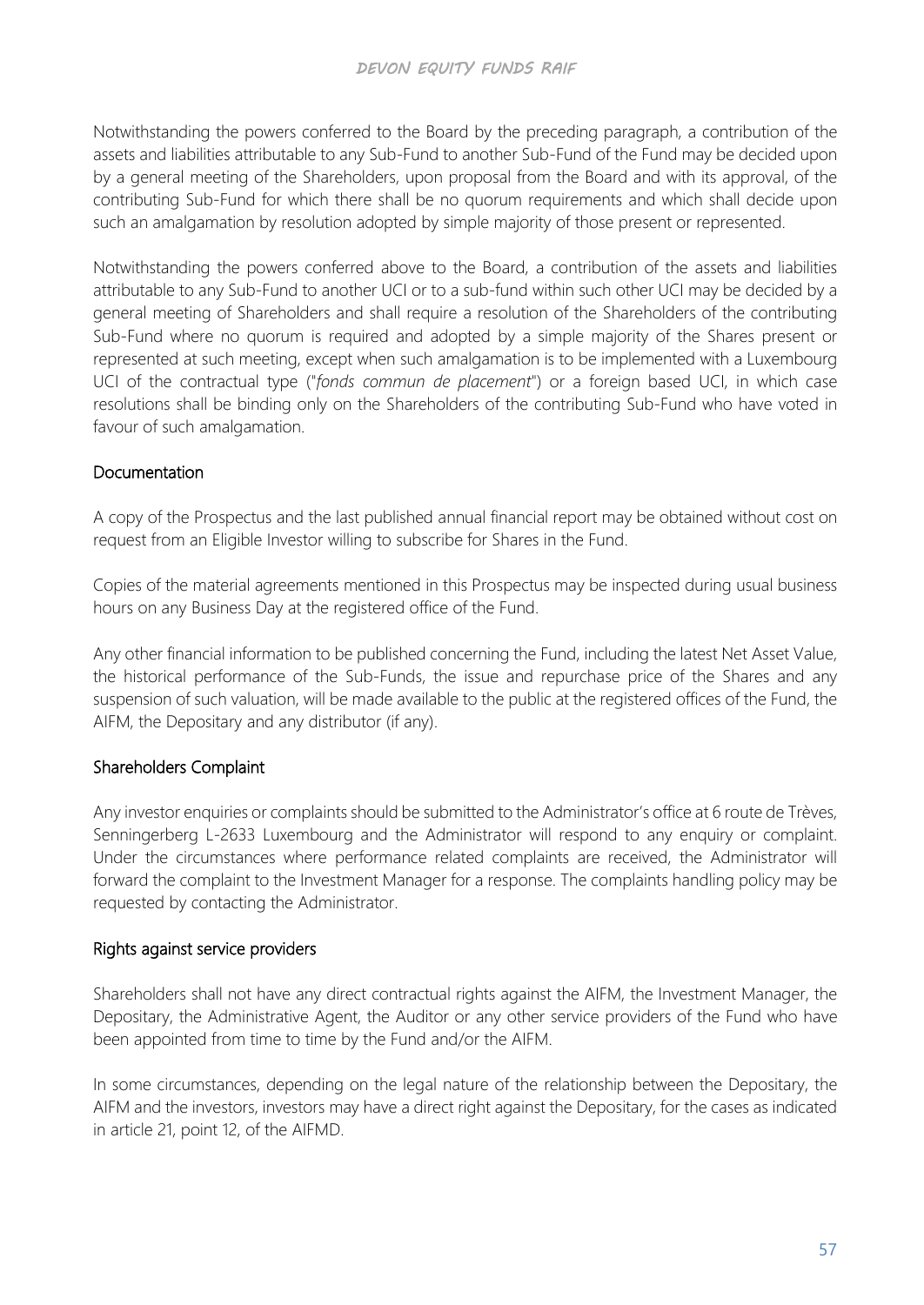# Information to the Shareholders

As required by the 2013 Law, and if and to the extent applicable, the following information will be periodically provided to Shareholders by means of disclosure in the annual report of the Fund or; if the materiality so justifies, notified to Shareholders:

- a. the percentage of the Sub-Fund's assets which are subject to special arrangements arising from their illiquid nature;
- b. any new arrangements for managing the liquidity of the Sub-Funds;
- c. any changes to the maximum level of leverage which the AIFM may employ on behalf of the Sub-Funds as well as any right of the reuse of collateral or any guarantee granted under any leveraging arrangement;
- d. the total amount of leverage employed by the Sub-Funds.

The Fund will also make available upon request at its registered office all information to be provided to investors under the 2013 Law, including: (i) the maximum amount of the fees that may be paid annually by the Sub-Funds and (ii) any right to reuse collateral and guarantees granted under the leveraging agreement.

Shareholders rights are those described in this Prospectus and the Articles. All Shareholders subscribe to the Shares of the Fund under the same terms.

### EU Sustainable Finance Disclosure Regulation

Regulation (EU) 2019/2088 of the European Parliament and of the Council of 27 November 2019 on sustainability-related disclosures in the financial services sector ("SFDR"), which is part of a broader legislative package under the European Commission's Sustainable Action Plan, will come into effect on 10 March 2021.

The AIFM identifies and analyses sustainability risk as part of its risk management process.

Sustainability risk means an environmental, social, or governance ("ESG") event or condition that, if it occurs, could potentially or actually cause a material negative impact on the value of a Sub-Fund's investment ("Sustainability Risks"). Sustainability Risks can either represent a risk of their own or have an impact on other risks and may contribute significantly to risks, such as market risks, operational risks, liquidity risks or counterparty risks. Assessment of Sustainability Risks is complex and may be based on ESG data which is difficult to obtain and incomplete, estimated, out of date or otherwise materially inaccurate. Even when identified, there can be no guarantee that these data will be correctly assessed.

The Sub-Funds are not considered as ESG financial product since they do not promote and do not maximize portfolio alignment with Sustainability Factors (as defined in SFDR). The investments underlying the Sub-Funds do not take into account the EU criteria for environmentally sustainable economic activities. However, the Sub-Funds are exposed to Sustainability Risks due to the nature of the securities in which they invest.

## 1. How Sustainability Risks are integrated into the investment decisions of the Investment Manager.

Sustainability Risks are integrated into the investment decision making and risk monitoring process of the Investment Manager for all Sub-Funds as they may represent a potential or actual material risks and/or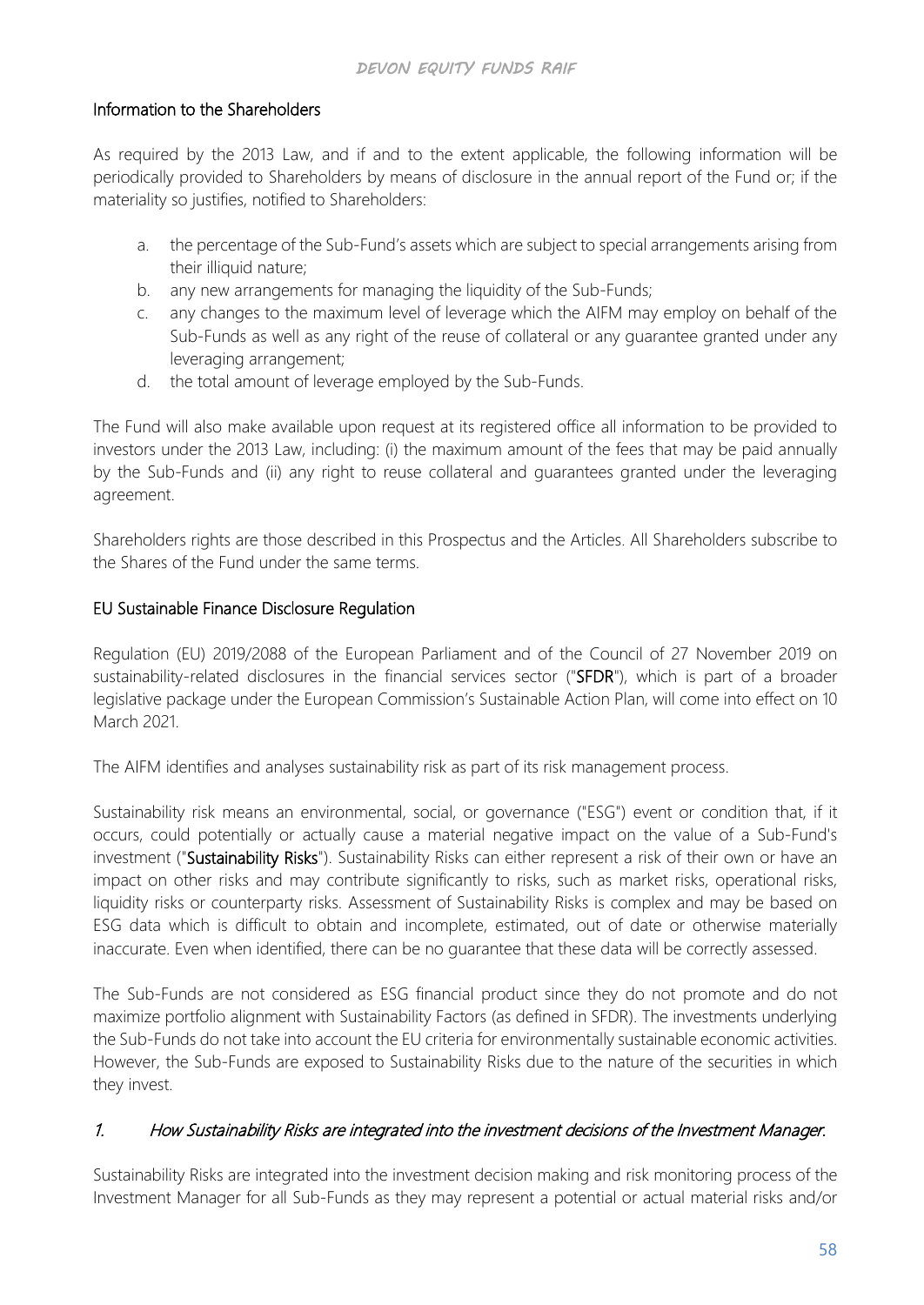opportunities for maximizing the long-term risk-adjusted returns. The Investment Manager considers Sustainability Risks as part of its broader analysis of potential investments and the factors considered will vary depending on the security in question, but typically include ownership structure, board structure and membership, capital allocation track record, management incentives, labour relations history, and climate risks.

### 2. The assessment and likely impacts of Sustainability Risks on the returns of the Sub-Funds.

Due to the nature of the Sub-Funds' investment strategy and types of securities they hold, the Sub-Funds are exposed to varied Sustainability Risks which include, but are not limited to:

- corporate governance malpractices (e.g. board structure, executive remuneration);
- shareholder rights (e.g. election of the likely directors, capital amendments);
- changes to regulation (e.g. greenhouse gas emissions restrictions, governance codes);
- physical threats (e.g. extreme weather, climate change, water shortages);
- brand and reputational issues (e.g. poor health & safety records, cyber security breaches);
- supply chain management (e.g. increase in fatalities, lost time injury rates, labour relations); and
- work practices (e.g. observation of health, safety and human rights provisions).

Assets held by the Sub-Funds may be subject to partial or total loss of value because of the occurrence of a Sustainability Risk due to fines, reduction of demand in the asset's products or services, physical damage to the asset or its capital, supply chain disruption, increased operating costs, inability to obtain additional capital, or reputational damage.

A Sustainability Risk event may arise and impact a specific investment or may have a broader impact on an economic sector, geographical or political region or country which may impact the portfolio of the Sub-Funds in their entirety.

At the date of this Prospectus, it is difficult to predict the full extent of the impact of SFDR and the EU Action Plan on the Fund. The Board reserves the right to adopt such arrangement as it deems necessary or desirable to ensure that the Fund complies with any applicable requirements of the SFDR and any other applicable legislation or regulations related to the EU Action Plan. In particular, the AIFM and the Fund await the further consultation and/or guidance on the level 2 regulatory technical standards (the "RTS"), and the adoption by the EU institutions of the RTS. Once adopted, this Prospectus and/or the websites of the AIFM and Investment Manager may be updated to include further disclosures as required.

More information on the incorporation of Sustainability Risks and opportunities into day-to-day business operations are to be found on [www.devonem.com.](http://www.devonem.com/)

Principal adverse impacts of investment decisions on sustainability factors are not currently considered due to the lack of available and reliable data. The situation will however be reviewed going forward.

## Applicable laws and jurisdiction

The Fund is governed by the laws of the Grand Duchy of Luxembourg.

By entering into the Fund's subscription documents the relevant Investor will enter into a contractual relationship governed by Articles, the Prospectus and applicable laws and regulations.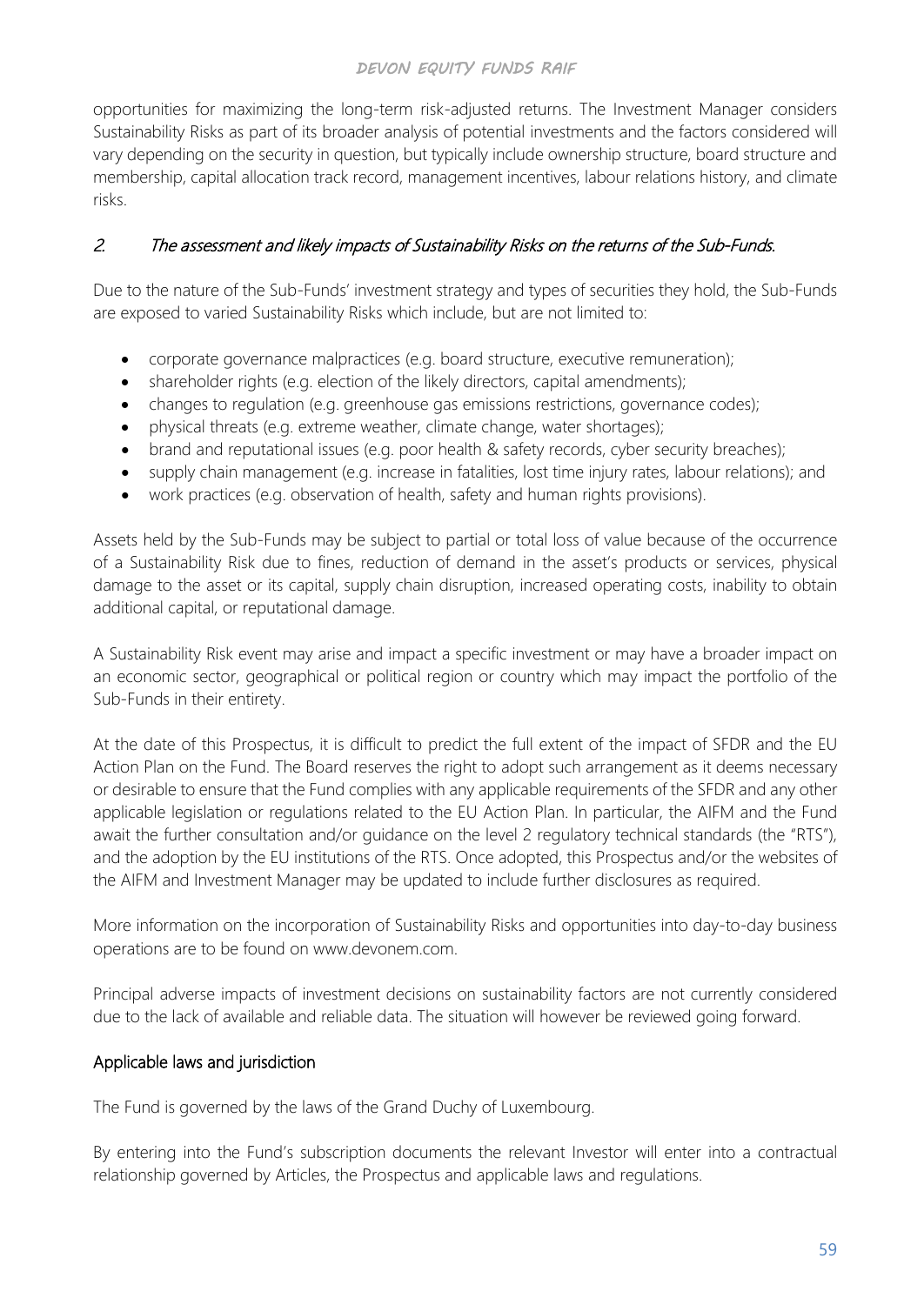The subscription documents will be subject to the exclusive jurisdiction of the courts of Luxembourg to settle any dispute or claim arising out of or in connection with a Shareholder's investment in the Fund or any related manner.

According to Regulation (EU) 1215/2015 of 12 December 2012 of the European Parliament and of the Council on jurisdiction and the recognition and enforcement of judgments in civil and commercial matters, a judgment given in a Member State shall, if enforceable in that Member State, in principle (a few exceptions are provided for in Regulation (EU) 1215/2012) be recognised in the other Member State without any special procedure being required and shall be enforceable in the other Member States without any declaration of enforceability being required.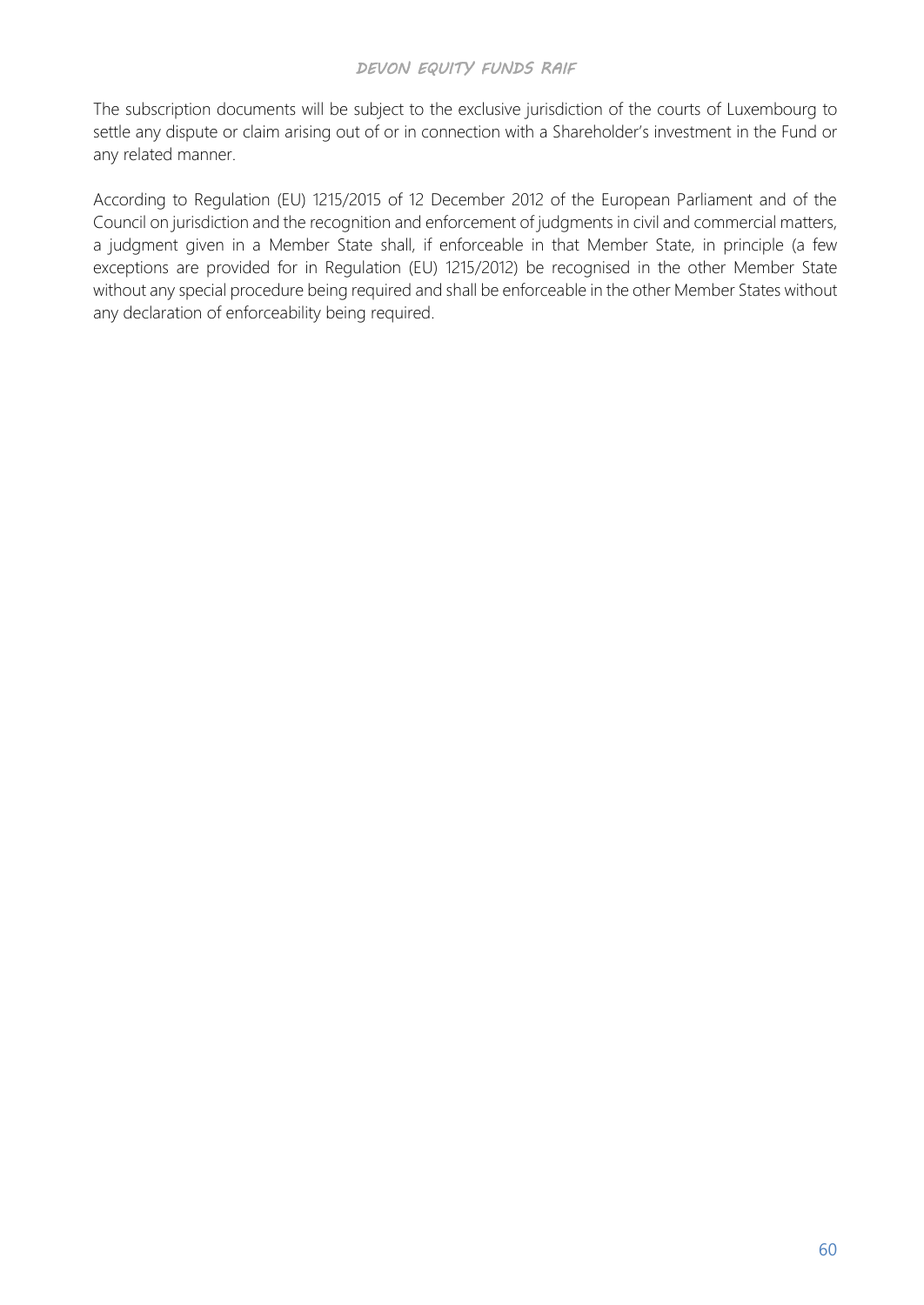# SUB-FUND PARTICULARS

# I. Devon Equity Funds RAIF – European Opportunities

### Information contained in this Sub-Fund Particulars should be read in conjunction with the full text of the Prospectus.

# 1. Name of the Sub-Fund

Devon Equity Funds RAIF – European Opportunities (the "Sub-Fund")

# 2. Investment Objective and Policy

The investment objective of the Sub-Fund is to achieve long term capital growth by exploiting special investment opportunities in Europe.

The Sub-Fund will invest primarily in equity and equity related securities (including listed preference shares, listed warrants and other similar securities) of issuers which have their registered office in Europe or exercise the predominant part of their economic activities in Europe (including UK) and which are considered by the Investment Manager to be undervalued or otherwise to offer good prospects for capital growth. The Investment Manager will adopt a primarily bottom up approach to selecting investments for the Sub-Fund.

Subject to the limits set out in Section 3. "Investment Restrictions" in the general part of the Prospectus, the Sub-Fund will have the ability: to hedge against directional risk using index futures and/or cash; to hold bonds and warrants on transferable securities; to use options and futures; to enter into portfolio swaps; to use forward currency contracts; and to hold liquid assets on an ancillary basis.

# 3. Benchmark index

The MSCI Europe Index - EUR Total Return (MXEU) will be used for performance comparison purpose only. Even if comparisons are made, the Sub-Fund is actively managed. The Investment Manager is taking investment decisions with the intention of achieving the Sub-Fund's investment objective; this may include decisions regarding asset solution, regional allocation, sector views and overall level of exposure to the market. The Investment Manager is not in any way constrained by the benchmark in its portfolio positioning and the Sub-Fund will not hold all, or indeed may not hold any of the benchmark constituents. The deviation from the benchmark may be complete or significant.

## 4. Classes of Shares

At the date of the present Prospectus, the following Classes of Shares are available for subscription.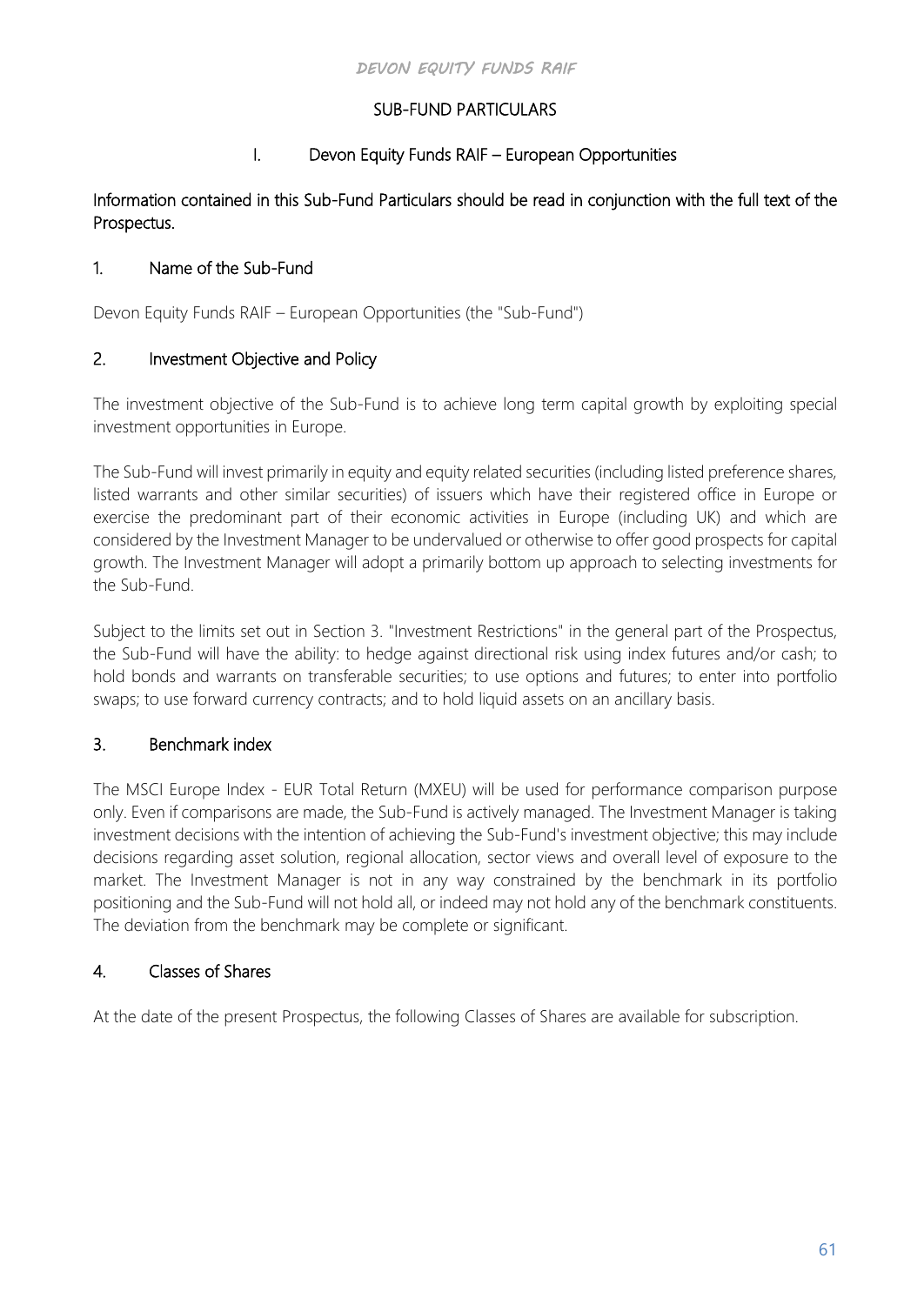| <b>Share Class</b>  | Initial<br>Minimum<br>subscription and Holding<br>Amounts | Investment<br>Management<br>Fee (up to) | Initial<br>Charge<br>(up to) | UK<br>Reporting<br>Fund |
|---------------------|-----------------------------------------------------------|-----------------------------------------|------------------------------|-------------------------|
| Class I EUR Acc     | EUR 2 million                                             | 0.7%                                    | 5%                           | <b>No</b>               |
| Class I USD Acc     | USD 2 million                                             | 0.7%                                    | 5%                           | No                      |
| Class I GBP Acc     | GBP 2 million                                             | 0.7%                                    | 5%                           | Yes                     |
| Class I USD Acc HSC | USD 2 million                                             | 0.7%                                    | 5%                           | No                      |

## 5. Distribution Policy

Currently, all Shares are Capitalisation Shares. Income earned on investments of the Sub-Fund is reinvested in the Sub-Fund. No distributions of dividends will take place.

# 6. Duration of the Sub-Fund

Unlimited.

# 7. Reference currency of the Sub-Fund

The reference currency of the Sub-Fund is the Euro.

## 8. Launch date

The Sub-Fund was launched on 4 February 2020 at an initial price of GBP 10 per Share in the I GBP Acc Class.

## 9. Subscriptions

Shares will be issued at a price based on the Net Asset Value per Share determined as at the relevant Valuation Day increased, as the case may be, by an initial charge, as stated below.

All applications for subscriptions will be processed in accordance with the following principles.

Shares will be allotted and issued on the Valuation Day and such other days as the Board may determine at the Net Asset Value per Share as of the relevant Valuation Day, provided that the Fund and/or the Administrative Agent has received an application for such Shares, together with the cleared subscription monies and any other declarations and information required by the Administrator at the latest at 13:00 (CET) on such Valuation Day.

No subscription charge shall apply.

## 10. Currency of subscription

At the date of this Prospectus, conversions are not possible and only payments made in the relevant Class Currency will be accepted for subscribing in this Sub-Fund.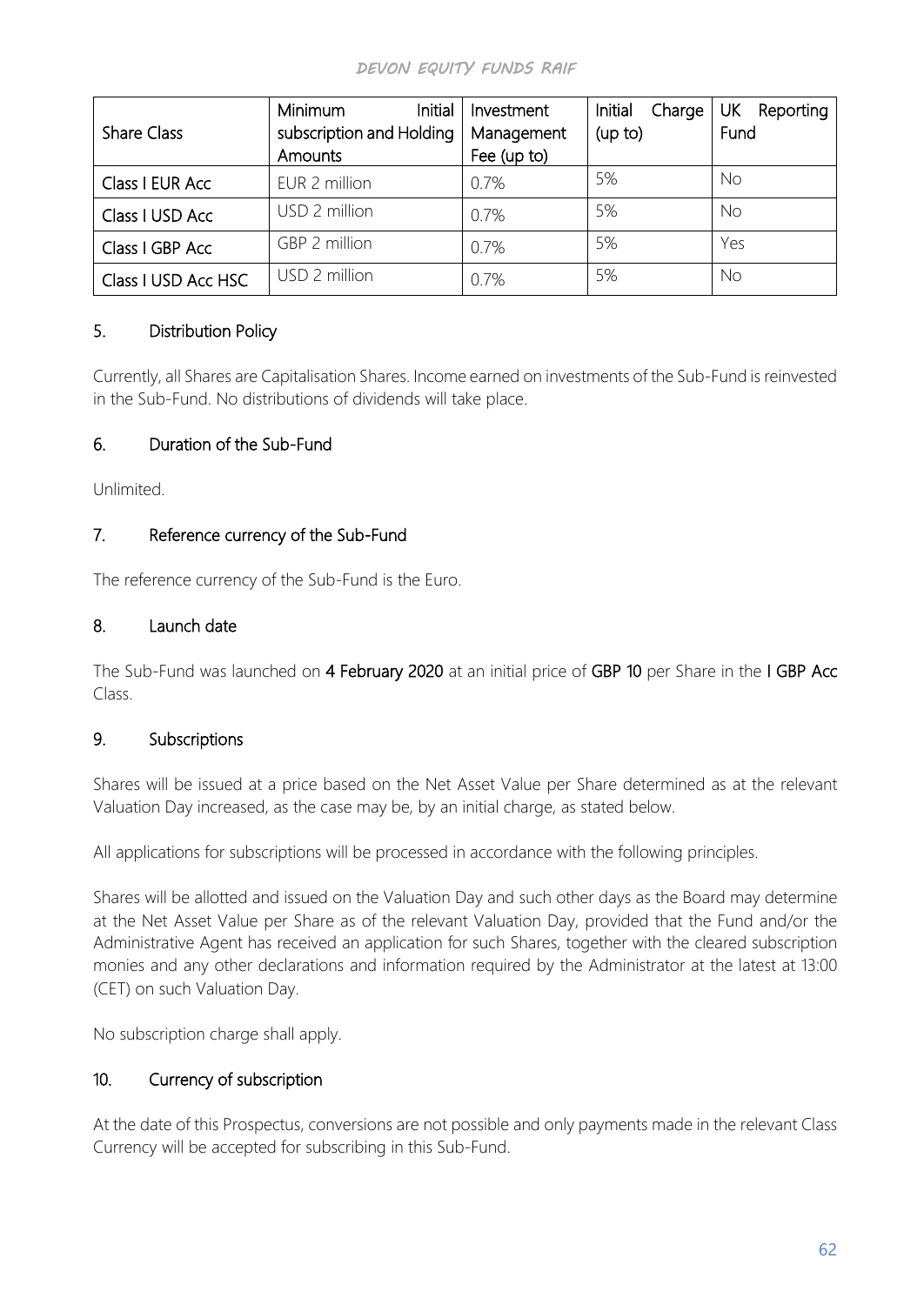## 11. Redemptions and Conversions

Shares will be redeemed at a price based on the Net Asset Value per Share determined as at the relevant Valuation Day, less, as the case may be, a redemption charge, as stated below.

Application for redemption must be received by the Administrative Agent at the latest at 13:00 (CET) on the Valuation Day on which the relevant Shares are to be redeemed. Shareholders must maintain a Minimum Holding Amount as set out under section 4. Classes of Shares here above.

Any applications received after the applicable deadline will be processed in respect of the next Valuation Day.

Payment of redemption proceeds will be effected within three Business Days following the relevant Valuation Day.

No redemption charge shall apply.

As of the date of this Prospectus, no conversion is allowed.

### 12. Frequency of the Net Asset Value and Valuation Day

The Net Asset Value per Share is determined as at every Business Day (the "Valuation Day").

### 13. Swing pricing

The Sub-Fund make use of swing pricing. Please refer to section 6, item "Swing Pricing" in the general part of the Prospectus for further information.

### 14. Global Exposure

The global exposure of the Sub-Fund is calculated using the commitment approach.

### 15. Limit on Gross Leverage

In certain circumstances the Sub-Fund may make use of leverage for the purposes of investment by means of cash borrowings. The AIFM is responsible for calculating and monitoring the level of leverage of each Sub-Fund (expressed as the ratio of the Sub-Fund's exposure to its net asset value) following the 'Gross Method'. In accordance with the limits applicable to funds operating under the UCITS regulations, the maximum level of leverage, calculated on the basis of the Gross Method, that the Sub-Fund may use is 200%. The total amount of leverage used by the Sub-Fund will be indicated in the annual report.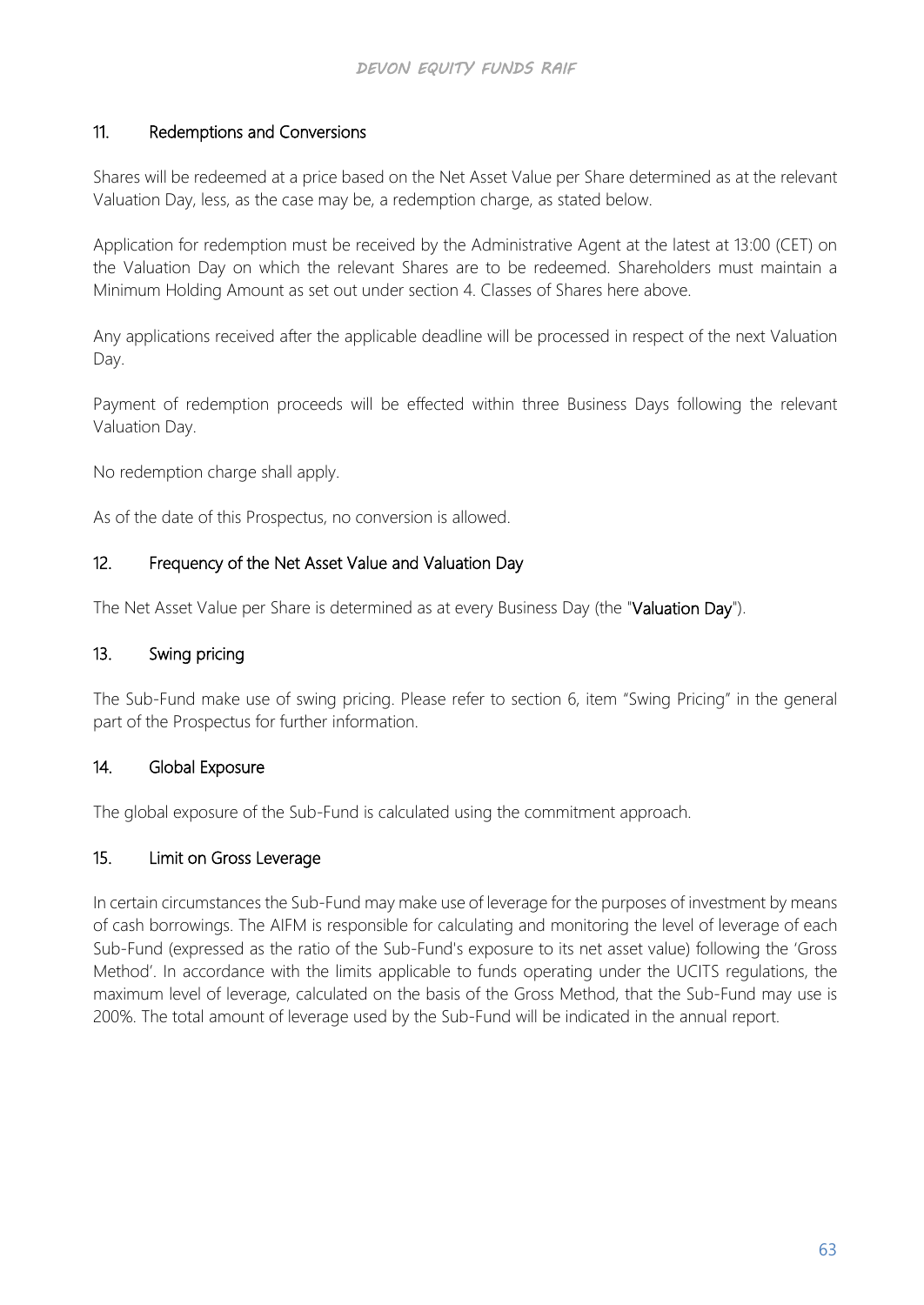# II. Devon Equity Funds RAIF – Global Opportunities

### Information contained in this Sub-Fund Particulars should be read in conjunction with the full text of the Prospectus.

## 1. Name of the Sub-Fund

Devon Equity Funds RAIF – Global Opportunities (the "Sub-Fund")

### 2. Investment Objective and Policy

The investment objective of the Sub-Fund is to achieve long term capital growth by exploiting special investment opportunities on an international basis.

The Sub-Fund will invest primarily in equity and equity related securities (including listed preference shares, listed warrants and other similar securities) of issuers which are situated anywhere in the world and which are considered by the Investment Manager to be undervalued or otherwise to offer good prospects for capital growth. The Investment Manager will adopt a primarily bottom up approach to selecting investments for the Sub-Fund. The Fund will not have a bias towards any economic sector or company size.

Subject to the limits set out in Section 3. "Investment Restrictions" in the general part of the Prospectus, the Sub-Fund will have the ability to:

- hedge against directional risk using index futures and/or cash; to hold bonds and warrants on transferable securities; to use options and futures; to enter into portfolio swaps; to use forward currency contracts; and to hold liquid assets on an ancillary basis; and
- invest in equities and equity related securities (including participation notes) issued by companies which have their registered office in emerging market economies or exercise the predominant part of their economic activities in emerging market economies.

The derivative instruments mentioned above will only be used for hedging or efficient portfolio management purposes.

In exceptional market circumstances and on a temporary basis, the Sub-Fund may hold 100% of its assets in cash or cash equivalents.

## 3. Benchmark index

The total return on the MSCI All Country World Index in US dollars (NDUEACWF) will be used for performance comparison purpose only. Even if comparisons are made, the Sub-Fund is actively managed. The Investment Manager is taking investment decisions with the intention of achieving the Sub-Fund's investment objective; this may include decisions regarding asset solution, regional allocation, sector views and overall level of exposure to the market. The Investment Manager is not in any way constrained by the benchmark in its portfolio positioning and the Sub-Fund will not hold all, or indeed may not hold any of the benchmark constituents. The deviation from the benchmark may be complete or significant.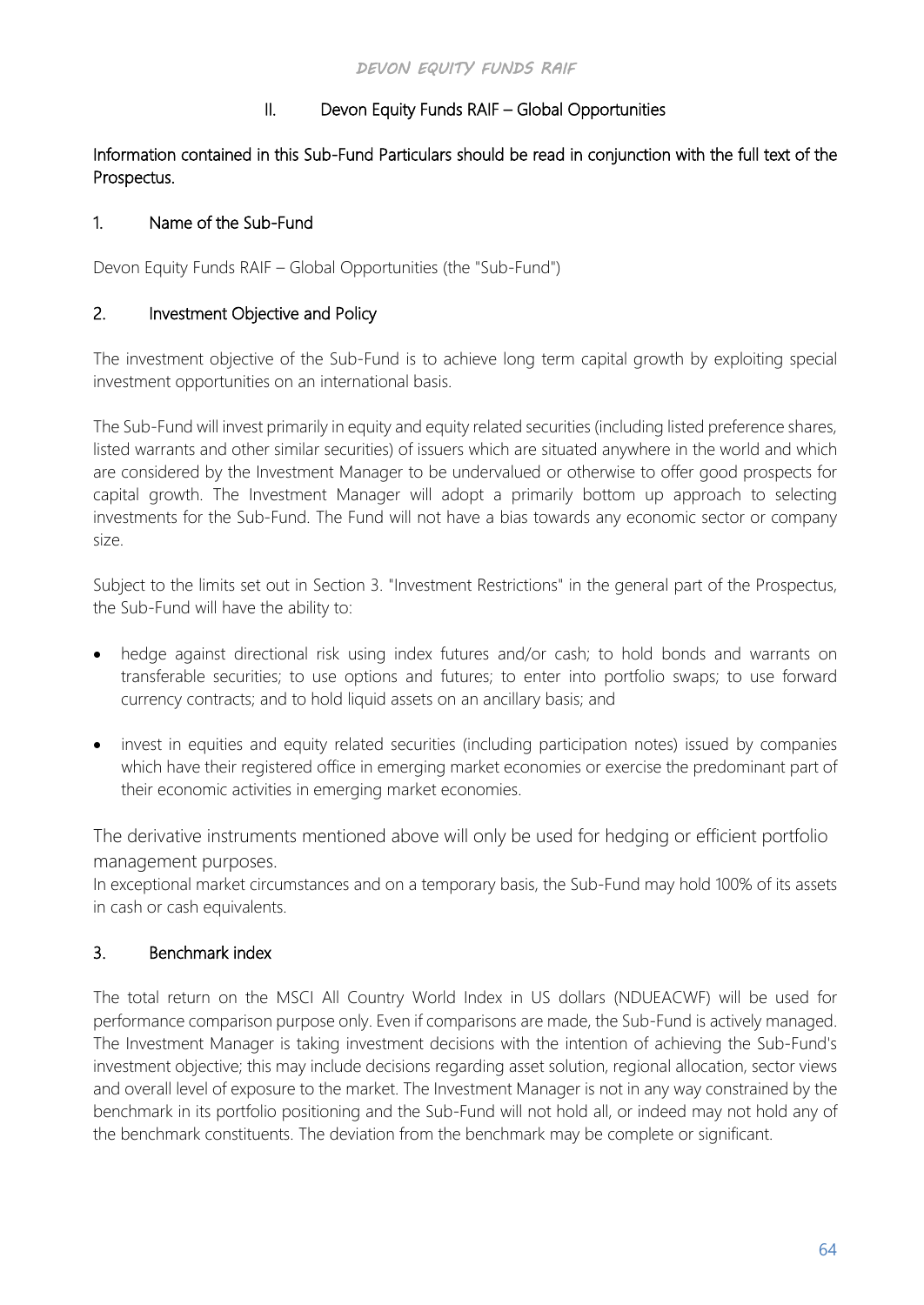## 4. Classes of Shares

At the date of the present Prospectus, the following Classes of Shares are available for subscription.

|                    | Initial<br><b>Minimum</b>             | Investment  | Initial | Charge UK Reporting |
|--------------------|---------------------------------------|-------------|---------|---------------------|
| <b>Share Class</b> | subscription and Holding   Management |             | (up to) | with<br>Fund        |
|                    | Amounts                               | Fee (up to) |         | <b>HMRC</b>         |
| Class I USD Acc    | USD 150,000                           | 0.7%        | 5%      | Yes                 |

### 5. Distribution Policy

Currently, all Shares are Capitalisation Shares. Income earned on investments of the Sub-Fund is reinvested in the Sub-Fund. No distributions of dividends will take place.

# 6. Duration of the Sub-Fund

Unlimited.

### 7. Reference currency of the Sub-Fund

The reference currency of the Sub-Fund is the US dollar.

# 8. Launch date

The Sub-Fund was launched on 2 November 2020 at an initial price of USD 10 per Share.

### 9. Subscriptions

Shares will be issued at a price based on the Net Asset Value per Share determined as at the relevant Valuation Day increased, as the case may be, by an initial charge, as stated below.

All applications for subscriptions will be processed in accordance with the following principles.

Shares will be allotted and issued on the Valuation Day and such other days as the Board may determine at the Net Asset Value per Share as of the relevant Valuation Day, provided that the Fund and/or the Administrative Agent has received an application for such Shares, together with the cleared subscription monies and any other declarations and information required by the Administrator at the latest at 13:00 (CET) on such Valuation Day.

No subscription charge shall apply.

### 10. Currency of subscription

At the date of this Prospectus, conversions are not possible and only payments made in the relevant Class Currency will be accepted for subscribing in this Sub-Fund.